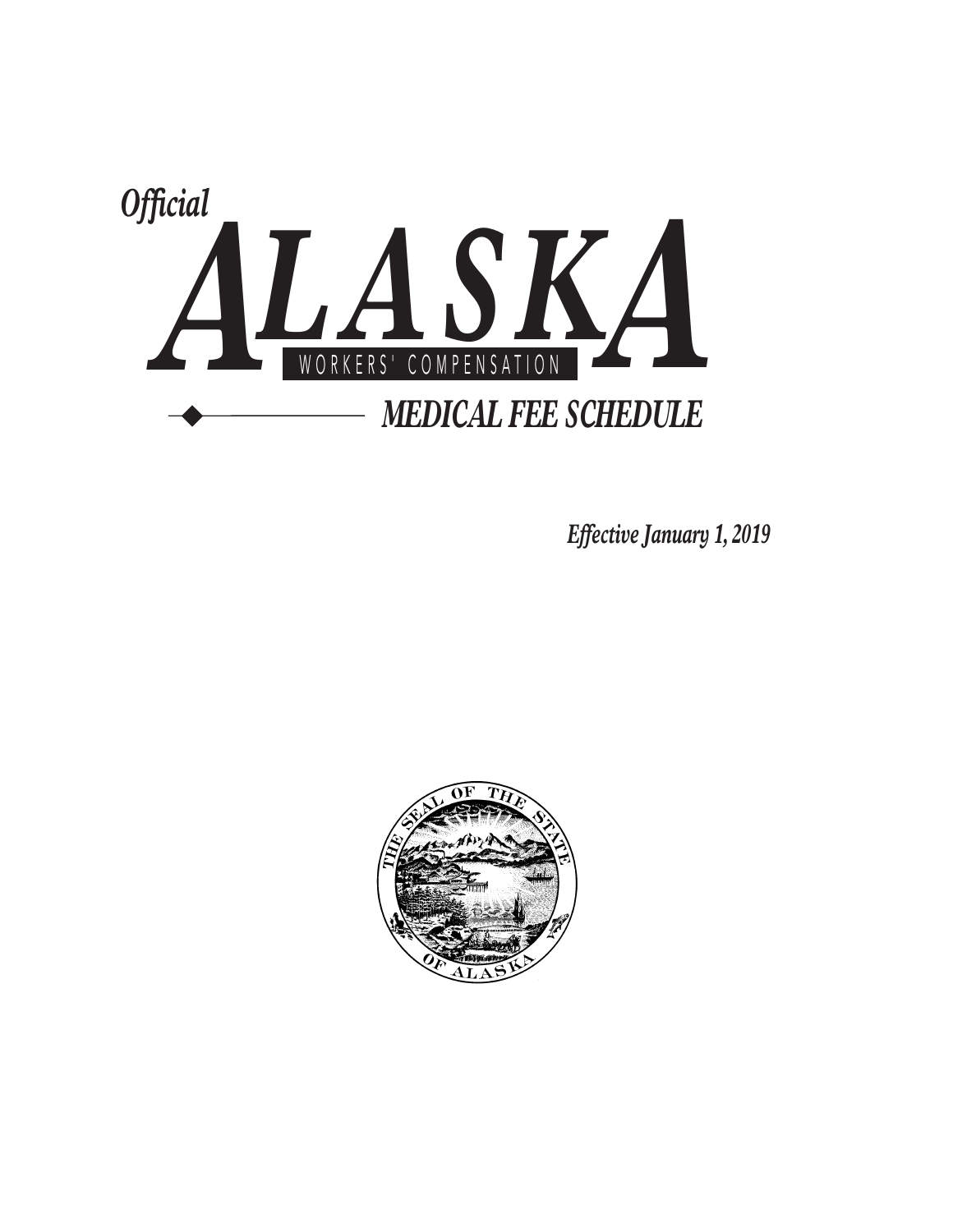# **STATE OF ALASKA DISCLAIMER**

This document establishes professional medical fee reimbursement amounts for covered services rendered to injured employees in the State of Alaska and provides general guidelines for the appropriate coding and administration of workers' medical claims. Generally, the reimbursement guidelines are in accordance with, and recommended adherence to, the commercial guidelines established by the AMA according to CPT guidelines. However, certain exceptions to these general rules are proscribed in this document. Providers and payers are instructed to adhere to any and all special rules that follow.

## **NOTICE**

The *Official Alaska Workers' Compensation Medical Fee Schedule* is designed to be an accurate and authoritative source of information about medical coding and reimbursement. Every reasonable effort has been made to verify its accuracy, and all information is believed reliable at the time of publication. Absolute accuracy, however, cannot be guaranteed.

This publication is made available with the understanding that the publisher is not engaged in rendering legal and other services that require a professional license.

## **QUESTIONS ABOUT WORKERS' COMPENSATION**

Questions regarding the rules, eligibility, or billing process should be addressed to the State of Alaska Workers' Compensation Division.

## **AMERICAN MEDICAL ASSOCIATION NOTICE**

CPT © 2018 American Medical Association. All rights reserved.

Fee schedules, relative value units, conversion factors and/or related components are not assigned by the AMA, are not part of CPT, and the AMA is not recommending their use. The AMA does not directly or indirectly practice medicine or dispense medical services. The AMA assumes no liability for data contained or not contained herein.

CPT is a registered trademark of the American Medical Association.

## **AMERICAN SOCIETY OF ANESTHESIOLOGISTS NOTICE**

Relative Value Guide © 2018 American Society of Anesthesiologists. All Rights Reserved.

RVG is a relative value study and not a fee schedule. It is intended only as a guide. ASA does not directly or indirectly practice medicine or dispense medical services. ASA assumes no liability for data contained or not contained herein.

Relative Value Guide is a registered trademark of the American Society of Anesthesiologists.

## **COPYRIGHT**

Copyright 2018 State of Alaska, Department of Labor, Division of Workers' Compensation

All rights reserved. No part of this publication may be reproduced or transmitted in any form or by any means, electronic or mechanical, including photocopy, recording, or storage in a database or retrieval system, without the prior written permission of the publisher.

Made in the USA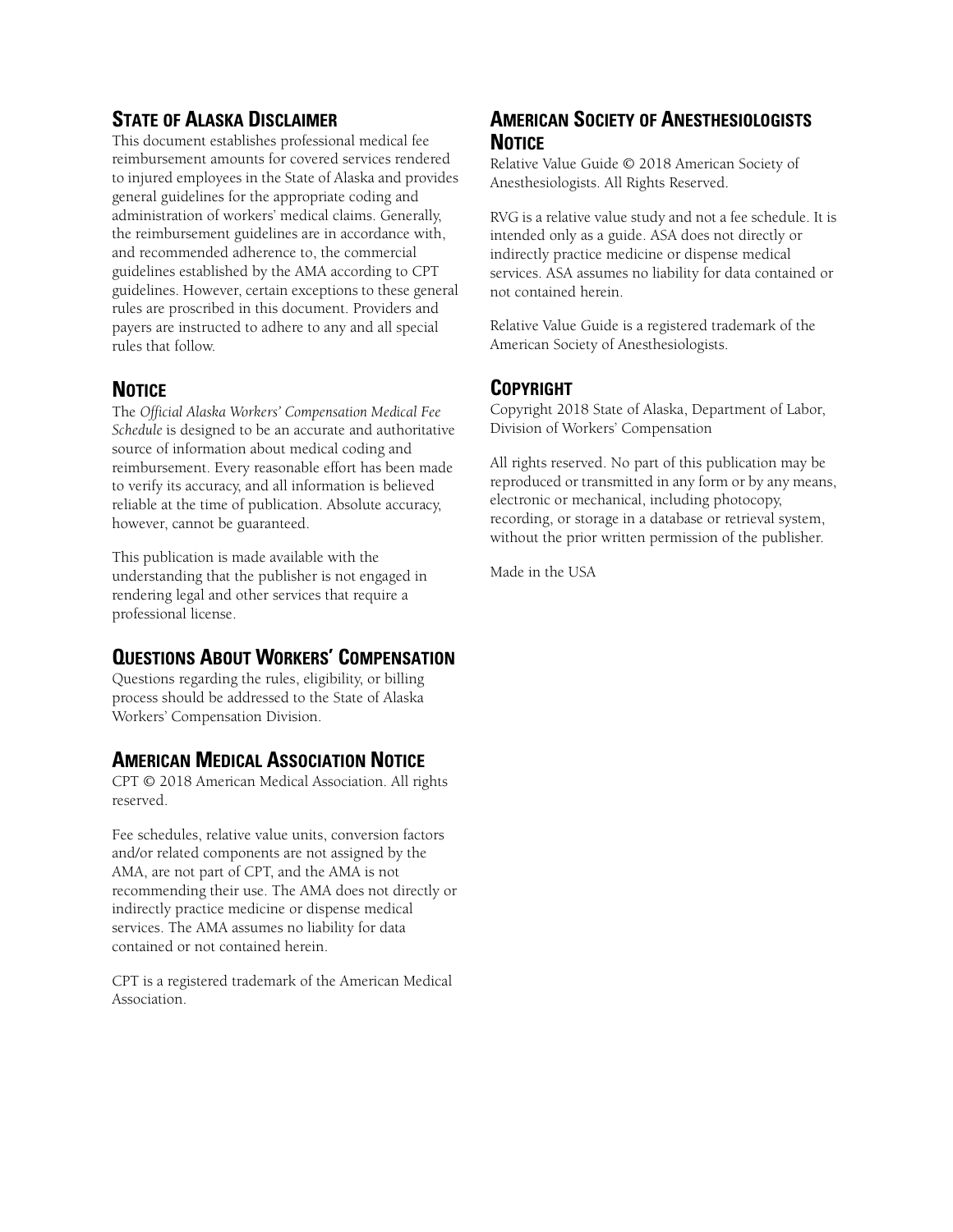# **Contents**

| 11 |
|----|
| 11 |
| 15 |
|    |
| 17 |
| 17 |
| 18 |
|    |
|    |
|    |
|    |
|    |
|    |
|    |
|    |
|    |
|    |
|    |
|    |

| Equipment, Devices, Appliances, and Supplies 42           |  |
|-----------------------------------------------------------|--|
| Specialty and Limited-Supply Items 42                     |  |
| Durable Medical Equipment (DME)  42                       |  |
| Use of Outpatient Facility and Ancillary Services 42      |  |
| Nursing and Related Technical Personnel Services 42       |  |
| Surgical Dressings, Splinting, and Casting Materials  42  |  |
|                                                           |  |
| General Information and Guidelines 43                     |  |
|                                                           |  |
| Services and Supplies in the Facility Setting 43          |  |
| Preparing to Determine a Payment  44                      |  |
| <b>Critical Access Hospital, Rehabilitation Hospital,</b> |  |
|                                                           |  |
| General Information and Guidelines 49                     |  |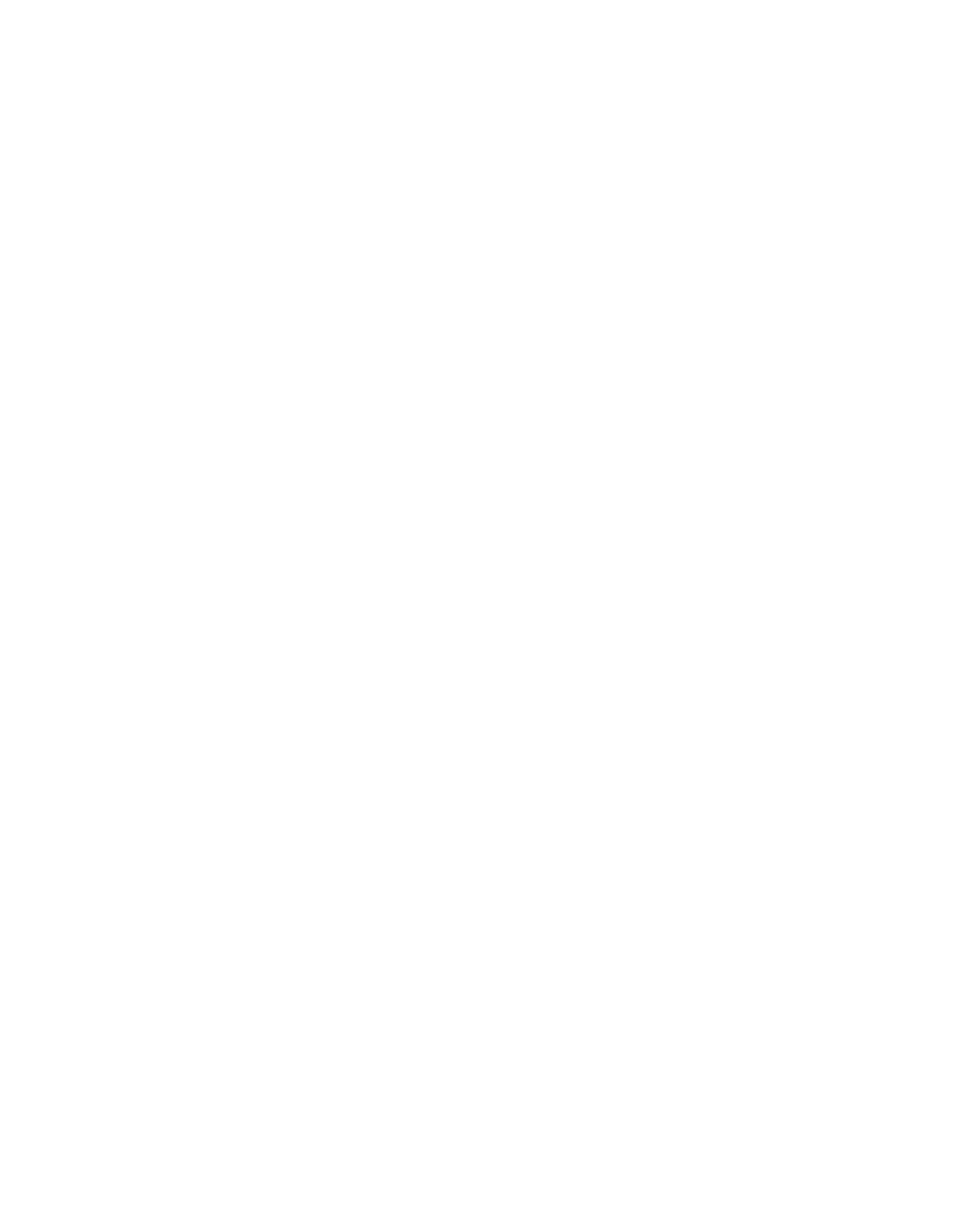# **Introduction**

The Alaska Division of Workers' Compensation (ADWC) is pleased to announce the implementation of the *Official Alaska Workers' Compensation Medical Fee Schedule,* which provides guidelines and the methodology for calculating rates for provider and non-provider services.

Fees and charges for medical services are subject to Alaska Statute 23.30.097(a).

Insurance carriers, self-insured employers, bill review organizations, and other payer organizations shall use these guidelines for approving and paying medical charges of physicians and surgeons and other health care providers for services rendered under the Alaska Workers' Compensation Act. In the event of a discrepancy or conflict between the Alaska Workers' Compensation Act (the Act) and these guidelines, the Act governs.

For medical treatment or services provided by a physician, providers and payers shall follow the Centers for Medicare and Medicaid Services (CMS) and American Medical Association (AMA) billing and coding rules, including the use of modifiers. If there is a billing rule discrepancy between CMS's National Correct Coding Initiative edits and the AMA's *CPT Assistant*, the *CPT Assistant* guidance governs.

Reimbursement is based upon the CMS relative value units found in the Resource-Based Relative Value Scale (RBRVS) and other CMS data (e.g., lab, ambulatory surgical centers, inpatient, etc.). The relative value units and Alaska specific conversion factors represent the maximum level of medical and surgical reimbursement for the treatment of employment related injuries and/or illnesses that the Alaska Workers' Compensation Board deems to be reasonable and necessary. Providers should bill their normal charges for services.

For medical treatment or services rendered by other providers, the maximum allowable reimbursement (MAR) for medical services performed by providers other than physicians, hospitals, outpatient clinics, or ambulatory surgical centers, is the lowest of 85 percent of the MAR, the fee or charge for the treatment or service when provided to the general public, or the fee or charge for the treatment or service negotiated by the provider and the employer.

The MAR for medical services that do not have valid Current Procedural Terminology (CPT®), or Healthcare Common Procedure Coding System (HCPCS) codes, a currently assigned CMS relative value, or an established conversion factor is the lesser of 85 percent of billed charges, the charge for the treatment or service when provided to the general public, or the charge for the treatment or service negotiated by the provider and the employer.

## **ORGANIZATION OF THE FEE SCHEDULE**

The *Official Alaska Workers' Compensation Medical Fee Schedule* is comprised of the following sections and subsections:

- **Introduction**
- General Information and Guidelines
- Evaluation and Management
- Anesthesia
- **Surgery**
- Radiology
- Pathology and Laboratory
- Medicine
	- Physical Medicine
- Category II
- Category III
- HCPCS Level II
- Outpatient Facility
- Inpatient Hospital

Each of these sections includes pertinent general guidelines. The schedule is divided into these sections for structural purposes only. Providers are to use the sections applicable to the procedures they perform or the services they render. Services should be reported using CPT codes and HCPCS Level II codes.

Familiarity with the Introduction and General Information and Guidelines sections as well as general guidelines within each subsequent section is necessary for all who use the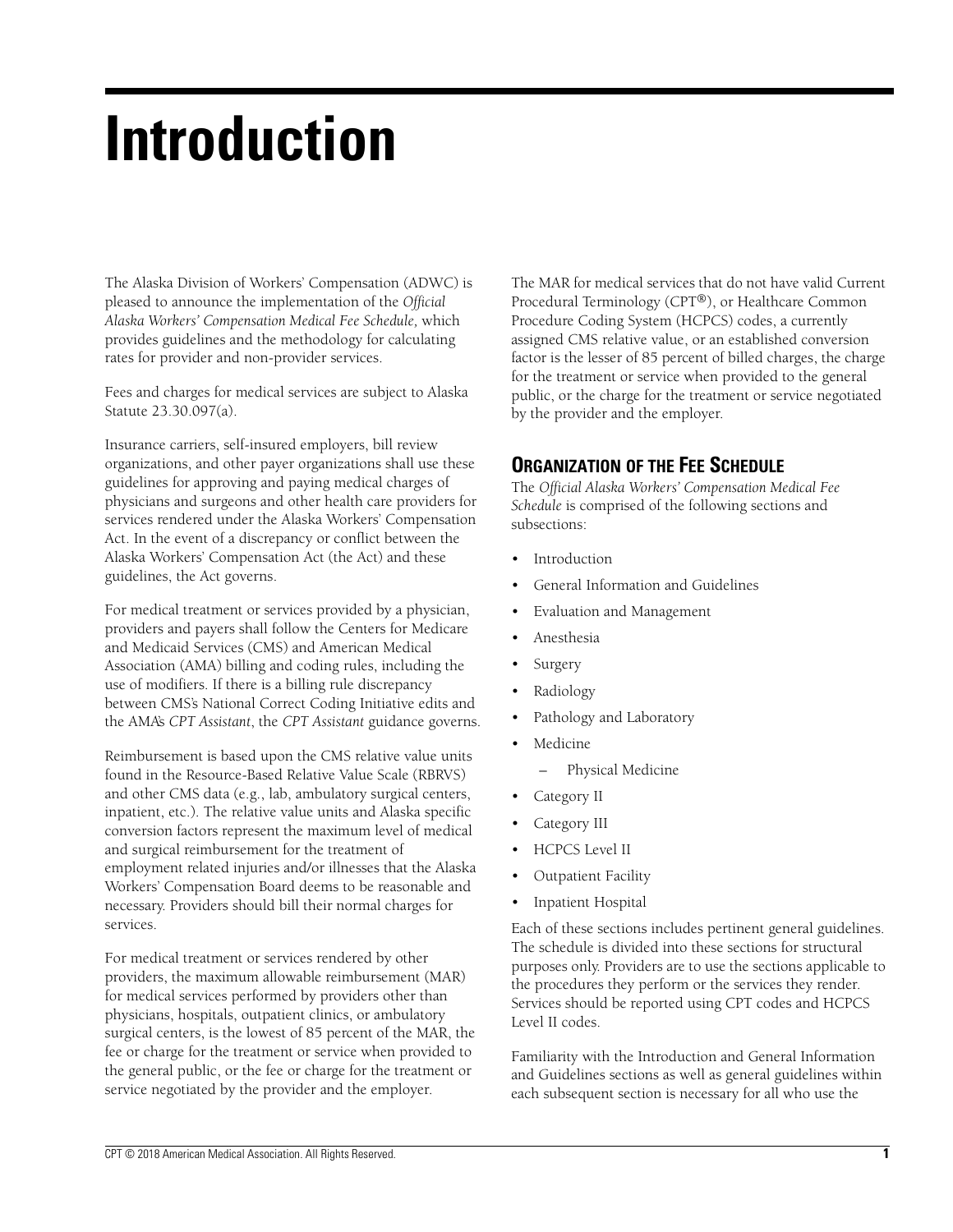schedule. It is extremely important that these be read before the schedule is used.

# **PROVIDER SCHEDULE**

The amounts allowed in the Provider Schedule represent the physician portion of a service or procedure and are to be used by physicians or other certified or licensed providers that do not meet the definition of an outpatient facility.

Some surgical, radiology, laboratory, and medicine services and procedures can be divided into two components—the professional and the technical. A professional service is one that must be rendered by a physician or other certified or licensed provider as defined by the State of Alaska working within the scope of their licensure. The total, professional component (modifier 26) and technical component (modifier TC) are included in the Provider Schedule as contained in the Resource-Based Relative Value Scale (RBRVS).

Note: If a physician has performed both the professional and the technical component of a procedure (both the reading and interpretation of the service, which includes a report, and the technical portion of the procedure), then that physician is entitled to the total value of the procedure. When billing for the total service only, the procedure code should be billed with no modifier. When billing for the professional component only, modifier 26 should be appended. When billing for the technical component only, modifier TC should be appended.

# **DRUGS AND PHARMACEUTICALS**

Drugs and pharmaceuticals are considered an integral portion of the comprehensive surgical outpatient fee allowance. This category includes drugs administered immediately prior to or during an outpatient facility procedure and administered in the recovery room or other designated area of the outpatient facility.

The maximum allowable reimbursement for prescription drugs is as follows:

- 1. Brand name drugs shall be reimbursed at the manufacturer's average wholesale price plus a \$5 dispensing fee;
- 2. Generic drugs shall be reimbursed at the manufacturer's average wholesale price plus a \$10 dispensing fee;
- 3. Reimbursement for compounded drugs shall be limited to medical necessity and reimbursed at the manufacturer's average wholesale price for each drug included in the compound, listed separately by National Drug Code, plus a \$10 compounding fee.

# **HCPCS LEVEL II**

## **Durable Medical Equipment**

The sale, lease, or rental of durable medical equipment for use in a patient's home is not included in the provider's fee or the comprehensive surgical outpatient facility fee allowance.

HCPCS services are reported using the appropriate HCPCS codes as identified in the HCPCS Level II section. Examples include:

- Unna boot for a postoperative podiatry patient
- Crutches for a patient with a fractured tibia

## **Ambulance Services**

Ambulance services are reported using HCPCS Level II codes. Guidelines for ambulance services are separate from other services provided within the boundaries of the State of Alaska. See the HCPCS section for more information.

# **OUTPATIENT FACILITY**

The Outpatient Facility section represents services performed in an outpatient facility and billed utilizing the 837i format or UB04 (CMS 1450) claim form. This includes, but is not limited to, ambulatory surgical centers (ASC), hospitals, and freestanding clinics within hospital property. Only the types of facilities described above will be reimbursed using outpatient facility fees. Only those charges that apply to the facility services—not the professional—are included in the Outpatient Facility section.

## **INPATIENT HOSPITAL**

The Inpatient Hospital section represents services performed in an inpatient setting and billed on a UB-04 (CMS 1450) or 837i electronic claim form. Base rates and amounts to be applied to the Medicare Severity Diagnosis Related Groups (MS-DRG) are explained in more detail in the Inpatient Hospital section.

## **DEFINITIONS**

**Act** — the Alaska Workers' Compensation Act; Alaska Statutes, Title 23, Chapter 30.

**Bill** — a request submitted by a provider to an insurer for payment of health care services provided in connection with a covered injury or illness.

**Bill adjustment** — a reduction of a fee on a provider's bill.

**Board** — the Alaska Workers' Compensation Board.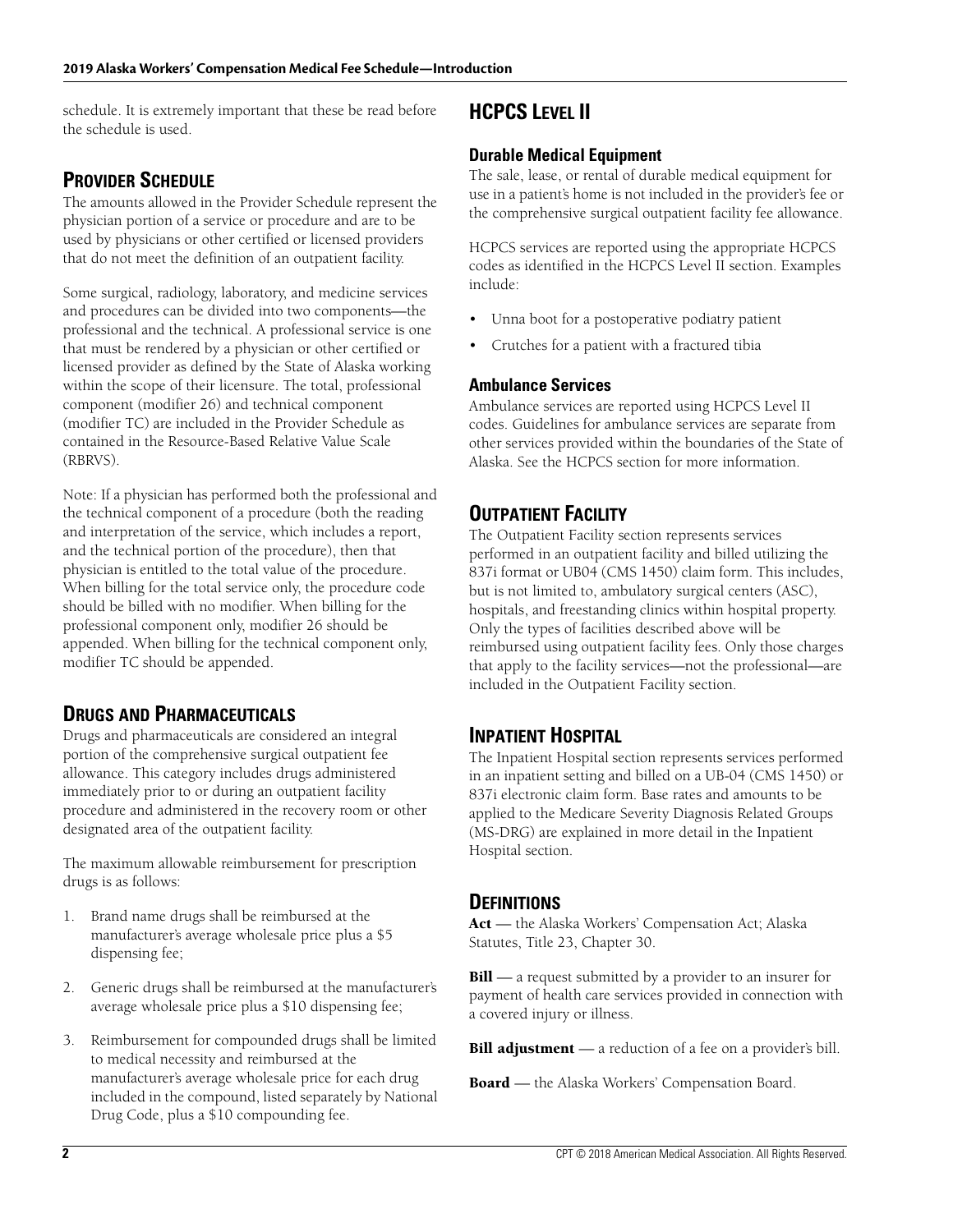**Case** — a covered injury or illness occurring on a specific date and identified by the worker's name and date of injury or illness.

**Consultation** — a service provided by a physician whose opinion or advice regarding evaluation and/or management of a specific problem is requested by another physician or other appropriate source.

**Covered injury** — accidental injury, an occupational disease or infection, or death arising out of and in the course of employment or which unavoidably results from an accidental injury. Injury includes one that is caused by the willful act of a third person directed against an employee because of the employment. Injury further includes breakage or damage to eyeglasses, hearing aids, dentures, or any prosthetic devices which function as part of the body. Injury does not include mental injury caused by stress unless it is established that the work stress was extraordinary and unusual in comparison to pressures and tensions experienced by individuals in a comparable work environment, or the work stress was the predominant cause of the mental injury. A mental injury is not considered to arise out of and in the course of employment if it results from a disciplinary action, work evaluation, job transfer, layoff, demotion, termination, or similar action taken in good faith by the employer.

**Critical care** — care rendered in a medical emergency that requires the constant attention of the provider, such as cardiac arrest, shock, bleeding, respiratory failure, and postoperative complications, and is usually provided in a critical care unit or an emergency care department.

**Day** — a continuous 24-hour period.

**Diagnostic procedure** — a service that helps determine the nature and causes of a disease or injury.

**Drugs** — a controlled substance as defined by law.

**Durable medical equipment (DME)** — specialized equipment that is designed to stand repeated use, is appropriate for home use, and is used solely for medical purposes.

**Employer** — the state or its political subdivision or a person or entity employing one or more persons in connection with a business or industry carried on within the state.

**Expendable medical supply** — a disposable article that is needed in quantity on a daily or monthly basis.

**Follow-up care** — care related to recovery from a specific procedure that is considered part of the procedure's

maximum allowable fee, but does not include care for complications.

**Follow-up days** — the days of care following a surgical procedure that are included in the procedure's maximum allowable fee, but does not include care for complications. Follow-up days for Alaska include the day of surgery through termination of the postoperative period.

**Incidental surgery** — a surgery performed through the same incision, on the same day and by the same physician, that does not increase the difficulty or follow-up of the main procedure, or is not related to the diagnosis (e.g., appendectomy during hernia surgery).

**Independent procedure** — a procedure that may be carried out by itself, completely separate and apart from the total service that usually accompanies it.

**Insurer** — an entity authorized to insure under Alaska Statute 23.30.030 and includes self-insured employers.

**Maximum allowable reimbursement (MAR)** — the maximum amount for a procedure established by these rules, or the provider's usual and customary or billed charge, whichever is less, and except as otherwise specified.

**Medical record** — an electronic or paper record in which the medical service provider records the subjective and objective findings, diagnosis, treatment rendered, treatment plan, and return to work status and/or goals and improvement rating as applicable.

**Medical supply** — either a piece of durable medical equipment or an expendable medical supply.

**Modifier** — a two-digit number used in conjunction with the procedure code to describe any unusual circumstances arising in the treatment of an injured or ill employee.

**Operative report** — the provider's written or dictated description of the surgery and includes all of the following:

- Preoperative diagnosis
- Postoperative diagnosis
- A step-by-step description of the surgery
- Identification of problems that occurred during surgery
- Condition of the patient when leaving the operating room, the provider's office, or the health care organization.

**Optometrist** — an individual licensed to practice optometry.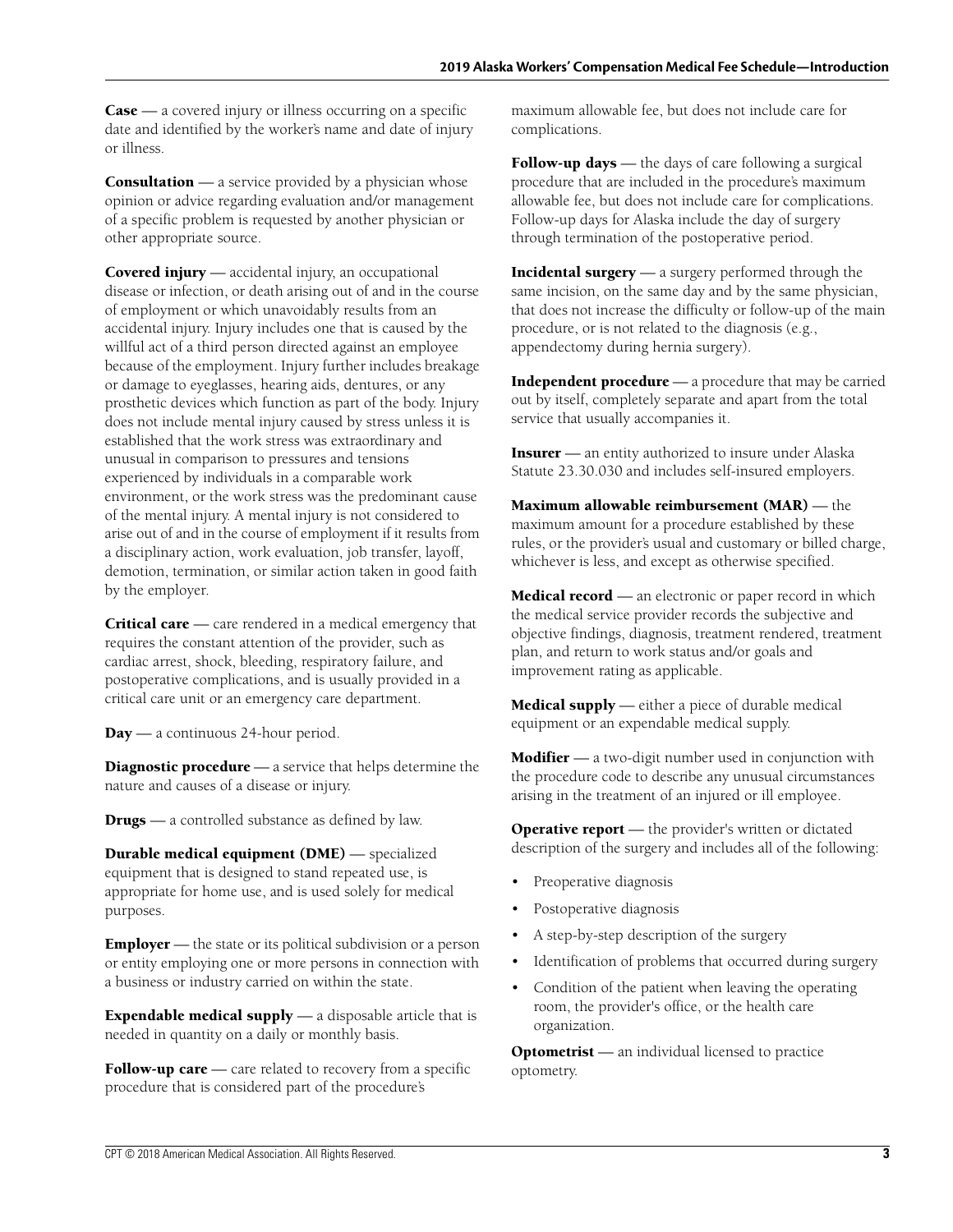**Orthotic equipment** — orthopedic apparatus designed to support, align, prevent or correct deformities, or improve the function of a moveable body part.

**Orthotist** — a person skilled and certified in the construction and application of orthotic equipment.

**Outpatient service** — services provided to patients who do not require hospitalization as inpatients. This includes outpatient ambulatory services, hospital-based emergency room services, or outpatient ancillary services that are based on the hospital premises. Refer to the Inpatient Hospital section of this fee schedule for reimbursement of hospital services.

**Payer** — the employer/insurer or self-insured employer, or third-party administrator (TPA) who pays the provider billings.

**Pharmacy** — the place where the science, art, and practice of preparing, preserving, compounding, dispensing, and giving appropriate instruction in the use of drugs is practiced.

**Physician** — under AS 23.30.395(32) and *Thoeni v. Consumer Electronic Services,* 151 P.3d 1249, 1258 (Alaska 2007), "physician" includes doctors of medicine, surgeons, chiropractors, osteopaths, dentists, optometrists, and psychologists.

**Primary procedure** — the therapeutic procedure most closely related to the principal diagnosis and, for billing purposes, the highest valued procedure.

**Procedure** — a unit of health service.

**Procedure code** — a five-digit numerical or alpha-numerical sequence that identifies the service performed and billed.

**Properly submitted bill** — a request by a provider for payment of health care services submitted to an insurer on the appropriate forms, with appropriate documentation, and within the time frame established in Alaska Statute 23.30.097.

**Prosthetic devices** — include, but are not limited to, eye glasses, hearing aids, dentures, and such other devices and appliances, and the repair or replacement of the devices necessitated by ordinary wear and arising out of an injury.

**Prosthesis** — an artificial substitute for a missing body part.

**Prosthetist** — a person skilled and certified in the construction and application of a prosthesis.

**Provider** — any person or facility as defined in 8 AAC 45.900(a)(15) and licensed under AS 08 to furnish medical or dental services, and includes an out-of-state person or facility that meets the requirements of  $8$  AAC  $45.900(a)(15)$ and is otherwise qualified to be licensed under AS 08.

**Second opinion** — when a physician consultation is requested or required for the purpose of substantiating the necessity or appropriateness of a previously recommended medical treatment or surgical opinion. A physician providing a second opinion shall provide a written opinion of the findings.

**Secondary procedure** — a surgical procedure performed during the same operative session as the primary and, for billing purposes, is valued less than the first billed procedure.

**Special report** — a report requested by the payer to explain or substantiate a service or clarify a diagnosis or treatment plan.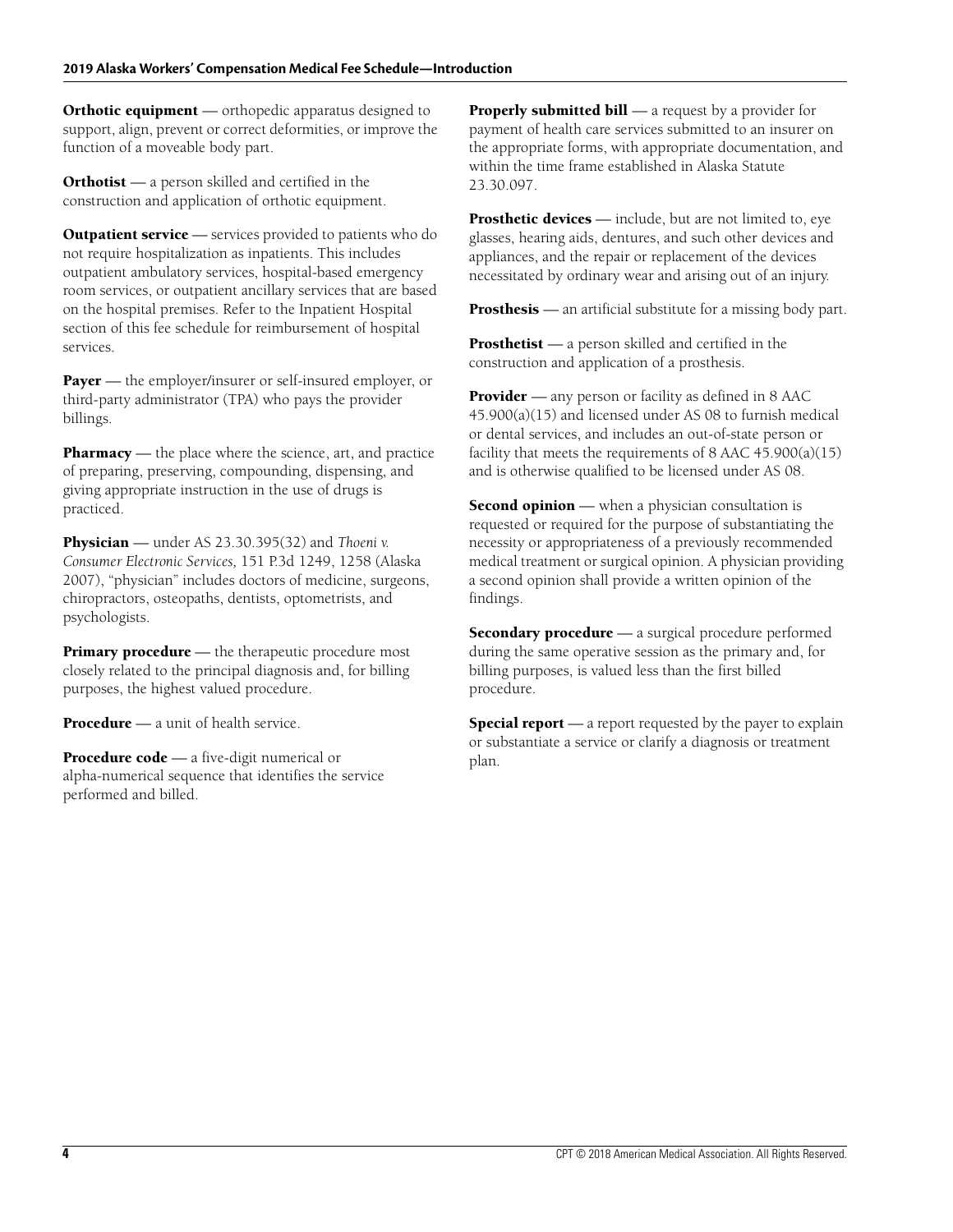# **General Information and Guidelines**

This section contains information that applies to all providers' billing independently, regardless of site of service. The guidelines listed herein apply only to providers' services, evaluation and management, anesthesia, surgery, radiology, pathology and laboratory, medicine, and durable medical equipment.

Insurers and payers are required to use the *Official Alaska Workers' Compensation Medical Fee Schedule* for payment of workers' compensation claims.

# **BILLING AND PAYMENT GUIDELINES**

#### **Fees for Medical Treatment**

The fee may not exceed the physician's actual fee or the maximum allowable reimbursement (MAR), whichever is lower. The MAR for **physician services** except anesthesia is calculated using the Resourced-Based Relative Value Scale (RBRVS) relative value units (RVU) produced by the Centers for Medicare and Medicaid Services (CMS) and the Geographic Practice Cost Index (GPCI) for Alaska.

(Work RVUs x Work GPCI) + (Practice Expense RVUs x Practice Expense GPCI) + (Malpractice RVUs x Malpractice GPCI) = Total RVU

The MAR is determined by multiplying the total RVU by the applicable Alaska conversion factor to obtain the Alaska MAR payment, which is rounded to two decimals after the conversion factor is applied.

Example data for CPT code 10021 with the Alaska GPCI using the non-facility RVUs:

|                                                 | <b>RVUS</b> | GPCI  | <b>SUBTOTAL</b> |
|-------------------------------------------------|-------------|-------|-----------------|
| Work RVU x Work GPCI                            | 1.27        | 1.500 | 1.905           |
| Practice Expense RVU x Practice<br>Expense GPCI | 2.03        | 1.117 | 2.26751         |
| Malpractice RVU x Malpractice GPCI              | 0.17        | 0.708 | 0.12036         |
| <b>Total RVU</b>                                |             |       | 4.29287         |

**Data for the purpose of example only**

*Calculation using example data:*

- **1.27 x 1.500 = 1.905**
- **+ 2.03 x 1.117 = 2.26751**
- **+ 0.17 x 0.708 = 0.12036**
- **= 4.29287**

**4.29287 x \$165.00 (CF) = 708.32355**

#### **Payment is rounded to \$708.32**

The Alaska MAR for anesthesia is calculated as explained in the Anesthesia section. The Alaska MAR for laboratory, durable medical equipment (DME), drugs, and facility services is calculated separately, see the appropriate sections for more information.

The conversion factors are listed here with their applicable *Current Procedural Terminology* (CPT®) code ranges.

| <b>MEDICAL SERVICE</b>              | <b>CPT CODE RANGE</b>                               | <b>CONVERSION FACTOR</b> |
|-------------------------------------|-----------------------------------------------------|--------------------------|
| Surgery                             | $(10021 - 69990)$                                   | \$165.00                 |
| Radiology                           | $(70010 - 79999)$                                   | \$196.00                 |
| Pathology and Lab                   | $(80047 - 89398)$                                   | \$135.00                 |
| Medicine (excluding<br>anesthesia)  | (90281-99091 and<br>99151-99199 and<br>99500-99607) | \$80.00                  |
| <b>Fyaluation and</b><br>Management | $(99201 - 99499)$                                   | \$80.00                  |
| Anesthesia                          | (00100-01999 and<br>99100-99140)                    | \$121.82                 |

An employer or group of employers may negotiate and establish a list of preferred providers for the treatment of its employees under the Act; however, the employees' right to choose their own attending physician is not impaired.

All providers may report and be reimbursed for codes 97014 and 97810–97814.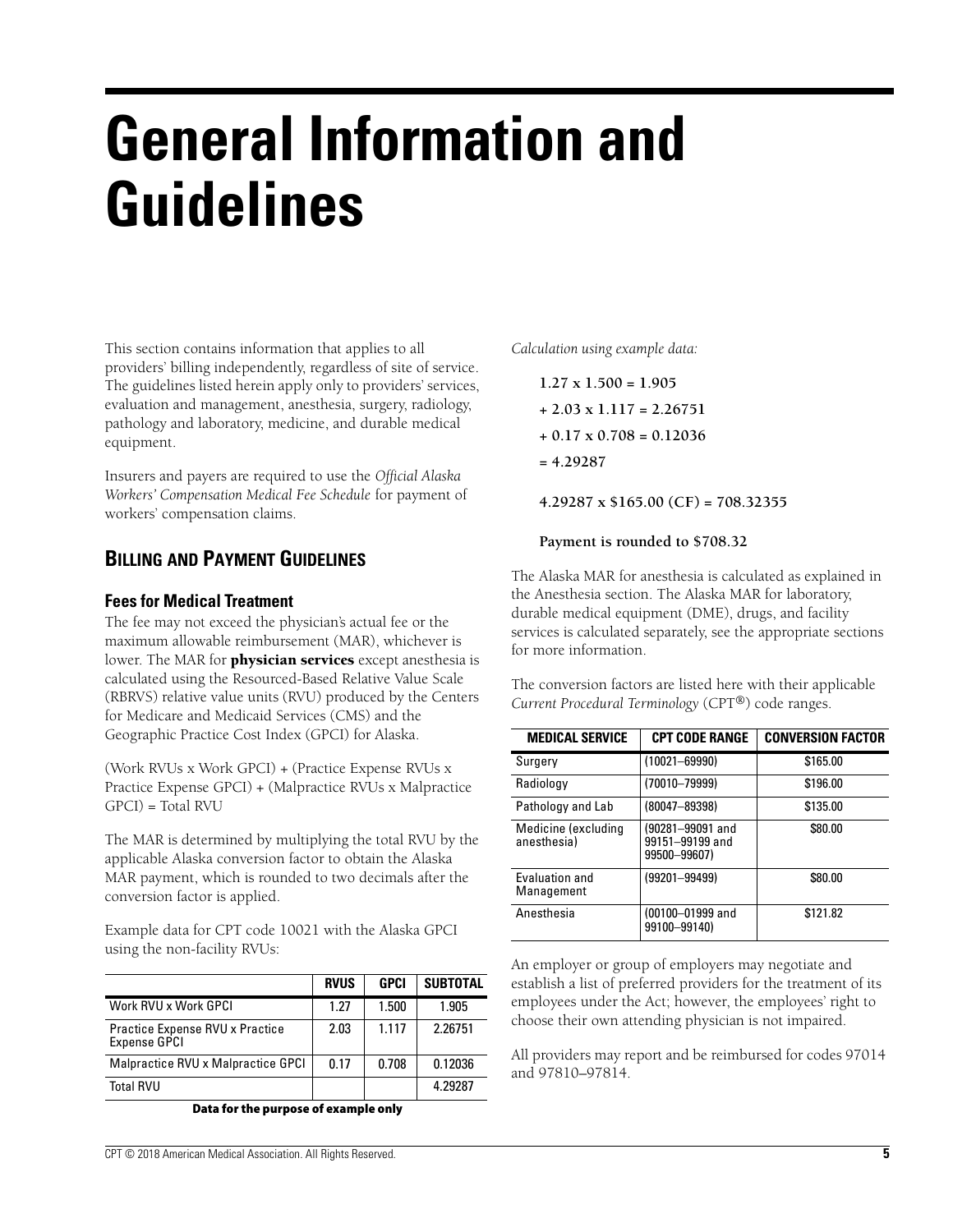An employee may not be required to pay a fee or charge for medical treatment or service. For more information, refer to AS 23.30.097(f).

## **RBRVS Status Codes**

The Centers for Medicare and Medicaid Services (CMS) RBRVS Status Codes are listed below. The CMS guidelines apply except where superseded by Alaska guidelines.

| <b>STATUS</b><br>CODE | THE CENTERS FOR<br><b>MEDICARE AND MEDICAID</b><br><b>SERVICES (CMS)</b><br><b>DEFINITION</b>                                                                                                                                                                                                                                         | OFFICIAL ALASKA<br><b>WORKERS' COMPENSATION</b><br><b>MEDICAL FEE SCHEDULE</b><br><b>GUIDELINE</b>                                                                                                                                                                                        |
|-----------------------|---------------------------------------------------------------------------------------------------------------------------------------------------------------------------------------------------------------------------------------------------------------------------------------------------------------------------------------|-------------------------------------------------------------------------------------------------------------------------------------------------------------------------------------------------------------------------------------------------------------------------------------------|
| А                     | Active Code. These codes<br>are paid separately under<br>the physician fee schedule, if<br>covered. There will be RVUs<br>for codes with this status.                                                                                                                                                                                 | The maximum fee for this<br>service is calculated as<br>described in Fees for Medi-<br>cal Treatment.                                                                                                                                                                                     |
| B                     | <b>Bundled Code. Payment for</b><br>covered services is always<br>bundled into payment for<br>other services not specified.<br>If RVUs are shown, they are<br>not used for Medicare pay-<br>ment. If these services are<br>covered, payment for them is<br>subsumed by the payment<br>for the services to which<br>they are incident. | No separate payment is<br>made for these services even<br>if an RVU is listed.                                                                                                                                                                                                            |
| С                     | Contractors price the code.<br>Contractors will establish<br>RVUs and payment amounts<br>for these services, generally<br>on an individual case basis<br>following review of docu-<br>mentation such as an opera-<br>tive report.                                                                                                     | The service may be a cov-<br>ered service of the Official<br>Alaska Workers' Compensa-<br>tion Medical Fee Schedule.<br>The maximum fee for this<br>service is calculated as<br>described in Fees for Medi-<br>cal Treatment or negotiated<br>between the payer and pro-<br>vider.        |
| D                     | Deleted Codes. These codes<br>are deleted effective with the<br>beginning of the applicable<br>year.                                                                                                                                                                                                                                  | Not in current RBRVS. Not<br>payable under the Official<br>Alaska Workers' Compensa-<br>tion Medical Fee Schedule.                                                                                                                                                                        |
| E                     | <b>Excluded from Physician Fee</b><br><u>Schedule by regulation.</u><br>These codes are for items<br>and/or services that CMS<br>chose to exclude from the<br>fee schedule payment by<br>regulation. No RVUs are<br>shown, and no payment may<br>be made under the fee<br>schedule for these codes.                                   | The service may be a cov-<br>ered service of the <i>Official</i><br>Alaska Workers' Compensa-<br>tion Medical Fee Schedule.<br>The maximum fee for this<br>service is calculated as<br>described in Fees for Medi-<br>cal Treatment or negotiated<br>between the payer and pro-<br>vider. |
| F                     | Deleted/Discontinued Codes.<br>(Code not subject to a 90 day<br>grace period).                                                                                                                                                                                                                                                        | Not in current RBRVS. Not<br>payable under the Official<br>Alaska Workers' Compensa-<br>tion Medical Fee Schedule.                                                                                                                                                                        |
| G                     | Not valid for Medicare pur-<br>poses. Medicare uses<br>another code for reporting<br>of, and payment for, these<br>services. (Code subject to a<br>90 day grace period.) These<br>codes will not appear on the<br>2006 file as the grace period<br>for deleted codes is no lon-<br>ger applicable.                                    | Not in current RBRVS. Not<br>payable under the Official<br>Alaska Workers' Compensa-<br>tion Medical Fee Schedule.                                                                                                                                                                        |

| <b>STATUS</b><br>CODE | THE CENTERS FOR<br><b>MEDICARE AND MEDICAID</b><br><b>SERVICES (CMS)</b><br>DEFINITION                                                                                                                                                                                                                                                                                                                                                                                                                                                                                                                                                                                                                                                                                                                      | OFFICIAL ALASKA<br><b>WORKERS' COMPENSATION</b><br>Medical fee schedule<br>GUIDELINE                                                                                                                                                                                               |
|-----------------------|-------------------------------------------------------------------------------------------------------------------------------------------------------------------------------------------------------------------------------------------------------------------------------------------------------------------------------------------------------------------------------------------------------------------------------------------------------------------------------------------------------------------------------------------------------------------------------------------------------------------------------------------------------------------------------------------------------------------------------------------------------------------------------------------------------------|------------------------------------------------------------------------------------------------------------------------------------------------------------------------------------------------------------------------------------------------------------------------------------|
| H                     | This code had an associated<br>TC and/or 26 modifier in the<br>previous year. For the cur-<br>rent year, the TC or 26 com-<br>ponent shown for the code<br>has been deleted, and the<br>deleted component is shown<br>with a status code of "H."                                                                                                                                                                                                                                                                                                                                                                                                                                                                                                                                                            | Not in current RBRVS. Not<br>payable with modifiers TC<br>and/or 26 under the <i>Official</i><br>Alaska Workers' Compensa-<br>tion Medical Fee Schedule.                                                                                                                           |
| I                     | Not valid for Medicare pur-<br>poses. Medicare uses<br>another code for reporting<br>of, and payment for, these<br>services. (Code NOT subject<br>to a 90 day grace period.)                                                                                                                                                                                                                                                                                                                                                                                                                                                                                                                                                                                                                                | The service may be a cov-<br>ered service of the Official<br>Alaska Workers' Compensa-<br>tion Medical Fee Schedule.<br>The maximum fee for this<br>service is calculated as<br>described in Fees for Medi-<br>cal Treatment or negotiated<br>between the payer and pro-<br>vider. |
| J                     | <b>Anesthesia Services</b> . There<br>are no RVUs and no payment<br>amounts for these codes.<br>The intent of this value is to<br>facilitate the identification of<br>anesthesia services.                                                                                                                                                                                                                                                                                                                                                                                                                                                                                                                                                                                                                  | Alaska recognizes the anes-<br>thesia base units in the <i>Rela-</i><br>tive Value Guide <sup>®</sup> published<br>by the American Society of<br>Anesthesiologists. See the<br>Relative Value Guide or<br>Anesthesia Section.                                                      |
| М                     | Measurement Codes. Used<br>for reporting purposes only.                                                                                                                                                                                                                                                                                                                                                                                                                                                                                                                                                                                                                                                                                                                                                     | These codes are supplemen-<br>tal to other covered services<br>and for informational pur-<br>poses only.                                                                                                                                                                           |
| N                     | Non-covered Services.<br>These services are not cov-<br>ered by Medicare.                                                                                                                                                                                                                                                                                                                                                                                                                                                                                                                                                                                                                                                                                                                                   | The service may be a cov-<br>ered service of the Official<br>Alaska Workers' Compensa-<br>tion Medical Fee Schedule.<br>The maximum fee for this<br>service is calculated as<br>described in Fees for Medi-<br>cal Treatment or negotiated<br>between the payer and pro-<br>vider. |
| P                     | Bundled/Excluded Codes.<br>There are no RVUs and no<br>payment amounts for these<br>services. No separate pay-<br>ment should be made for<br>them under the fee schedule.<br>$\bullet\,$ If the item or service is $\,$<br>covered as incident to a<br>physician service and is<br>provided on the same day<br>as a physician service,<br>payment for it is bundled<br>into the payment for the<br>physician service to which<br>it is incident. (An example<br>is an elastic bandage fur-<br>nished by a physician inci-<br>dent to physician service.)<br>• If the item or service is<br>covered as other than inci-<br>dent to a physician ser-<br>vice, it is excluded from<br>the fee schedule (i.e.,<br>colostomy supplies) and<br>should be paid under the<br>other payment provision of<br>the Act. | The service may be a cov-<br>ered service of the Official<br>Alaska Workers' Compensa-<br>tion Medical Fee Schedule.<br>The maximum fee for this<br>service is calculated as<br>described in Fees for Medi-<br>cal Treatment or negotiated<br>between the payer and pro-<br>vider. |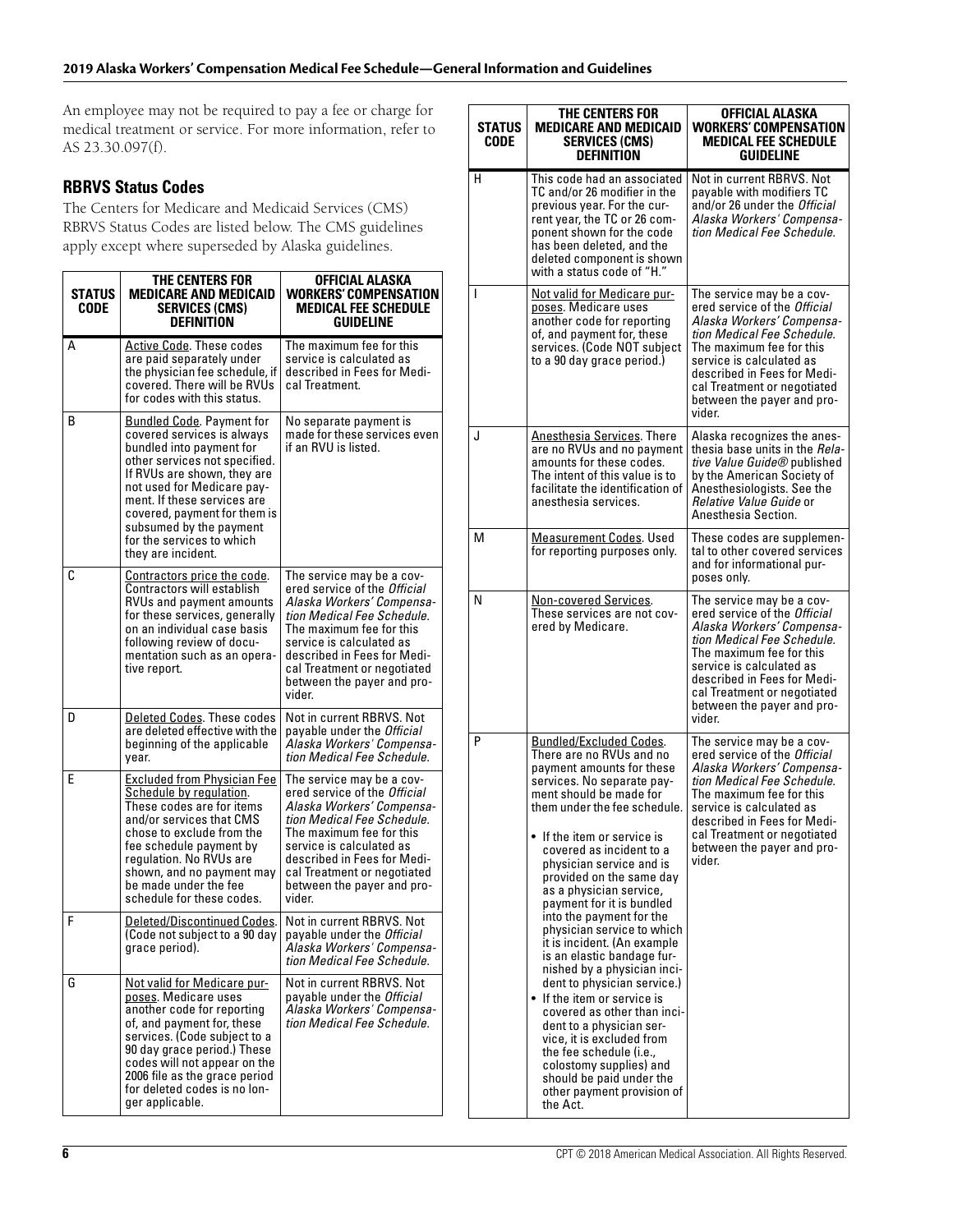| <b>STATUS</b><br>CODE | THE CENTERS FOR<br><b>MEDICARE AND MEDICAID</b><br><b>SERVICES (CMS)</b><br>DEFINITION                                                                                                                                                                                                                                                                                                                                                                                                                                                                                                                                                           | OFFICIAL ALASKA<br><b>WORKERS' COMPENSATION</b><br><b>MEDICAL FEE SCHEDULE</b><br>GUIDELINE                                                                                                                                                                                                                                                                                                                    |
|-----------------------|--------------------------------------------------------------------------------------------------------------------------------------------------------------------------------------------------------------------------------------------------------------------------------------------------------------------------------------------------------------------------------------------------------------------------------------------------------------------------------------------------------------------------------------------------------------------------------------------------------------------------------------------------|----------------------------------------------------------------------------------------------------------------------------------------------------------------------------------------------------------------------------------------------------------------------------------------------------------------------------------------------------------------------------------------------------------------|
| 0.                    | Therapy functional informa-<br><u>tion code</u> (used for required<br>reporting purposes only).                                                                                                                                                                                                                                                                                                                                                                                                                                                                                                                                                  | These codes are supplemen-<br>tal to other covered services<br>and for informational pur-<br>poses only.                                                                                                                                                                                                                                                                                                       |
| R                     | <u> Restricted Coverage</u> . Special<br>coverage instructions apply.<br>If covered, the service is car-<br>rier priced. (NOTE: The<br>majority of codes to which<br>this indicator will be<br>assigned is the<br>alpha-numeric dental codes,<br>which begin with "D." We<br>are assigning the indicator to<br>a limited number of CPT<br>codes which represent ser-<br>vices that are covered only<br>in unusual circumstances.)                                                                                                                                                                                                                | The service may be a cov-<br>ered service of the Official<br>Alaska Workers' Compensa-<br>tion Medical Fee Schedule.<br>The maximum fee for this<br>service is calculated as<br>described in Fees for Medi-<br>cal Treatment or negotiated<br>between the payer and pro-<br>vider.                                                                                                                             |
| Т                     | <b>Injections. There are RVUs</b><br>and payment amounts for<br>these services, but they are<br>only paid if there are no other<br>services payable under the<br>physician fee schedule billed<br>on the same date by the<br>same provider. If any other<br>services payable under the<br>physician fee schedule are<br>billed on the same date by<br>the same provider, these ser-<br>vices are bundled into the<br>physician services for which<br>payment is made. (NOTE:<br>This is a change from the<br>previous definition, which<br>states that injection services<br>are bundled into any other<br>services billed on the same<br>date.) | The service may be a cov-<br>ered service of the Official<br>Alaska Workers' Compensa-<br>tion Medical Fee Schedule.<br>For drugs and injections<br>coded under the Healthcare<br>Common Procedure Coding<br>System (HCPCS) the payment<br>allowance limits for drugs is<br>the lower of average sale<br>price multiplied by 3.375 or<br>billed charges. See HCPCS<br>Level II section of these<br>quidelines. |
| χ                     | <b>Statutory Exclusion</b> . These<br>codes represent an item or<br>service that is not in the stat-<br>utory definition of "physician<br>services" for fee schedule<br>payment purposes. No RVUs<br>or payment amounts are<br>shown for these codes, and<br>no payment may be made<br>under the physician fee<br>schedule. (Examples are<br>ambulance services and<br>clinical diagnostic laboratory<br>services.)                                                                                                                                                                                                                              | The service may be a cov-<br>ered service of the <i>Official</i><br>Alaska Workers' Compensa-<br>tion Medical Fee Schedule.<br>The maximum fee for this<br>service is calculated as<br>described in Fees for Medi-<br>cal Treatment or negotiated<br>between the payer and pro-<br>vider. For ambulance ser-<br>vices see HCPCS Level II<br>section of this guideline.                                         |

## **Add-on Procedures**

The CPT book identifies procedures that are always performed in addition to the primary procedure and designates them with a + symbol. Add-on codes are never reported for stand-alone services but are reported secondarily in addition to the primary procedure. Specific language is used to identify add-on procedures such as "each additional" or "(List separately in addition to primary procedure)."

The same physician or other health service worker that performed the primary service/procedure must perform the add-on service/procedure. Add-on codes describe additional intra-service work associated with the primary service/procedure (e.g., additional digit(s), lesion(s), neurorrhaphy(s), vertebral segment(s), tendon(s), joint(s)). Add-on codes are not subject to reduction and should be reimbursed at the lower of the billed charges or 100 percent of MAR. Do not append modifier 51 to a code identified as an add-on procedure. Designated add-on codes are identified in Appendix D of the CPT book. Please reference the CPT book for the most current list of add-on codes.

## **Exempt from Modifier 51 Codes**

The  $\odot$  symbol is used in the CPT book to identify codes that are exempt from the use of modifier 51, but have not been designated as CPT add-on procedures/services.

As the description implies, modifier 51 exempt procedures are not subject to multiple procedure rules and as such modifier 51 does not apply. Modifier 51 exempt codes are not subject to reduction and should be reimbursed at the lower of the billed charge or 100 percent of the MAR. Modifier 51 exempt services and procedures can be found in Appendix E of the CPT book.

## **Professional and Technical Components**

Where there is an identifiable professional and technical component, modifiers 26 and TC are identified in the RBRVS. The relative value units (RVUs) for the professional component is found on the line with modifier 26. The RVUs for the technical component is found on the RBRVS line with modifier TC. The total procedure RVUs (a combination of the professional and technical components) is found on the RBRVS line without a modifier.

## **Global Days**

This column in the RBRVS lists the follow-up days, sometimes referred to as the global period, of a service or procedure. In Alaska, it includes the day of the surgery through termination of the postoperative period.

Postoperative periods of 0, 10, and 90 days are designated in the RBRVS as 000, 010, and 090 respectively. Use the values in the RBRVS fee schedule for determining postoperative days. The following special circumstances are also listed in the postoperative period:

- MMM Designates services furnished in uncomplicated maternity care. This includes antepartum, delivery, and postpartum care.
- XXX Designates services where the global concept does not apply.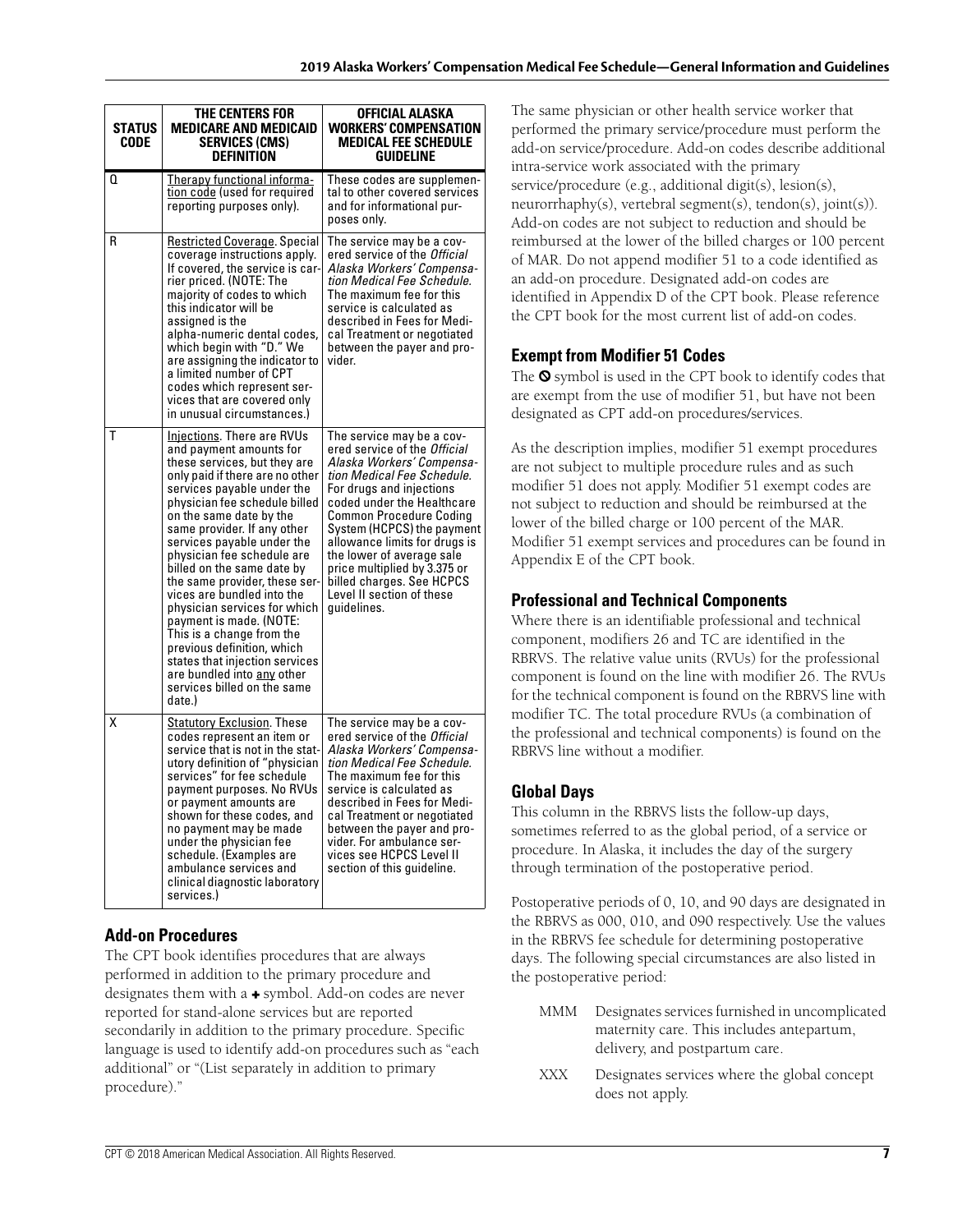- YYY Designates services where the payer must assign a follow-up period based on documentation submitted with the claim. Procedures designated as YYY include unlisted procedure codes.
- ZZZ Designates services that are add-on procedures and as such have a global period that is determined by the primary procedure.

## **Supplies and Materials**

Supplies and materials provided by the physician (e.g., sterile trays, supplies, drugs, etc.) over and above those usually included with the office visit may be charged separately.

## **Medical Reports**

A medical provider may not charge any fee for completing a medical report form required by the Workers' Compensation Division. A medical provider may not charge a separate fee for medical reports that are required to substantiate the medical necessity of a service. CPT code 99080 is not to be used to complete required workers' compensation insurance forms or to complete required documentation to substantiate medical necessity. CPT code 99080 is not to be used for signing affidavits or certifying medical records forms. CPT code 99080 is appropriate for billing only after receiving a request for a special report from the employer or payer.

In all cases of accepted compensable injury or illness, the injured worker is not liable for payment for any services for the injury or illness.

## **Payment of Medical Bills**

Medical bills for treatment are due and payable within 30 days of receipt of the medical provider's bill, or a completed medical report, as prescribed by the Board under Alaska Statute 23.30.097. Unless the treatment, prescription charges, and/or transportation expenses are disputed, the employer shall reimburse the employee for such expenses within 30 days after receipt of the bill, chart notes, and medical report, itemization of prescription numbers, and/or the dates of travel and transportation expenses for each date of travel. A provider of medical treatment or services may receive payment for medical treatment and services under this chapter only if the bill for services is received by the employer or appropriate payer within 180 days after the later of: (1) the date of service; or (2) the date that the provider knew of the claim and knew that the claim related to employment.

A provider whose bill has been denied or reduced by the employer or appropriate payer may file an appeal with the Board within 60 days after receiving notice of the denial or reduction. A provider who fails to file an appeal of a denial or reduction of a bill within the 60-day period waives the right to contest the denial or reduction.

## **Board Forms**

All board bulletins and forms can be downloaded from the Alaska Workers' Compensation Division website: www.labor.state.ak.us/wc.

# **MODIFIERS**

Modifiers augment CPT and HCPCS codes to more accurately describe the circumstances of services provided. When applicable, the circumstances should be identified by a modifier code appended in the appropriate field for electronic or paper submission of the billing.

A complete list of the applicable CPT modifiers is available in Appendix A of the CPT book.

## **Reimbursement Guidelines for CPT Modifiers**

Specific modifiers shall be reimbursed as follows:

**Modifier 26—**Reimbursement is calculated according to the RVU amount for the appropriate code and modifier 26.

**Modifier 50—**Reimbursement is the lower of the billed charge or 100 percent of the MAR for the procedure on the first side; reimbursement is the lower of the billed charge or 50 percent of the MAR for the procedure for the second side. If another procedure performed at the same operative session is higher valued, then both sides are reported with modifiers 51 and 50 and reimbursed at the lower of the billed charge or 50 percent of the MAR.

**Modifier 51—**Reimbursement is the lower of the billed charge or 100 percent of the MAR for the procedure with the highest relative value unit rendered during the same session as the primary procedure; reimbursement is the lower of the billed charge or 50 percent of the MAR for the procedure with the second highest relative value unit and all subsequent procedures during the same session as the primary procedure.

Consistent with the Centers for Medicare and Medicaid Services (CMS) guidelines, code-specific multiple procedure reduction guidelines apply to endoscopic procedures, and certain other procedures including radiology, diagnostic cardiology, diagnostic ophthalmology, and therapy services.

**Modifiers 80, 81, and 82—** Reimbursement is the lower of the billed charge or 20 percent of the MAR for the surgical procedure.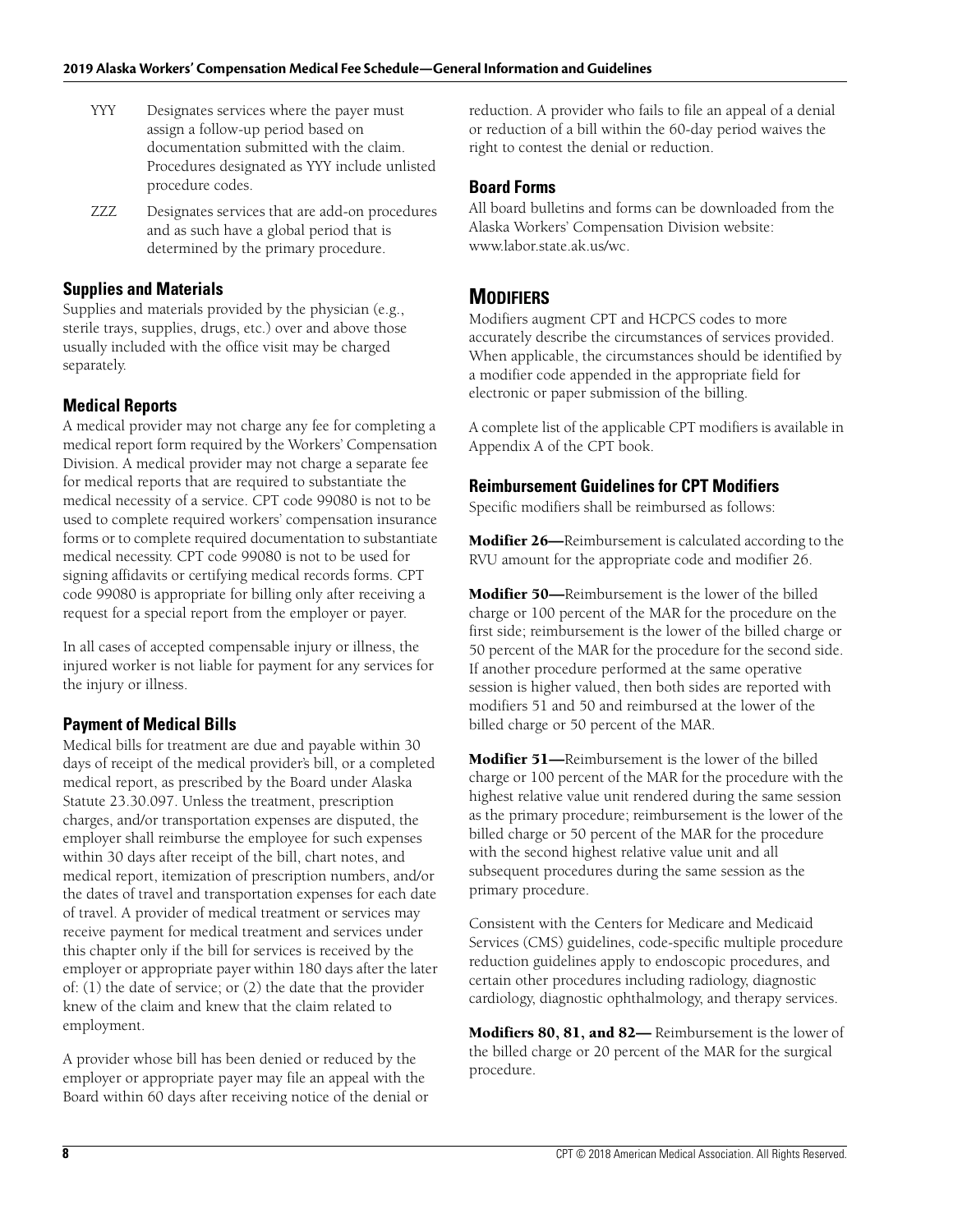#### **Applicable HCPCS Modifiers**

#### **Modifier TC—Technical Component**

Certain procedures are a combination of a physician component and a technical component. When the technical component is reported separately, the service may be identified by adding modifier TC to the usual procedure number. Reimbursement is the lower of the billed charge or 100 percent of the MAR for the procedure code with modifier TC.

#### **Modifier QZ—CRNA without medical direction by a physician**

Reimbursement is the lower of the billed charge or 85 percent of the MAR for the anesthesia procedure. Modifier QZ shall be used when unsupervised anesthesia services are provided by a certified registered nurse anesthetist.

#### **State-Specific Modifiers**

#### **Modifier AS—Physician Assistant or Nurse Practitioner Assistant at Surgery Services**

When assistant at surgery services are performed by a physician assistant or nurse practitioner, the service is reported by appending modifier AS.

Reimbursement is the lower of the billed charge or 15 percent of the MAR for the procedure. Modifier AS shall be used when a physician assistant or nurse practitioner acts as an assistant surgeon and bills as an assistant surgeon.

Modifier AS is applied before modifiers 50, 51, or other modifiers that reduce reimbursement for multiple procedures.

If two procedures are performed by the PA or NP, see the example below:

| Procedure 1 (Modifier AS)     | \$1,350.00                                                                                                                                              |
|-------------------------------|---------------------------------------------------------------------------------------------------------------------------------------------------------|
| Procedure 2 (Modifier AS, 51) | \$1,100.00                                                                                                                                              |
| Reimbursement                 | $\left[ \begin{array}{l} $285.00 \left[ ( $1,350.00 \times .15 \right) + \thinspace \right. \ ( (1,100.00 \times .15) \times .50 ) \end{array} \right]$ |

|  |  | Data for the purpose of example only |
|--|--|--------------------------------------|
|--|--|--------------------------------------|

#### **Modifier PE—Physician Assistants and Advanced Practice Registered Nurses**

Physician assistant and advanced practice registered nurse services are identified by adding modifier PE to the usual procedure number. A physician assistant must be properly certified and licensed by the State of Alaska and/or licensed or certified in the state where services are provided. An advanced practice registered nurse (APRN) must be properly certified and licensed by the State of Alaska and/or licensed or certified in the state where services are provided.

Reimbursement is the lower of the billed charge or 85 percent of the MAR for the procedure; modifier PE shall be used when services and procedures are provided by a physician assistant or an advanced practice registered nurse.

Modifier PE is applied before modifiers 50, 51, or other modifiers that reduce reimbursement for multiple procedures.

If two procedures are performed by the PA or APRN, see the example below:

| Procedure 1 (Modifier PE)     | \$150.00                                                                          |
|-------------------------------|-----------------------------------------------------------------------------------|
| Procedure 2 (Modifier PE, 51) | \$130.00                                                                          |
| Reimbursement                 | $\frac{1}{2}$ \$182.75 [(\$150.00 x .85) +<br>$((130.00 \times .85) \times .50)]$ |

**Data for the purpose of example only**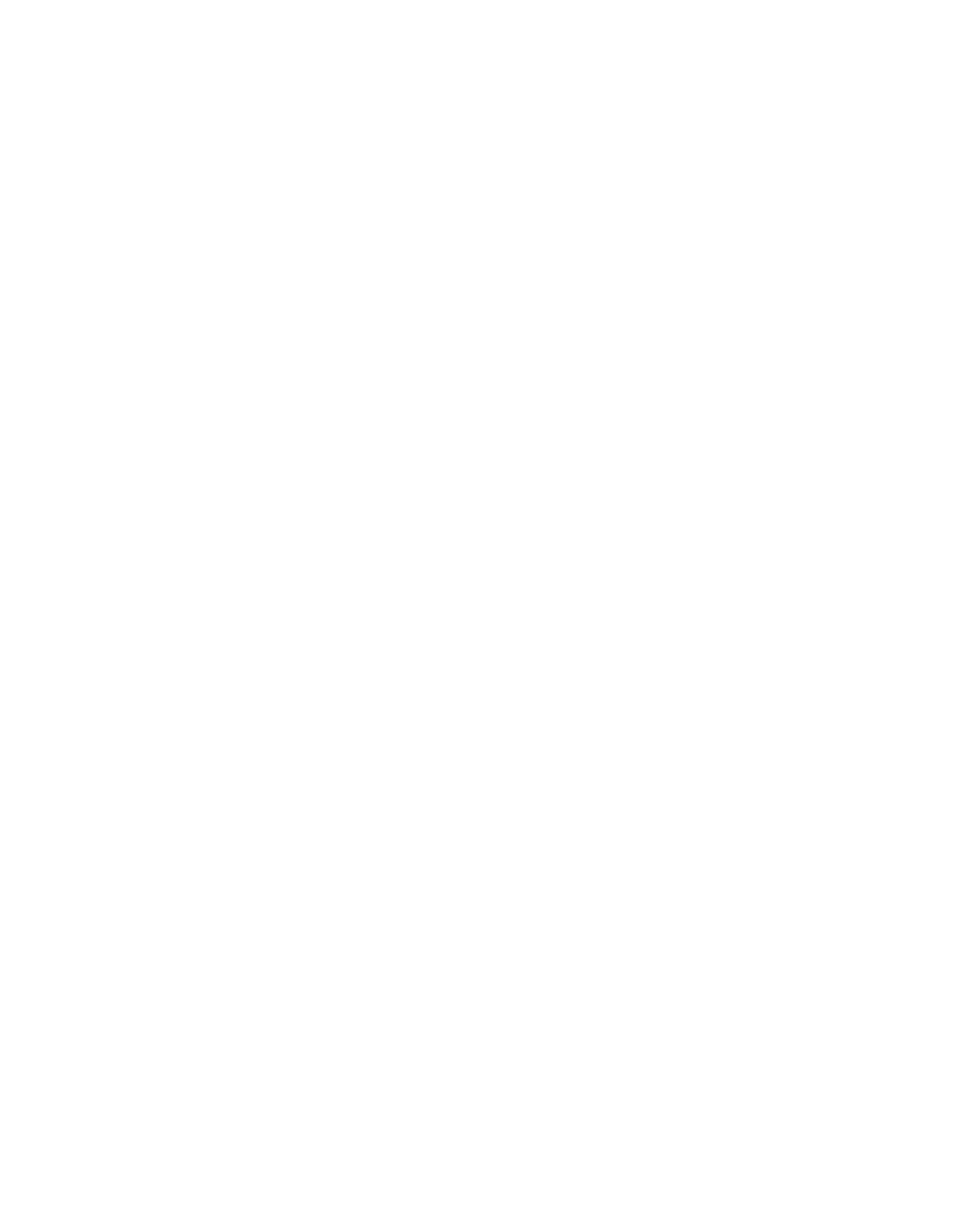# **Evaluation and Management**

# **GENERAL INFORMATION AND GUIDELINES**

This brief overview of the current guidelines should not be the provider's or payer's only experience with this section of the CPT® book. Carefully read the complete guidelines in the CPT book; much information is presented regarding aspects of a family history, the body areas and organ systems associated with examinations, and so forth.

The E/M code section is divided into subsections by type and place of service. Keep the following in mind when coding each service setting:

- A patient is considered an outpatient at a health care facility until formal inpatient admission occurs.
- All physicians use codes 99281–99285 for reporting emergency department services, regardless of hospital-based or non-hospital-based status.
- Consultation codes are linked to location.

Admission to a hospital or nursing facility includes evaluation and management services provided elsewhere (office or emergency department) by the admitting physician on the same day.

When exact text of the AMA 2018 CPT® guidelines is used, the text is either in quotations or is preceded by a reference to the CPT book, CPT instructional notes, or CPT guidelines.

# **BILLING AND PAYMENT GUIDELINES**

## **New and Established Patient Service**

Several code subcategories in the Evaluation and Management (E/M) section are based on the patient's status as being either new or established. CPT guidelines clarify this distinction by providing the following time references:

"A new patient is one who has not received any professional services from the physician/qualified health care professional or another physician/qualified health care professional of the exact same specialty and subspecialty who belongs to the same group practice, within the past three years."

"An established patient is one who has received professional services from the physician/qualified health care professional, or another physician/qualified health care professional of the exact same specialty and subspecialty who belongs to the same group practice, within the past three years."

The new versus established patient guidelines also clarify the situation in which one physician is on call or covering for another physician. In this instance, classify the patient encounter the same as if it were for the physician who is unavailable.

## **E/M Service Components**

The first three components (history, examination, and medical decision making) are the keys to selecting the correct level of E/M codes, and all three components must be addressed in the documentation. However, in established, subsequent, and followup categories, only two of the three must be met or exceeded for a given code. CPT guidelines define the following:

1. The history component is categorized by four levels:

**Problem Focused** — chief complaint; brief history of present illness or problem.

**Expanded Problem Focused** — chief complaint; brief history of present illness; problem-pertinent system review.

**Detailed** — chief complaint; extended history of present illness; problem-pertinent system review extended to indicate a review of a limited number of additional systems; pertinent past, family medical, and/or social history directly related to the patient's problems.

**Comprehensive** — chief complaint; extended history of present illness; review of systems that is directly related to the problems identified in the history of the present illness plus a review of all additional body systems; complete past, family, and social history.

2. The physical exam component is similarly divided into four levels of complexity:

**Problem Focused** — an exam limited to the affected body area or organ system.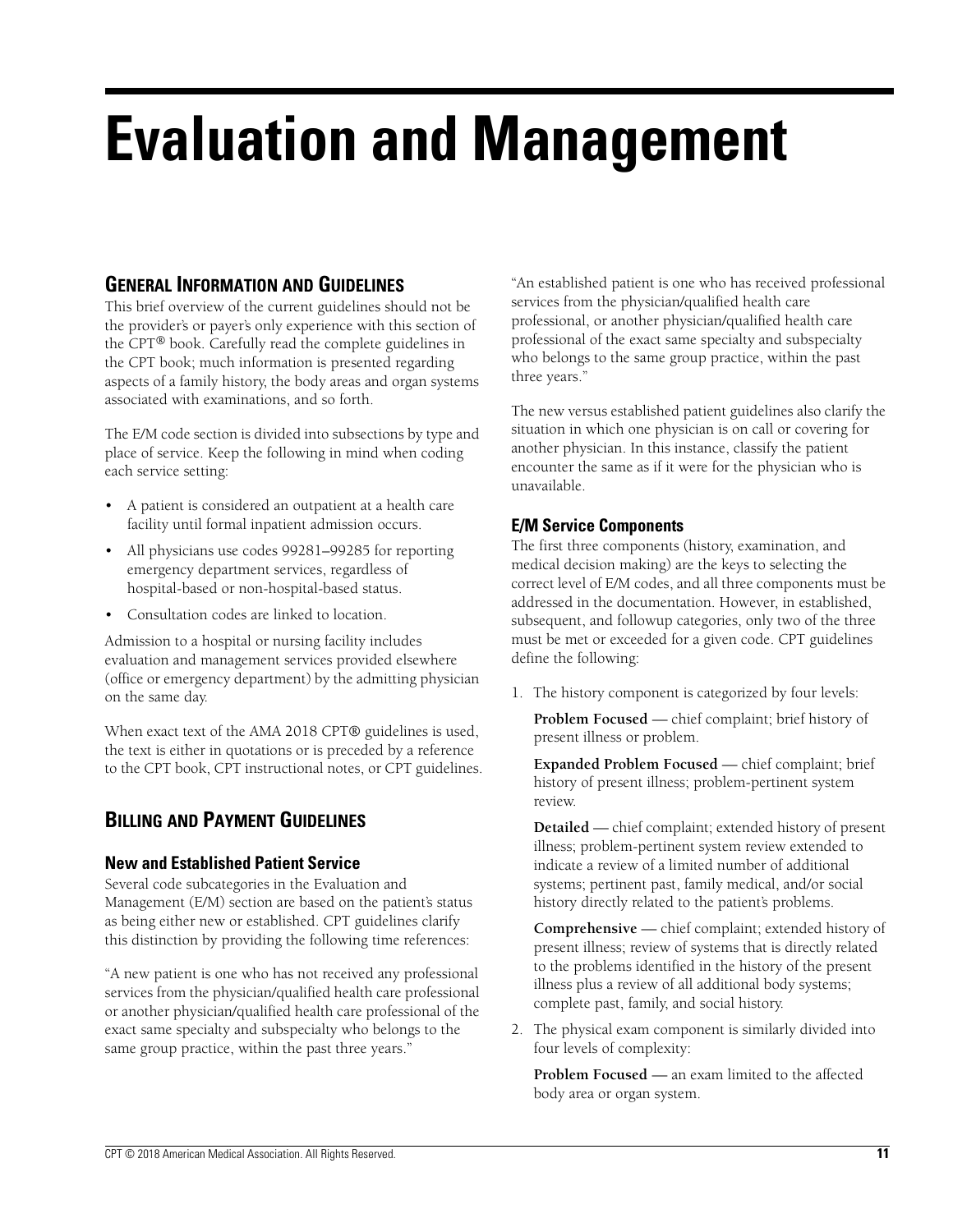**Expanded Problem Focused** — a limited examination of the affected body area or organ system and of other symptomatic or related organ system(s).

**Detailed** — an extended examination of the affected body area(s) and other symptomatic or related organ system(s).

**Comprehensive** — A general multisystem examination or a complete examination of a single organ system.

The CPT book identifies the following body areas:

- Head, including the face
- Neck
- Chest, including breasts and axilla
- Abdomen
- Genitalia, groin, buttocks
- Back
- Each extremity

The CPT book identifies the following organ systems:

- **Eyes**
- Ears, Nose, Mouth, and Throat
- Cardiovascular
- **Respiratory**
- **Gastrointestinal**
- **Genitourinary**
- **Musculoskeletal**
- Skin
- Neurologic
- **Psychiatric**
- Hematologic/Lymphatic/Immunologic
- 3. Medical decision making is the final piece of the E/M coding process, and is somewhat more complicated to determine than are the history and exam components. Three subcomponents must be evaluated to determine the overall complexity level of the medical decision.
	- a. The number of possible diagnoses and/or the number of management options to be considered.
	- b. The amount and/or complexity of medical records, diagnostic tests, and other information that must be obtained, reviewed, and analyzed.
	- c. The risk of significant complications, morbidity, and/or mortality, as well as comorbidities associated with the patient's presenting problems, the diagnostic procedures, and/or the possible management options.

## **Contributory Components**

Counseling, coordination of care, and the nature of the presenting problem are not major considerations in most encounters, so they generally provide contributory information to the code selection process. The exception arises when counseling or coordination of care dominates the encounter (more than 50 percent of the time spent). In these cases, time determines the proper code. Document the exact amount of time spent to substantiate the selected code. Also, set forth clearly what was discussed during the encounter. If a physician coordinates care with an interdisciplinary team of physicians or health professionals/agencies without a patient encounter, report it as a case management service.

Counseling is defined in the CPT book as a discussion with a patient and/or family concerning one or more of the following areas:

- Diagnostic results, impressions, and/or recommended diagnostic studies
- Prognosis
- Risks and benefits of management (treatment) options
- Instructions for management (treatment) and/or follow-up
- Importance of compliance with chosen management (treatment) options
- Risk factor reduction
- Patient and family education

E/M codes are designed to report actual work performed, not time spent. But when counseling or coordination of care dominates the encounter, time overrides the other factors and determines the proper code. Per CPT guidelines for office encounters, count only the time spent face-to-face with the patient and/or family; for hospital or other inpatient encounters, count the time spent in the patient's unit or on the patient's floor. The time assigned to each code is an average and varies by physician. **Note:** Time is not a factor when reporting emergency room visits (99281–99285) like it is with other E/M services.

According to the CPT book, "a presenting problem is a disease, condition, illness, injury, symptom, sign, finding, complaint, or other reason" for the patient encounter. The CPT book defines five types of presenting problems. These definitions should be reviewed frequently, but remember, this information merely contributes to code selection—the presenting problem is not a key factor. For a complete explanation of evaluation and management services refer to the CPT book.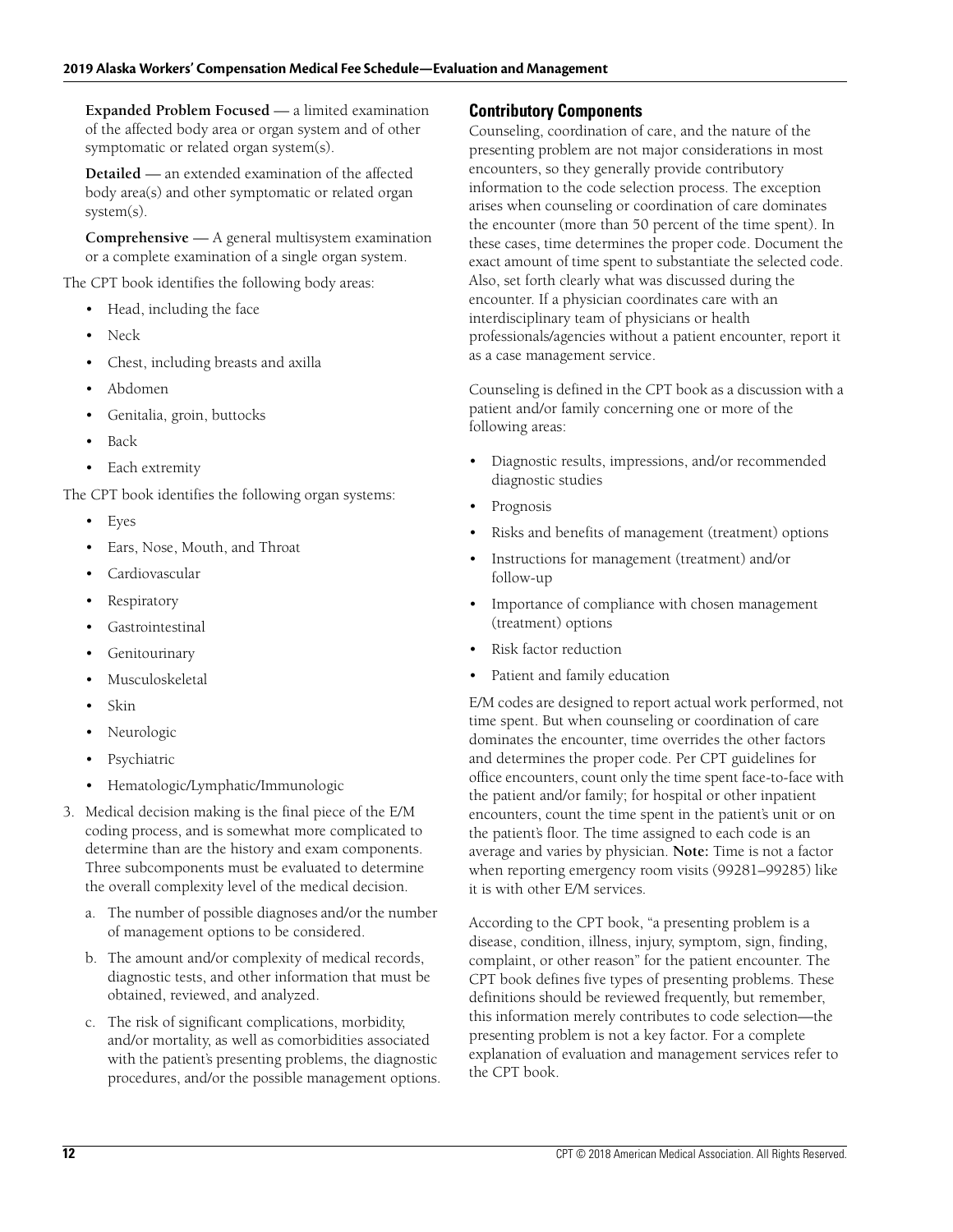#### **Subcategories of Evaluation and Management**

The E/M section is broken down into subcategories by type of service. The following is an overview of these codes.

#### **Office or Other Outpatient Services (99201–99215)**

Use the Office or Other Outpatient Services codes to report the services for most patient encounters. Multiple office or outpatient visits provided on the same calendar date are billable if medically necessary. Support the claim with documentation.

#### **Hospital Observation Services (99217–99226)**

CPT codes 99217 through 99226 report E/M services provided to patients designated or admitted as "observation status" in a hospital. It is not necessary that the patient be located in an observation area designated by the hospital to use these codes; however, whenever a patient is placed in a separately designated observation area of the hospital or emergency department, these codes should be used.

The CPT instructional notes for Initial Hospital Observation Care include the following instructions:

- Use these codes to report the encounter(s) by the supervising physician or other qualified health care professional when the patient is designated as outpatient hospital "observation status."
- These codes include initiation of observation status, supervision of the health care plan for observation, and performance of periodic reassessments. To report observation encounters by other physicians, see Office or Other Outpatient Consultation codes (99241–99245) or subsequent observation care (99224–99226).

When a patient is admitted to observation status in the course of an encounter in another site of service (e.g., hospital emergency department, physician's office, nursing facility), all E/M services provided by that physician on the same day are included in the admission for hospital observation. Only one physician can report initial observation services. Do not use these observation codes for postrecovery of a procedure that is considered a global surgical service.

Observation services are included in the inpatient admission service when provided on the same date. Use Initial Hospital Care codes for services provided to a patient who, after receiving observation services, is admitted to the hospital on the same date—the observation service is not reported separately.

#### **Observation Care Discharge Services (99217)**

This code reports observation care discharge services. Use this code only if discharge from observation status occurs on a date other than the initial date of observation status. The

code includes final examination of the patient, discussion of the hospital stay, instructions for continuing care, and preparation of discharge records. If a patient is admitted to, and subsequently discharged from, observation status on the same date, see codes 99234–99236.

#### **Hospital Inpatient Services (99221–99239)**

The codes for hospital inpatient services report admission to a hospital setting, follow-up care provided in a hospital setting, and hospital discharge-day management. Per CPT guidelines for inpatient care, the time component includes not only face-to-face time with the patient but also the physician's time spent in the patient's unit or on the patient's floor. This time may include family counseling or discussing the patient's condition with the family; establishing and reviewing the patient's record; documenting within the chart; and communicating with other health care professionals such as other physicians, nursing staff, respiratory therapists, and so on.

If the patient is admitted to a facility on the same day as any related outpatient encounter (office, emergency department, nursing facility, etc.), report the total care as one service with the appropriate Initial Hospital Care code.

Codes 99238 and 99239 report hospital discharge day management, but excludes discharge of a patient from observation status (see 99217). When concurrent care is provided on the day of discharge by a physician other than the attending physician, report these services using Subsequent Hospital Care codes.

Not more than one hospital visit per day shall be payable except when documentation describes the medical necessity of more than one visit by a particular provider. Hospital visit codes shall be combined into the single code that best describes the service rendered where appropriate.

#### **Consultations (99241–99255)**

Consultations in the CPT book fall under two subcategories: Office or Other Outpatient Consultations and Initial Inpatient Consultations. For Follow-up Inpatient Consultations, see Subsequent Hospital Care codes 99231–99233 and Subsequent Nursing Facility Care codes 99307–99310. A confirmatory consultation requested by the patient and/or family is not reported with consultation codes but should instead be reported using the appropriate office visit codes (99201–99215). A confirmatory consultation requested by the attending physician, the employer, an attorney, or other appropriate source should be reported using the consultation code for the appropriate site of service (Office/Other Outpatient Consultations 99241–99245 or Initial Inpatient Consultations 99251–99255). If counseling dominates the encounter, time determines the correct code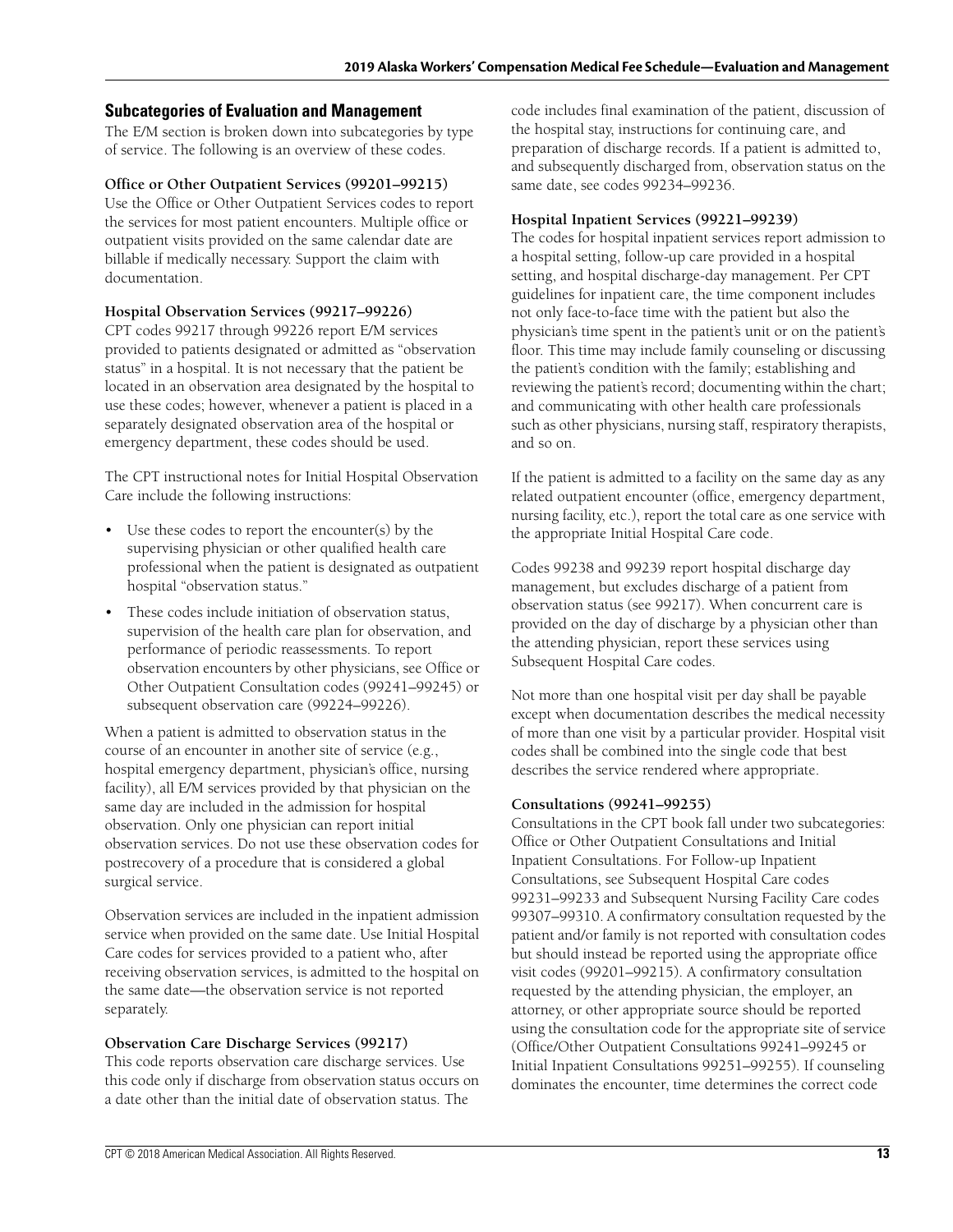in both subcategories. The general rules and requirements of a consultation are defined by the CPT book as follows:

- A consultation is a "a type of evaluation and management service provided at the request of another physician or appropriate source to either recommend care for a specific condition or problem or to determine whether to accept responsibility for ongoing management of the patient's entire care or for the care of a specific condition or problem."
- Most requests for consultation come from an attending physician or other appropriate source, and the necessity for this service must be documented in the patient's record. Include the name of the requesting physician on the claim form or electronic billing. Confirmatory consultations may be requested by the patient and/or family or may result from a second (or third) opinion. A confirmatory consultation requested by the patient and/or family is not reported with consultation codes but should instead be reported using the appropriate office visit codes (99201–99215). A confirmatory consultation requested by the attending physician, the employer, an attorney, or other appropriate source should be reported using the consultation code for the appropriate site of service (Office/Other Outpatient Consultations 99241–99245 or Initial Inpatient Consultations 99251–99255). If counseling dominates the encounter, time determines the correct code in both consultation subcategories.
- The consultant may initiate diagnostic and/or therapeutic services, such as writing orders or prescriptions and initiating treatment plans.
- The opinion rendered and services ordered or performed must be documented in the patient's medical record and a report of this information communicated to the requesting entity.
- Report separately any identifiable procedure or service performed on, or subsequent to, the date of the initial consultation.
- When the consultant assumes responsibility for the management of any or all of the patient's care subsequent to the consultation encounter, consultation codes are no longer appropriate. Depending on the location, identify the correct subsequent or established patient codes.

#### **Emergency Department Services (99281–99288)**

Emergency department (ED) service codes do not differentiate between new and established patients and are used by hospital-based and non-hospital-based physicians. The CPT guidelines clearly define an emergency department as "an organized hospital-based facility for the provision of unscheduled episodic services to patients who present for immediate medical attention. The facility must be available

24 hours a day." Care provided in the ED setting for convenience should not be coded as an ED service. Also note that more than one ED service can be reported per calendar day if medically necessary.

#### **Critical Care Services (99291–99292)**

The CPT book clarifies critical services providing additional detail about these services. Critical care is defined as "the direct delivery by a physician(s) or other qualified health care professional of medical care for a critically ill or injured patient. A critical illness or injury acutely impairs one or more vital organ systems such that there is a high probability of imminent or life threatening deterioration in the patient's condition." Carefully read the guidelines in the CPT book for detailed information about the reporting of critical care services. Critical care is usually, but not always, given in a critical care area such as a coronary care unit (CCU), intensive care unit (ICU), pediatric intensive care unit (PICU), respiratory care unit (RCU)*,* or the emergency care facility.

Note the following instructional guidelines for the Critical Care Service codes:

- Critical care codes include evaluation and management of the critically ill or injured patient, requiring constant attendance of the physician.
- Care provided to a patient who is not critically ill but happens to be in a critical care unit should be identified using Subsequent Hospital Care codes or Inpatient Consultation codes as appropriate.
- Critical care of less than 30 minutes should be reported using an appropriate E/M code.
- Critical care codes identify the total duration of time spent by a physician on a given date, even if the time is not continuous. Code 99291 reports the first 30-74 minutes of critical care and is used only once per date. Code 99292 reports each additional 30 minutes of critical care per date.
- Critical care of less than 15 minutes beyond the first hour or less than 15 minutes beyond the final 30 minutes should not be reported.

#### **Nursing Facility Services (99304–99318)**

Nursing facility E/M services have been grouped into three subcategories: Comprehensive Nursing Facility Assessments, Subsequent Nursing Facility Care, and Nursing Facility Discharge Services. Included in these codes are E/M services provided to patients in psychiatric residential treatment centers. These facilities must provide a "24-hour therapeutically planned and professionally staffed group living and learning environment." Report other services, such as medical psychotherapy, separately when provided in addition to E/M services.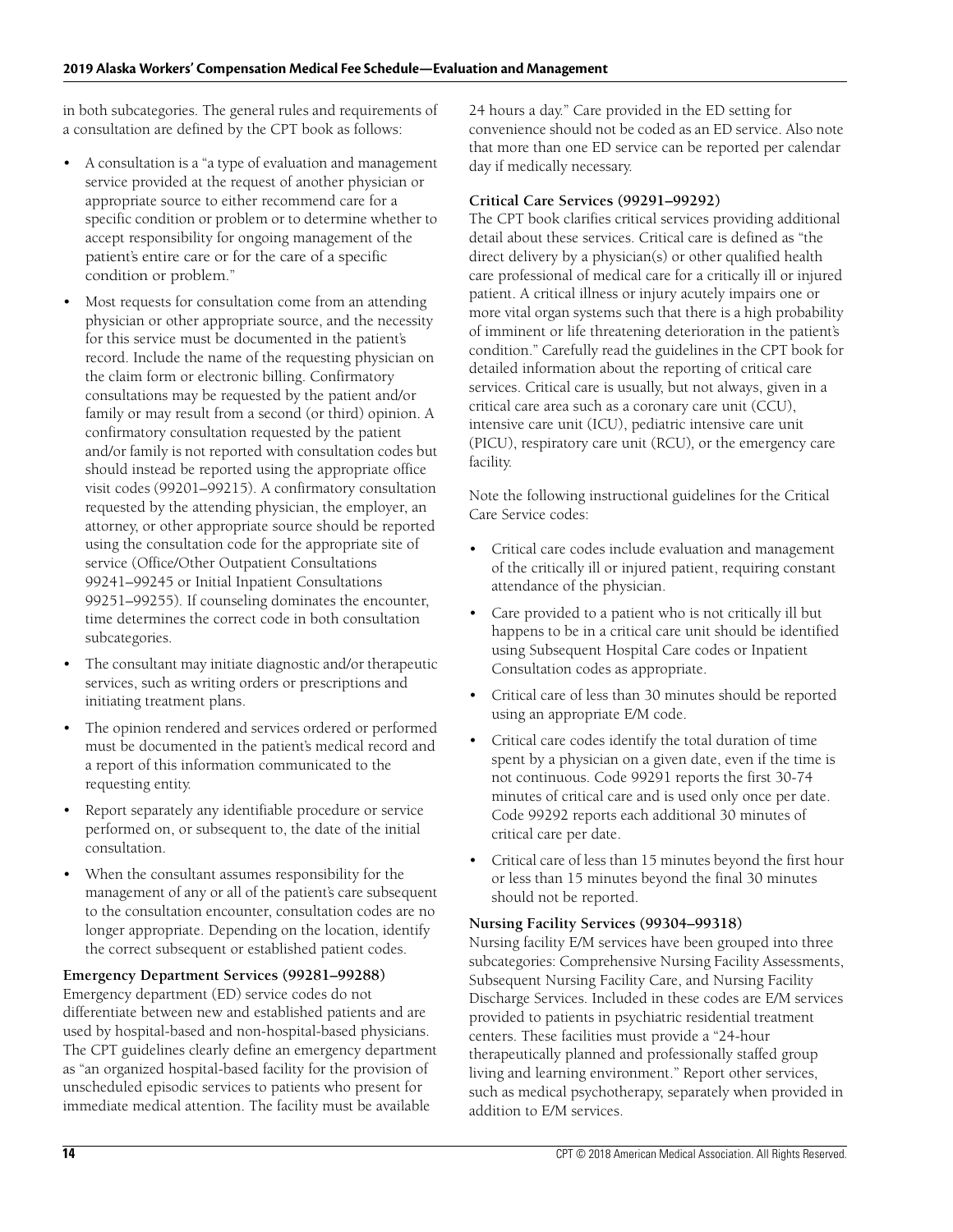#### **Domiciliary, Rest Home (e.g., Boarding Home), or Custodial Care Services (99324–99337)**

These codes report care given to patients residing in a long-term care facility that provides room and board, as well as other personal assistance services. The facility's services do not include a medical component.

#### **Home Services (99341–99350)**

Services and care provided at the patient's home are coded from this subcategory.

#### **Prolonged Services (99354–99360, 99415–99416)**

This section of E/M codes includes three service categories:

#### **Prolonged Physician Service with Direct (Face-to-Face) Patient Contact**

These codes report services involving direct (face-to-face) patient contact beyond the usual service, with separate codes for office and outpatient encounters (99354 and 99355) and for inpatient encounters (99356 and 99357). Prolonged physician services are reportable in addition to other physician services, including any level of E/M service. The codes report the total duration of face-to-face time spent by the physician on a given date, even if the time is not continuous.

Code 99354 or 99356 reports the first hour of prolonged service on a given date, depending on the place of service, with 99355 or 99357 used to report each additional 30 minutes for that date. Services lasting less than 30 minutes are not reportable in this category, and the services must extend 15 minutes or more into the next time period to be reportable. For example, services lasting one hour and twelve minutes are reported by 99354 or 99356 alone. Services lasting one hour and seventeen minutes are reported by the code for the first hour plus the code for an additional 30 minutes.

#### **Prolonged Physician Service without Direct (Face-to-Face) Patient Contact**

These prolonged physician services without direct (face-to-face) patient contact may include review of extensive records and tests, and communication (other than telephone calls) with other professionals and/or the patient and family. These are beyond the usual services and include both inpatient and outpatient settings. Report these services in addition to other services provided, including any level of E/M service. Use 99358 to report the first hour and 99359 for each additional 30 minutes. All aspects of time reporting are the same as explained above for direct patient contact services.

#### **Physician Standby Services**

Code 99360 reports the circumstances of a physician who is requested by another physician to be on standby, and the standby physician has no direct patient contact.

The standby physician may not provide services to other patients or be proctoring another physician for the time to be reportable. Also, if the standby physician ultimately provides services subject to a surgical package, the standby is not separately reportable.

This code reports cumulative standby time by date of service. Less than 30 minutes is not reportable, and a full 30 minutes must be spent for each unit of service reported. For example, 25 minutes is not reportable, and 50 minutes is reported as one unit (99360 x 1).

#### **Case Management Services (99366–99368)**

Physician case management is the process of physician-directed care. This includes coordinating and controlling access to the patient or initiating and/or supervising other necessary health care services.

#### **Care Plan Oversight Services (99374–99380)**

These codes report the services of a physician providing ongoing review and revision of a patient's care plan involving complex or multidisciplinary care modalities. Only one physician may report this code per patient per 30-day period, and only if more than 30 minutes is spent during the 30 days. Do not use this code for supervision of patients in nursing facilities or under the care of home health agencies unless the patient requires recurrent supervision of therapy. Also, low intensity and infrequent supervision services are not reported separately.

#### **Special Evaluation and Management Services (99450–99456)**

This series of codes reports physician evaluations in order to establish baseline information for insurance certification and/or work related or medical disability.

Evaluation services for work related or disability evaluation is covered at the following total RVU values:

| 99455 | 10.63 |
|-------|-------|
| 99456 | 21.25 |

defined in the CPT book.

**Other Evaluation and Management Services (99499)** This is an unlisted code to report services not specifically

## **MODIFIERS**

Modifiers augment CPT codes to more accurately describe the circumstances of services provided. When applicable, the circumstances should be identified by a modifier code appended in the appropriate field for electronic or paper submission of the billing.

A complete list of the applicable CPT modifiers is available in Appendix A of the CPT book.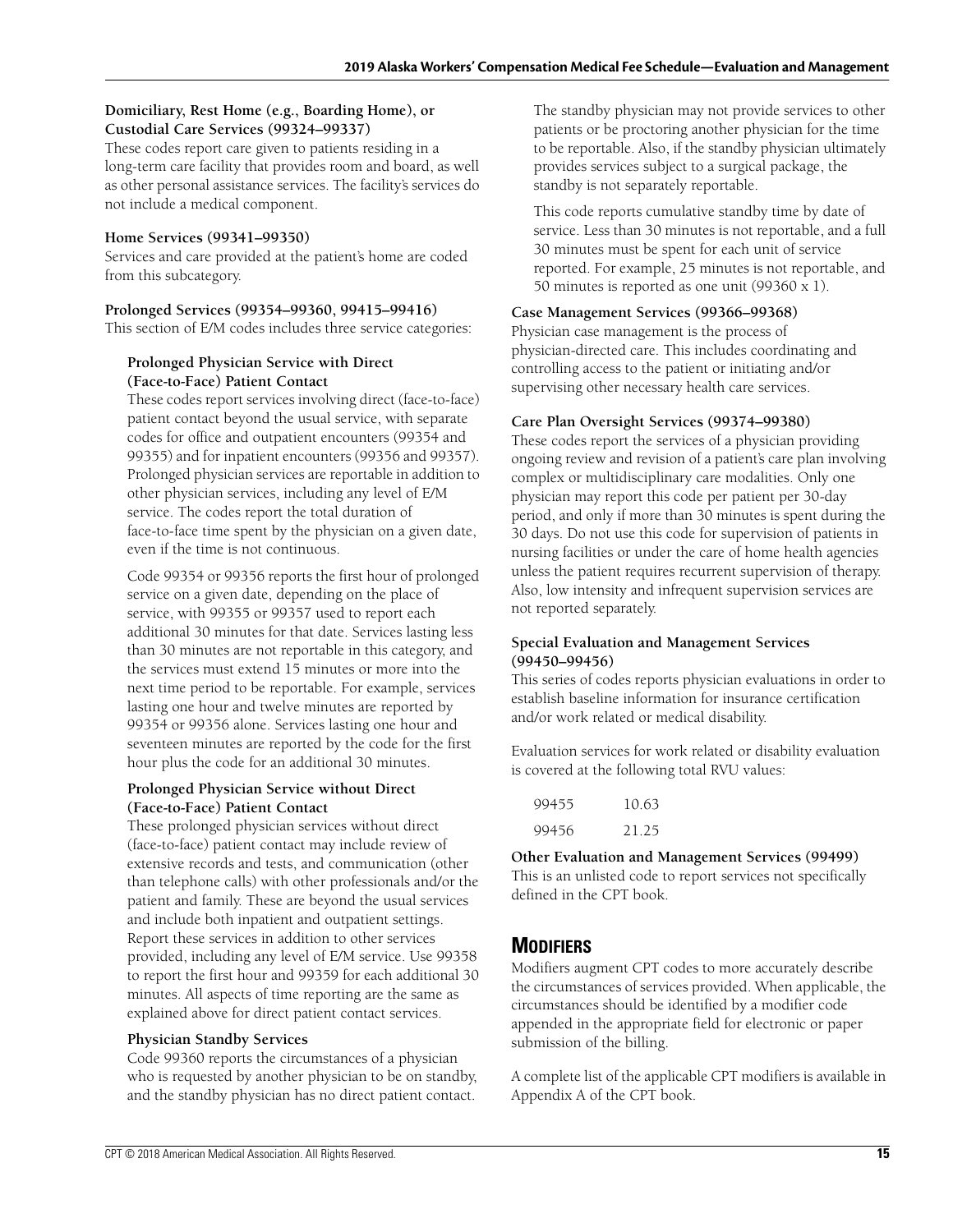## **State-Specific Modifier**

#### **Modifier PE: Physician Assistants and Advanced Practice Registered Nurses**

Physician assistant and advanced practice registered nurse services are identified by adding modifier PE to the usual procedure number. A physician assistant must be properly certified and licensed by the State of Alaska and/or licensed or certified in the state where services are provided. An advanced practice registered nurse (APRN) must be properly certified and licensed by the State of Alaska and/or licensed or certified in the state where services are provided.

Reimbursement is the lower of the billed charges or 85 percent of the MAR for the procedure; modifier PE shall be used when services and procedures are provided by a physician assistant or an advanced practice registered nurse.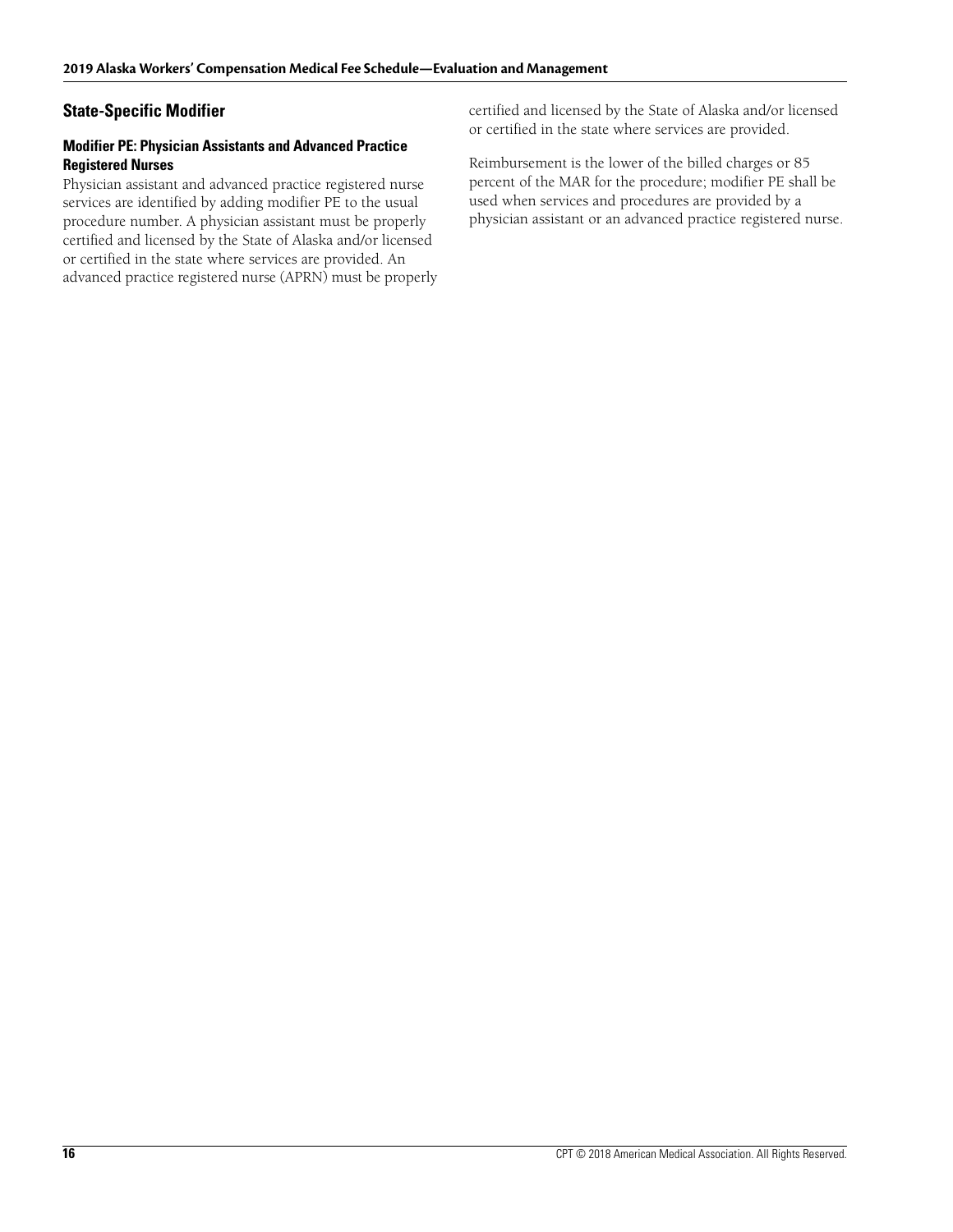# **Anesthesia**

# **GENERAL INFORMATION AND GUIDELINES**

This schedule utilizes the relative values for anesthesia services from the current *Relative Value Guide*® published by the American Society of Anesthesiologists (ASA). No relative values are published in this schedule—only the conversion factors and rules for anesthesia reimbursement.

Report services involving administration of anesthesia by the surgeon, the anesthesiologist, or other authorized provider by using the CPT® five-digit anesthesia procedure code(s) (00100–01999), physical status modifier codes, qualifying circumstances codes (99100–99140), and modifier codes (defined under Anesthesia Modifiers later in these ground rules).

## **BILLING AND PAYMENT GUIDELINES**

Anesthesia services include the usual preoperative and postoperative visits, the administration of the anesthetic, and the administration of fluids and/or blood incident to the anesthesia or surgery. Local infiltration, digital block, topical, or Bier block anesthesia administered by the operating surgeon are included in the surgical services as listed.

When multiple operative procedures are performed on the same patient at the same operative session, the anesthesia value is that of the major procedure only (e.g., anesthesia base of the major procedure plus total time).

Anesthesia values consist of the sum of anesthesia base units, time units, physical status modifiers, and the value of qualifying circumstances multiplied by the specific anesthesia conversion factor \$121.82. Relative values for anesthesia procedures (00100–01999, 99100–99140) are as specified in the current *Relative Value Guide* published by the American Society of Anesthesiologists.

## **Time for Anesthesia Procedures**

Time for anesthesia procedures is calculated in 15-minute units. Anesthesia time starts when the anesthesiologist begins constant attendance on the patient for the induction of anesthesia in the operating room or in an equivalent area. Anesthesia time ends when the anesthesiologist is no longer in personal attendance and the patient may be safely placed under postoperative supervision.

## **Calculating Anesthesia Charges**

The following scenario is for the purpose of example only:

01382 Anesthesia for arthroscopic procedure of knee joint

Dollar Conversion Unit = \$121.82

Base Unit Value = 3

Time Unit Value =  $8(4 \text{ units per hr x } 2 \text{ hrs})$ 

Physical Status Modifier Value = 0

Qualifying Circumstances Value = 0

Anesthesia Fee = \$121.82 x (3 Base Unit Value + 8 Time Unit Value + 0 Physical Status Modifier Value + 0 Qualifying Circumstances Value) = \$1,340.02

Physical status modifiers and qualifying circumstances, are discussed below. Assigned unit values are added to the base unit for calculation of the total maximum allowable reimbursement (MAR).

## **Anesthesia Supervision**

Reimbursement for the combined charges of the nurse anesthetist and the supervising physician shall not exceed the scheduled value for the anesthesia services if rendered solely by a physician.

## **Anesthesia Monitoring**

When an anesthesiologist is required to participate in and be responsible for monitoring the general care of the patient during a surgical procedure but does not administer anesthesia, charges for these services are based on the extent of the services rendered.

## **Other Anesthesia**

Local infiltration, digital block, or topical anesthesia administered by the operating surgeon is included in the unit value for the surgical procedure.

If the attending surgeon administers the regional anesthesia, the value shall be the lower of the "basic" anesthesia value only, with no added value for time, or billed charge (see Anesthesia by Surgeon in the Surgery guidelines). Surgeons are to use surgical codes billed with modifier 47 for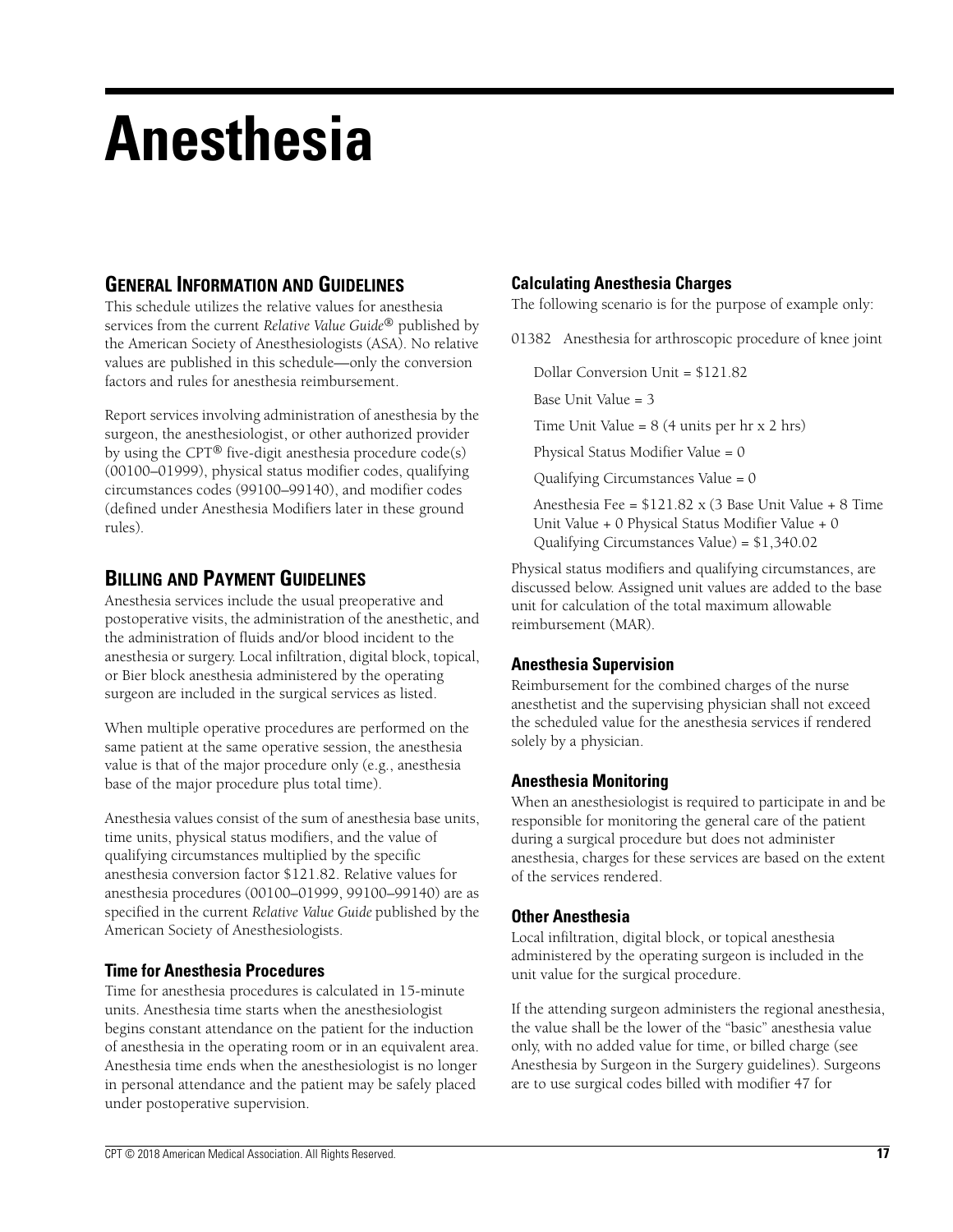anesthesia services that are performed. No additional time units are allowed.

Adjunctive services provided during anesthesia and certain other circumstances may warrant an additional charge. Identify by using the appropriate modifier.

# **ANESTHESIA MODIFIERS**

All anesthesia services are reported by use of the anesthesia five-digit procedure code (00100-01999) plus the addition of a physical status modifier. The use of other optional modifiers may be appropriate.

#### **Physical Status Modifiers**

Physical status modifiers are represented by the initial letter 'P' followed by a single digit from 1 to 6 defined below. See the ASA *Relative Value Guide* for units allowed for each modifier.

| <b>MODIFIER</b> | <b>DESCRIPTION</b>                                                                 |
|-----------------|------------------------------------------------------------------------------------|
| P <sub>1</sub>  | A normal healthy patient                                                           |
| P <sub>2</sub>  | A patient with mild systemic disease                                               |
| P <sub>3</sub>  | A patient with severe systemic disease                                             |
| P <sub>4</sub>  | A patient with severe systemic disease that is a constant<br>threat to life        |
| P <sub>5</sub>  | A moribund patient who is not expected to survive with-<br>out the operation       |
| P6              | A declared brain-dead patient whose organs are being<br>removed for donor purposes |

These physical status modifiers are consistent with the American Society of Anesthesiologists' (ASA) ranking of patient physical status. Physical status is included in the CPT book to distinguish between various levels of complexity of the anesthesia service provided.

#### **Qualifying Circumstances**

Many anesthesia services are provided under particularly difficult circumstances, depending on factors such as extraordinary condition of patient, notable operative conditions, and/or unusual risk factors. This section includes a list of important qualifying circumstances that significantly impact the character of the anesthesia service provided. These procedures would not be reported alone but would be reported as additional procedures to qualify an anesthesia procedure or service. More than one qualifying circumstance may apply to a procedure or service. See the ASA *Relative Value Guide®* for units allowed for each code.

| <b>CODE</b> | <b>DESCRIPTION</b>                                                         |
|-------------|----------------------------------------------------------------------------|
| 99100       | Anesthesia for patient of extreme age: younger than 1 and<br>older than 70 |
| 99116       | Anesthesia complicated by utilization of total body<br>hypothermia         |
| 99135       | Anesthesia complicated by utilization of controlled<br>hypotension         |
| 99140       | Anesthesia complicated by emergency conditions<br>(specify)                |

**Note:** An emergency exists when a delay in patient treatment would significantly increase the threat to life or body part.

## **Modifiers**

Modifiers augment CPT codes to more accurately describe the circumstances of services provided. When applicable, the circumstances should be identified by a modifier code appended in the appropriate field for electronic or paper submission of the billing.

A complete list of the applicable CPT modifiers is available in Appendix A of the CPT book.

#### **Applicable HCPCS Modifiers**

**Modifier AA Anesthesia services performed personally by anesthesiologist—**This modifier indicates that the anesthesiologist personally performed the service. When this modifier is used, no reduction in physician payment is made.

**Modifier AD Medical supervision by a physician: more than four concurrent anesthesia procedures—**Modifier AD is appended to physician claims when a physician supervised four or more concurrent procedures. In these instances, payment is made on a 3 base unit amount. Base units are assigned by CMS or payers, and the lowest unit value is 3.

**Modifier G8 Monitored anesthesia care (MAC) for deep complex, complicated, or markedly invasive surgical procedure—**Modifier G8 is appended only to anesthesia service codes to identify those circumstances in which monitored anesthesia care (MAC) is provided and the service is a deeply complex, complicated, or markedly invasive surgical procedure.

#### **Modifier G9 Monitored anesthesia care for patient who has history of severe cardiopulmonary**

**condition—**Modifier G9 is appended only to anesthesia service codes to identify those circumstances in which a patient with a history of severe cardio-pulmonary conditions has a surgical procedure with monitored anesthesia care (MAC).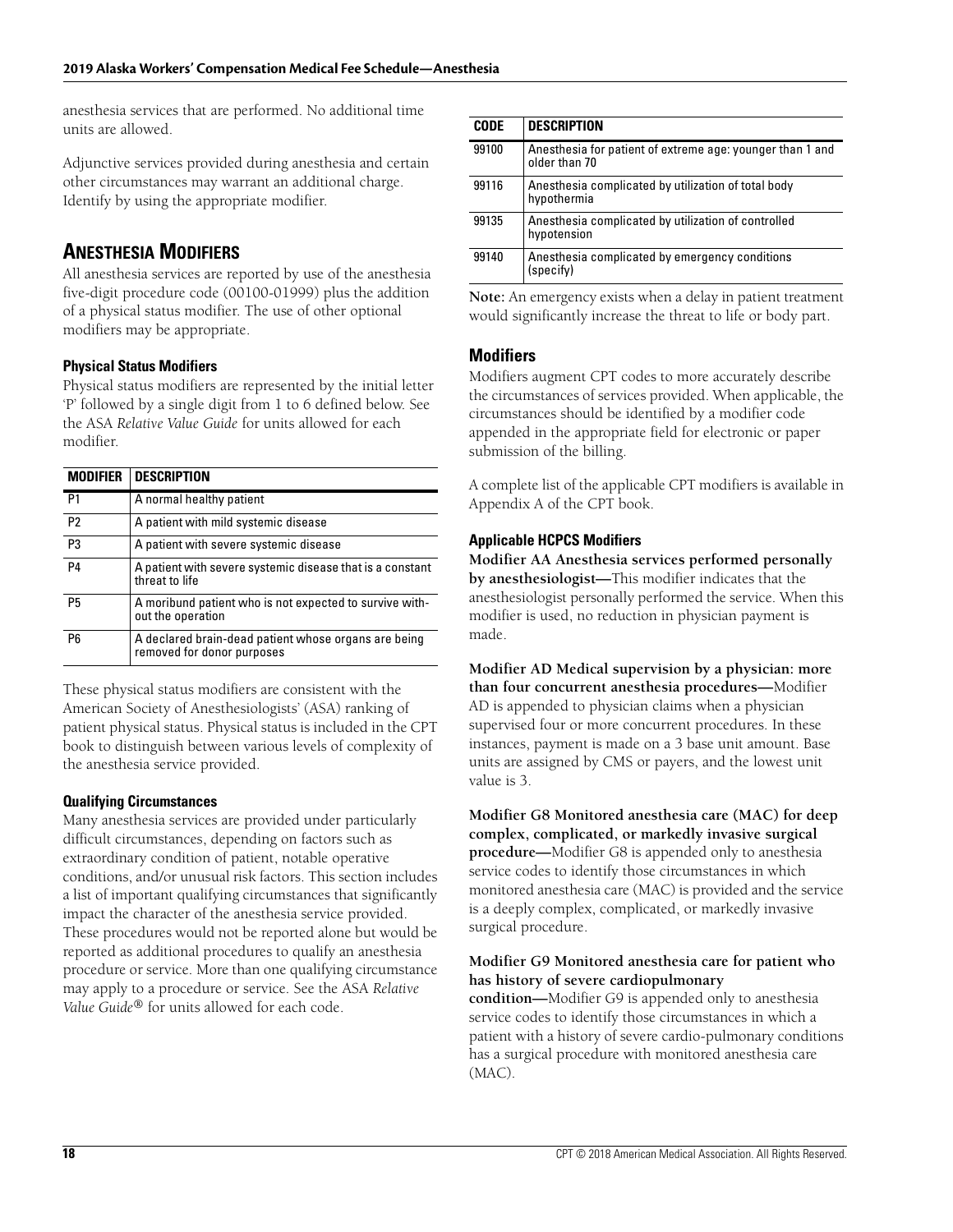**Modifier QK Medical direction of two, three, or four concurrent anesthesia procedures involving qualified individuals—**This modifier is used on physician claims to indicate that the physician provided medical direction of two to four concurrent anesthesia services. Physician payment is reduced to the lower of billed charges or 50 percent of the MAR.

**Modifier QS Monitored anesthesia care service—**This modifier should be used by either the anesthesiologist or the CRNA to indicate that the type of anesthesia performed was monitored anesthesiology care (MAC). No payment reductions are made for MAC; this modifier is for information purposes only.

**Modifier QX CRNA service: with medical direction by a physician—**This modifier is appended to CRNA or anesthetist assistant (AA) claims. This informs a payer that a CRNA or AA provided the service with direction by an

anesthesiologist. Payment is the lower of billed charges or 50 percent of the MAR.

**Modifier QY Medical direction of one certified registered nurse anesthetist (CRNA) by an anesthesiologist—**This modifier is used by the anesthesiologist when directing a CRNA in a single case.

**Modifier QZ CRNA without medical direction by a physician—**Reimbursement is the lower of the billed charge or 85 percent of the MAR for the anesthesia procedure. Modifier QZ shall be used when unsupervised anesthesia services are provided by a certified registered nurse anesthetist. When a CRNA performs the anesthesia procedure without any direction by a physician, modifier QZ should be appended to the code for the anesthesia service. In these instances, CRNA or AA payment is based on the lower of billed charges or 100 percent of the MAR.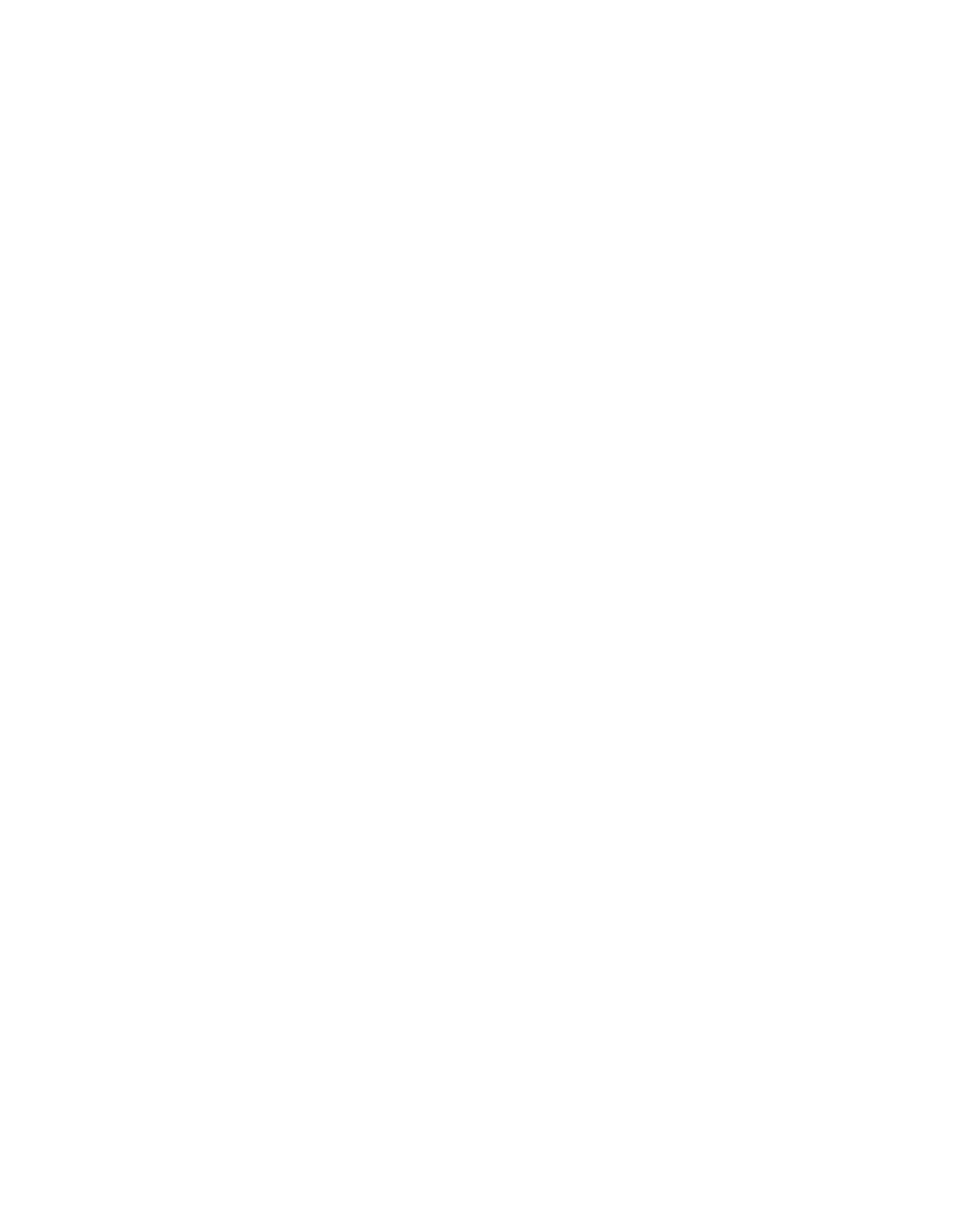# **Surgery**

# **GENERAL INFORMATION AND GUIDELINES**

## **Definitions of Surgical Repair**

The definition of surgical repair of simple, intermediate, and complex wounds is defined in the CPT® book and applies to codes used to report these services.

## **BILLING AND PAYMENT GUIDELINES**

#### **Global Reimbursement**

The reimbursement allowances for surgical procedures are based on a global reimbursement concept that covers performing the basic service and the normal range of care. Normal range of care includes day of surgery through termination of postoperative period.

In addition to the surgical procedure, global reimbursement includes:

- Topical anesthesia, local infiltration, or a nerve block (metacarpal, metatarsal, or digital)
- Subsequent to the decision for surgery, one related E/M encounter may be on the date immediately prior to or on the date of the procedure and includes history and physical
- Routine postoperative care including recovery room evaluation, written orders, discussion with other providers as necessary, dictating operative notes, progress notes orders, and discussion with the patient's family and/or care givers
- Normal, uncomplicated follow-up care for the time periods indicated as global days. The number establishes the days during which no additional reimbursement is allowed for the usual care provided following surgery, absent complications or unusual circumstances
- The allowances cover all normal postoperative care, including the removal of sutures by the surgeon or associate. The day of surgery is day one when counting follow-up days

## **Follow-up Care for Diagnostic Procedures**

Follow-up care for diagnostic procedures (e.g., endoscopy, injection procedures for radiography) includes only the care related to recovery from the diagnostic procedure itself. Care of the condition for which the diagnostic procedure was performed or of other concomitant conditions is not included and may be charged for in accordance with the services rendered.

## **Follow-up Care for Therapeutic Surgical Procedures**

Follow-up care for therapeutic surgical procedures includes only care that is usually part of the surgical procedure. Complications, exacerbations, recurrence, or the presence of other diseases or injuries requiring additional services concurrent with the procedure(s) or during the listed period of normal follow-up care may warrant additional charges. The workers' compensation carrier is responsible only for charges related to the compensable injury or illness.

## **Additional Surgical Procedure(s)**

When additional surgical procedures are carried out within the listed period of follow-up care for a previous surgery, the follow-up periods will continue concurrently to their normal terminations.

#### **Incidental Procedure(s)**

When additional surgical procedures are carried out within the listed period of follow-up care, an additional charge for an incidental procedure (e.g., incidental appendectomy, incidental scar excisions, puncture of ovarian cysts, simple lysis of adhesions, simple repair of hiatal hernia, etc.) is not customary and does not warrant additional reimbursement.

#### **Suture Removal**

Billing for suture removal by the operating surgeon is not appropriate as this is considered part of the global fee.

## **Aspirations and Injections**

Puncture of a cavity or joint for aspiration followed by injection of a therapeutic agent is one procedure and should be billed as such.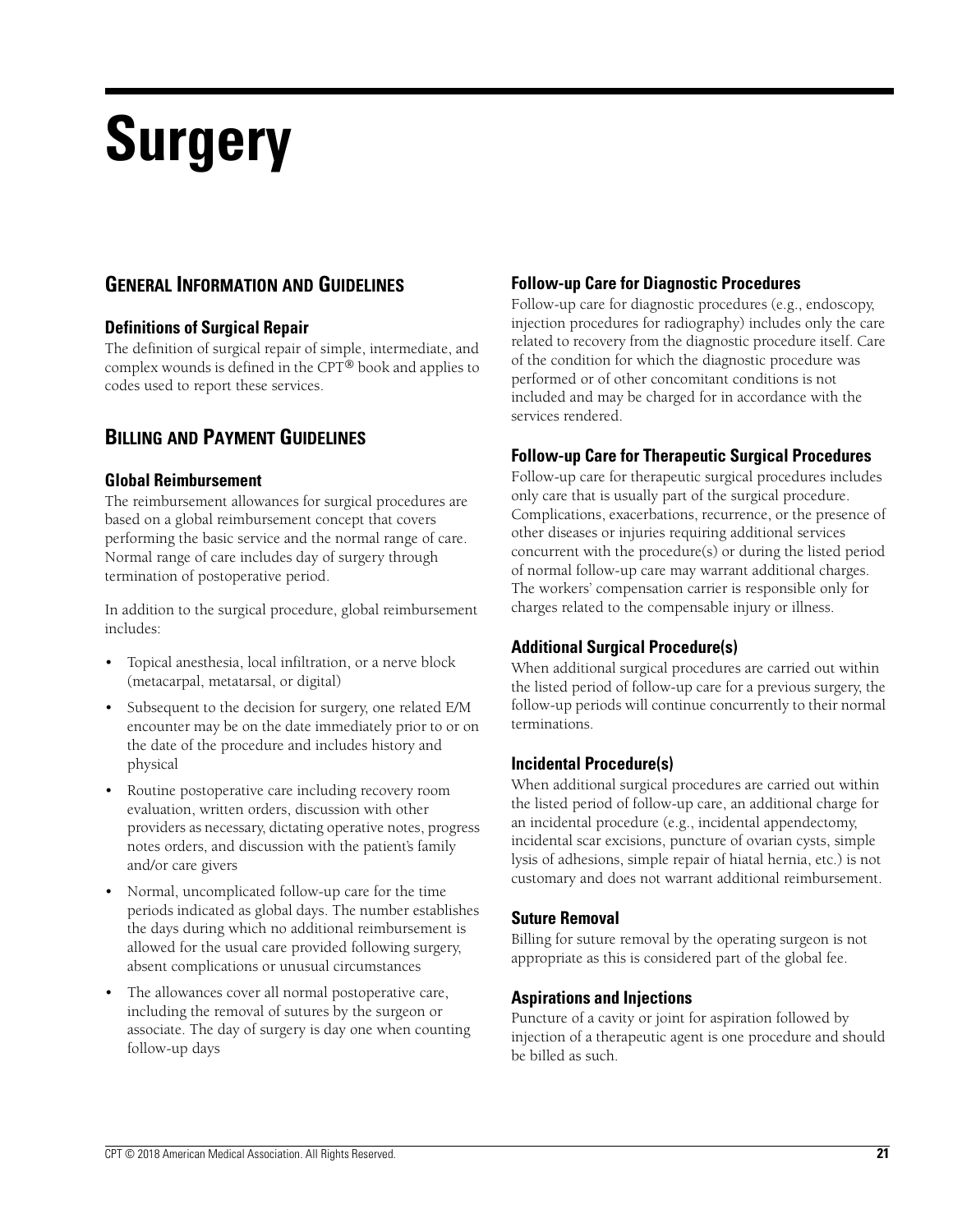#### **Surgical Assistants**

For the purpose of reimbursement, physicians who assist at surgery may be reimbursed as a surgical assistant. The surgical assistant must bill separately from the primary physician. Assistant surgeons should use modifier 80, 81, or 82 and are allowed the lower of the billed charge or 20 percent of the MAR.

When a physician assistant or nurse practitioner acts as an assistant surgeon and bills as an assistant surgeon, the reimbursement will be the lower of the billed charge or 15 percent of the MAR. The physician assistant or nurse practitioner billing as an assistant surgeon must add modifier AS to the line of service on the bill in addition to modifier 80, 81, or 82 for correct reimbursement.

Modifier AS is applied before modifiers 50, 51, or other modifiers that reduce reimbursement for multiple procedures.

If two procedures are performed by the PA or NP, see the example below:

| Procedure 1 (Modifier AS)     | \$1,350.00                                                                                                                    |
|-------------------------------|-------------------------------------------------------------------------------------------------------------------------------|
| Procedure 2 (Modifier AS, 51) | \$1,100.00                                                                                                                    |
| Reimbursement                 | $\left[ \begin{array}{l} $285.00 \;[(\$1,350.00 \times .15) + \\ \{ (1,100.00 \times .15) \times .50) \} \end{array} \right]$ |

#### **Data for the purpose of example only**

Payment will be made to the physician assistant or nurse practitioner's employer (the physician).

**Note:** If the physician assistant or nurse practitioner is acting as the surgeon or sole provider of a procedure, he or she will be paid at a maximum of the lower of the billed charge or 85 percent of the MAR.

Modifier PE is applied before modifiers 50, 51, or other modifiers that reduce reimbursement for multiple procedures.

If two procedures are performed by the PA or APRN, see the example below:

| Procedures 1  | \$150.00                                              |
|---------------|-------------------------------------------------------|
| Procedure 2   | \$130.00                                              |
| Reimbursement | $$182.75$ [(\$150.00 x .85) + ((130.00 x .85) x .50)] |

#### **Data for the purpose of example only**

#### **Anesthesia by Surgeon**

Anesthesia by the surgeon is considered to be more than local or digital anesthesia. Identify this service by adding modifier 47 to the surgical code. Reimbursement is the lower of the billed charge or the anesthesia base unit amount

multiplied by the anesthesia conversion factor. No additional time is allowed.

#### **Multiple or Bilateral Procedures**

It is appropriate to designate multiple procedures that are rendered at the same session by separate billing entries. To report, use modifier 51. When bilateral or multiple surgical procedures which add significant time or complexity to patient care are performed at the same operative session and are not separately identified in the schedule, use modifier 50 or 51 respectively to report. Reimbursement for multiple surgical procedures performed at the same session is calculated as follows:

**Modifier 50**—Reimbursement is the lower of the billed charge or 100 percent of the MAR for the procedure on the first side; reimbursement is the lower of the billed charge or 50 percent of the MAR for the procedure for the second side. If another procedure performed at the same operative session is higher valued then both sides are reported with modifier 51 and 50 and reimbursed at the lower of the billed charge or 50 percent of the MAR.

**Modifier 51—**Reimbursement is the lower of the billed charge or 100 percent of the MAR for the procedure with the highest relative value unit rendered during the same session as the primary procedure; reimbursement is the lower of the billed charge or 50 percent of the MAR for the procedure with the second highest relative value unit and all subsequent procedures during the same session as the primary procedure.

- Major (highest valued) procedure: maximum reimbursement is the lower of the billed charge or 100 percent of the MAR
- Second and all subsequent procedure(s): maximum reimbursement is the lower of the billed charge or 50 percent of the MAR

**Note:** CPT codes listed in Appendix D of the CPT book and designated as add-on codes have already been reduced in RBRVS and are not subject to the 50 percent reimbursement reductions listed above. CPT codes listed in Appendix E of the CPT book and designated as exempt from modifier 51 are also not subject to the above multiple procedure reduction rule. They are reimbursed at the lower of the billed charge or MAR.

#### *Example:*

| Procedure 1          | \$1000 |                                         |
|----------------------|--------|-----------------------------------------|
| Procedure 2          | \$600  |                                         |
| <b>Total Payment</b> | \$1300 | $\vert$ \$1300 (\$1000 + (.50 x \$600)) |

**Data for the purpose of example only**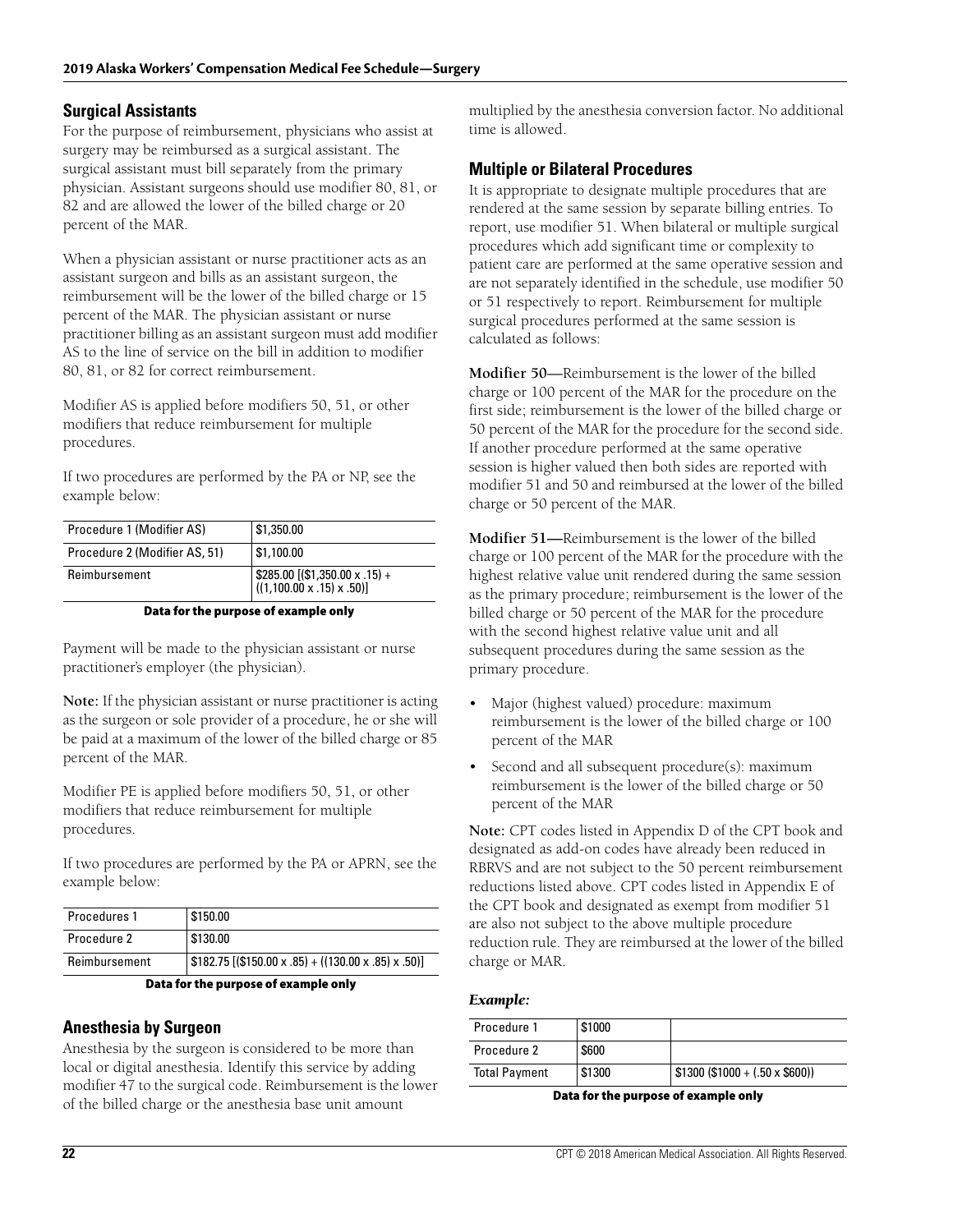## **Endoscopic Procedures**

Certain endoscopic procedures are subject to multiple procedure reductions. They are identified in the RBRVS with a multiple procedure value of "3" and identification of an endoscopic base code in the column "endo base." The second and subsequent codes are reduced by the MAR of the endoscopic base code. For example, if a rotator cuff repair and a distal claviculectomy were both performed arthroscopically, the value for code 29824, the second procedure, would be reduced by the amount of code 29805.

#### *Example:*

| Code  | <b>MAR</b> | <b>Adjusted amount</b>                                      |
|-------|------------|-------------------------------------------------------------|
| 29827 | \$6,412.49 | \$6,412.49 (100%)                                           |
| 29824 | \$4,004.43 | \$1,200.32 (the value of 29824 minus the<br>value of 29805) |
| 29805 | \$2,804.11 |                                                             |
|       | Total      | \$7,612.81                                                  |

**Data for the purpose of example only**

## **Arthroscopy**

Surgical arthroscopy always includes a diagnostic arthroscopy. Only in the most unusual case is an increased fee justified because of increased complexity of the intra-articular surgery performed.

# **MODIFIERS**

Modifiers augment CPT codes to more accurately describe the circumstances of services provided. When applicable, the circumstances should be identified by a modifier code appended in the appropriate field for electronic or paper submission of the billing.

A complete list of the applicable CPT modifiers is available in Appendix A of the CPT book.

## **Reimbursement Guidelines for CPT Modifiers**

Specific modifiers shall be reimbursed as follows:

**Modifier 50—**Reimbursement is the lower of the billed charge or 100 percent of the MAR for the procedure on the first side; reimbursement is the lower of the billed charge or 50 percent of the MAR for the procedure for the second side. If another procedure performed at the same operative session is higher valued then both sides are reported with modifier 51 and 50 and reimbursed at the lower of the billed charge or 50 percent of the MAR.

**Modifier 51—**Reimbursement is the lower of the billed charge or 100 percent of the MAR for the procedure with the highest relative value unit rendered during the same session

as the primary procedure; reimbursement is the lower of the billed charge or 50 percent of the MAR for the procedure with the second highest relative value unit and all subsequent procedures during the same session as the primary procedure. For multiple endoscopic procedures please see the Endoscopic Procedures section above.

**Modifiers 80, 81, and 82—** Reimbursement is the lower of the billed charge or 20 percent of the MAR for the surgical procedure when performed by a physician. See modifier AS for physician assistant or nurse practitioner.

## **State-Specific Modifiers**

#### **Modifier AS—Physician Assistant or Nurse Practitioner Assistant at Surgery Services**

When assistant at surgery services are performed by a physician assistant or nurse practitioner, the service is reported by appending modifier AS.

Reimbursement is the lower of the billed charge or 15 percent of the MAR for the procedure. Modifier AS shall be used when a physician assistant or nurse practitioner acts as an assistant surgeon and bills as an assistant surgeon.

Modifier AS is applied before modifiers 50, 51, or other modifiers that reduce reimbursement for multiple procedures.

If two procedures are performed by the PA or NP, see the example below:

| Procedure 1 (Modifier AS)     | \$1,350.00                                         |
|-------------------------------|----------------------------------------------------|
| Procedure 2 (Modifier AS, 51) | \$1,100.00                                         |
| Reimbursement                 | $\frac{285.00}{(1,100.00 \times .15) \times .50)}$ |

**Data for the purpose of example only**

#### **Modifier PE—Physician Assistants and Advanced Practice Registered Nurses**

Physician assistant and advanced practice registered nurse services are identified by adding modifier PE to the usual procedure number. A physician assistant must be properly certified and licensed by the State of Alaska and/or licensed or certified in the state where services are provided. An advanced practice registered nurse (APRN) must be properly certified and licensed by the State of Alaska and/or licensed or certified in the state where services are provided.

Reimbursement is the lower of the billed charge or 85 percent of the MAR for the procedure; modifier PE shall be used when services and procedures are provided by a physician assistant or an advanced practice registered nurse.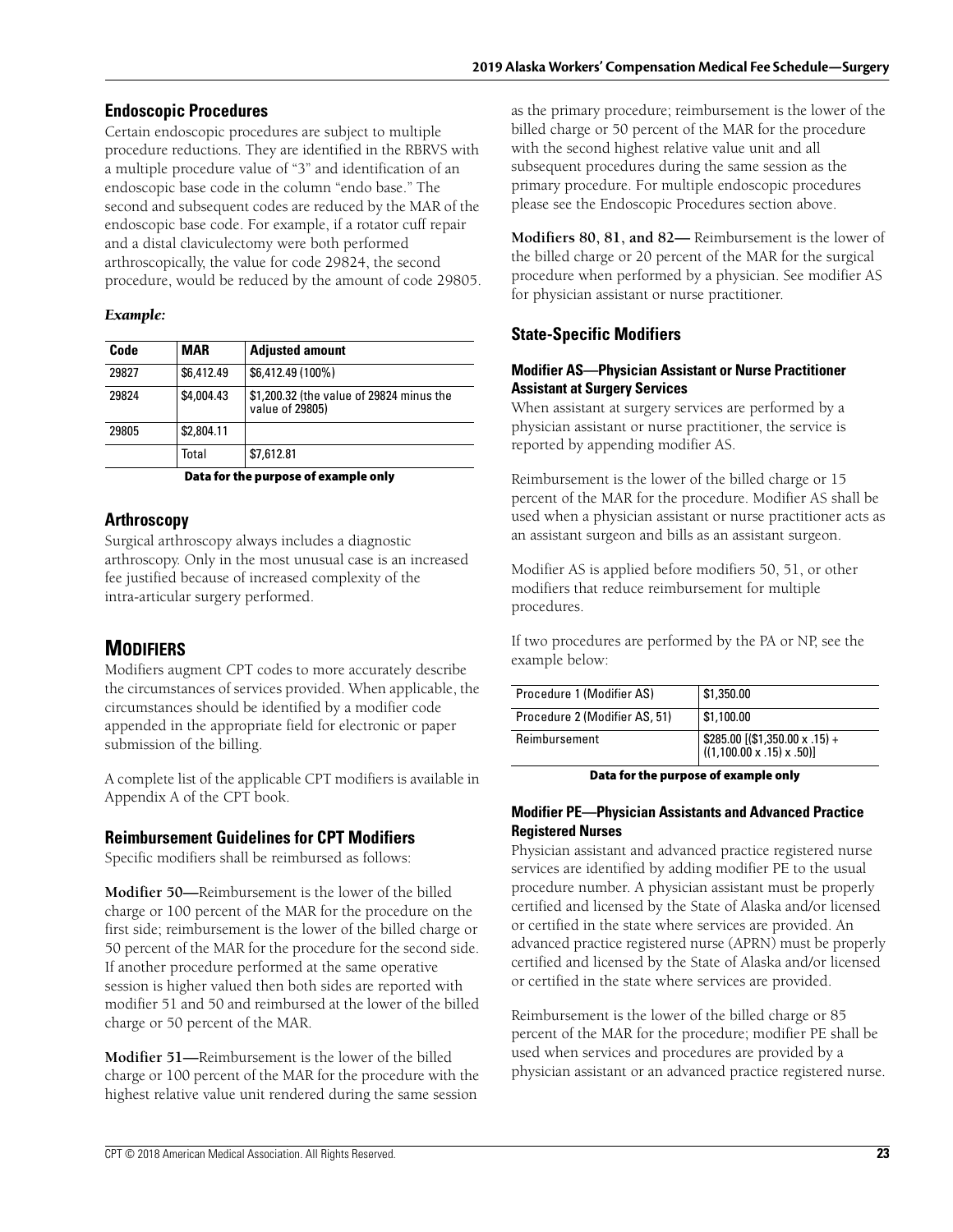Modifier PE is applied before modifiers 50, 51, or other modifiers that reduce reimbursement for multiple procedures.

If two procedures are performed by the PA or APRN, see the example below:

| Procedures 1  | \$150.00                                              |
|---------------|-------------------------------------------------------|
| Procedure 2   | \$130.00                                              |
| Reimbursement | $$182.75$ [(\$150.00 x .85) + ((130.00 x .85) x .50)] |

**Data for the purpose of example only**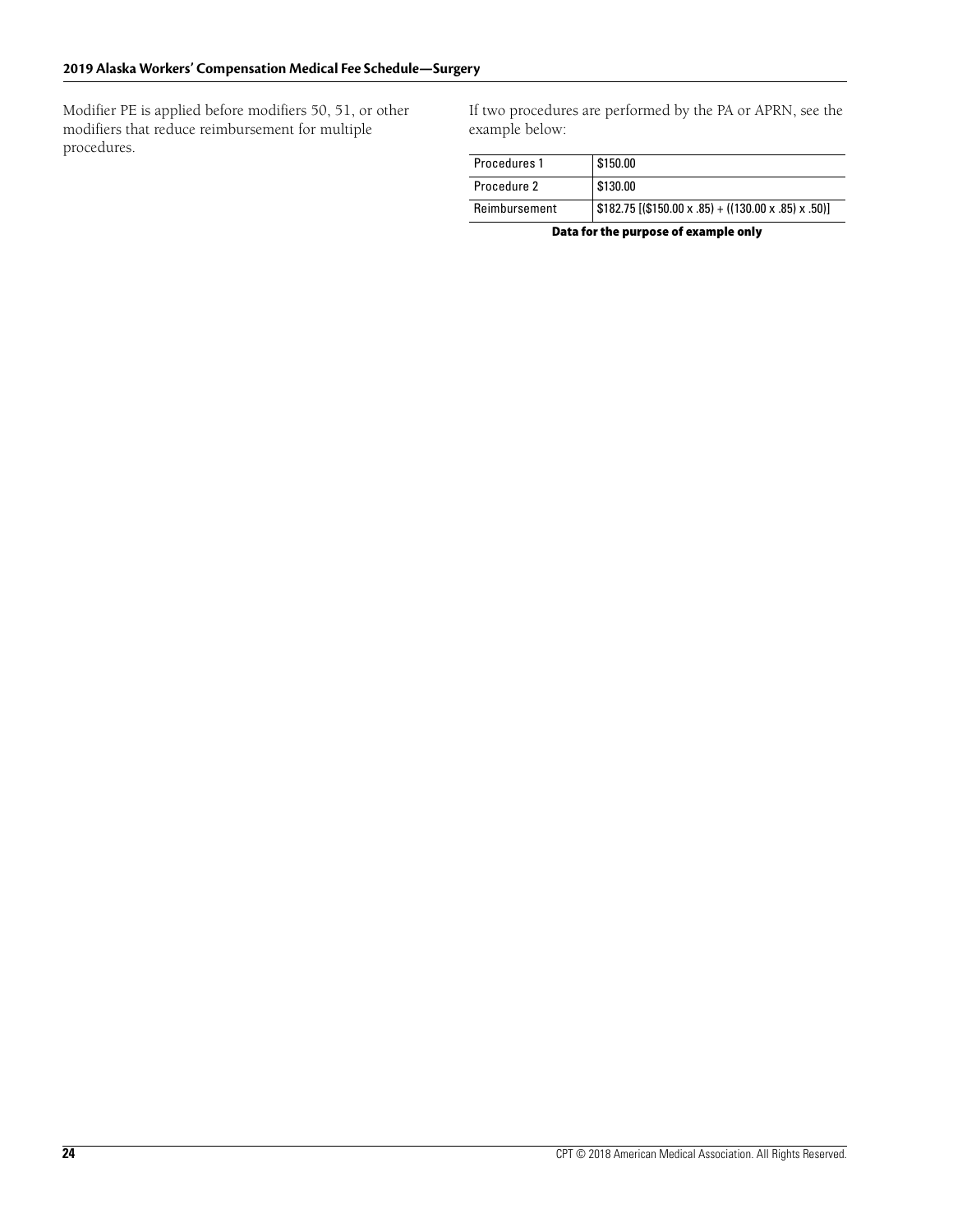# **Radiology**

# **GENERAL INFORMATION AND GUIDELINES**

This section refers to radiology services, which includes nuclear medicine and diagnostic ultrasound. These rules apply when radiological services are performed by or under the responsible supervision of a physician.

RVUs without modifiers are for the technical component plus the professional component (total fee). Reimbursement for the professional and technical components shall not exceed the fee for the total procedure. The number of views, slices, or planes/sequences shall be specified on billings for complete examinations, CT scans, MRAs, or MRIs.

# **BILLING AND PAYMENT GUIDELINES**

## **Professional Component**

The professional component represents the value of the professional radiological services of the physician. This includes performance and/or supervision of the procedure interpretation and written report of the examination and consultation with the referring physician. (Report using modifier 26.)

## **Technical Component**

The technical component includes the charges for personnel, materials (including usual contrast media and drugs), film or xerography, space, equipment and other facilities, but excludes the cost of radioisotopes and non-ionic contrast media such as the use of gadolinium in MRI procedures. (Report using modifier TC.)

## **Review of Diagnostic Studies**

When prior studies are reviewed in conjunction with a visit, consultation, record review, or other evaluation, no separate charge is warranted for the review by the medical provider or other medical personnel. Neither the professional component value (modifier 26) nor the radiologic consultation code (76140) is reimbursable under this circumstance. The review of diagnostic tests is included in the evaluation and management codes.

## **Written Reports**

A written report, signed by the interpreting physician, should be considered an integral part of a radiologic procedure or interpretation.

## **Multiple Radiology Procedures**

CMS multiple procedure payment reduction (MPPR) guidelines for the professional component (PC) and technical component (TC) of diagnostic imaging procedures apply if a procedure is billed with a subsequent diagnostic imaging procedure performed by the same physician (including physicians in a group practice) to the same patient in the same session on the same day.

The MPPR on diagnostic imaging services applies to the TC services. It applies to both TC-only services and to the TC portion of global services. The service with the highest TC payment under the MAR is paid at the lower of billed charges or the MAR, subsequent services are paid at the lower of billed amount or 50 percent of the TC MAR when furnished by the same physician (including physicians in a group practice) to the same patient in the same session on the same day.

The MPPR also applies to the PC services. Full payment is the lower of billed charges or the MAR for each PC and TC service with the highest MAR. For subsequent procedures furnished by the same physician (including physicians in a group practice) to the same patient in the same session on the same day payment is made at the lower of billed charges or 95 percent of the MAR. See example below under Reimbursement Guidelines for CPT Modifiers.

# **MODIFIERS**

Modifiers augment CPT codes to more accurately describe the circumstances of services provided. When applicable, the circumstances should be identified by a modifier code appended in the appropriate field for electronic or paper submission of the billing.

A complete list of the applicable CPT modifiers is available in Appendix A of the CPT book.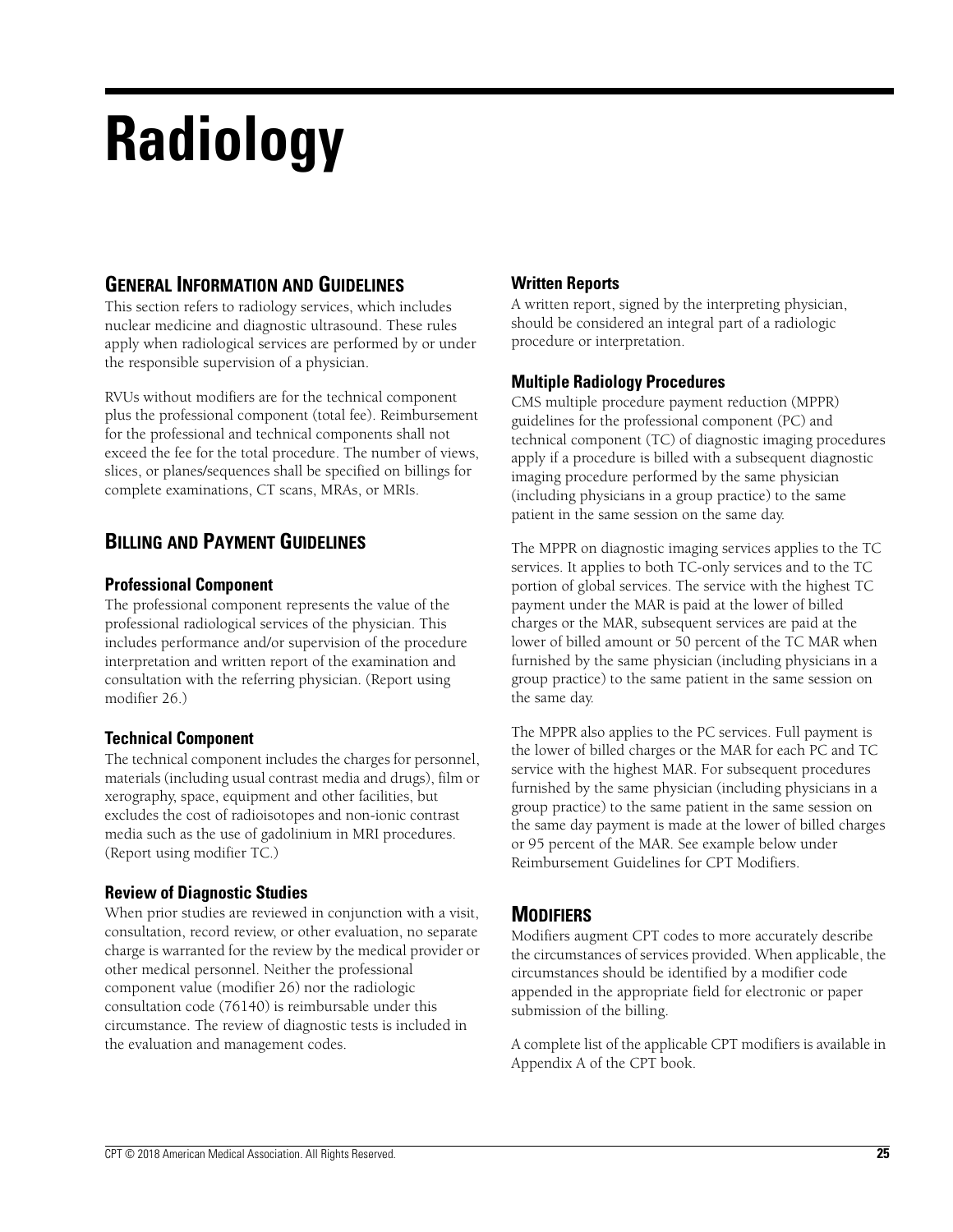#### **Reimbursement Guidelines for CPT Modifiers**

Specific CPT modifiers shall be reimbursed as follows:

**Modifier 26—**Reimbursement is the lower of the billed charge or the MAR for the code with modifier 26.

**Modifier 51—**Reimbursement is the lower of the billed charge or 100 percent of the MAR for the procedure with the highest relative value unit rendered during the same session as the primary procedure; reimbursement is the lower of the billed charge or 50 percent of the MAR for the procedure with the second highest relative value unit and all subsequent procedures during the same session as the primary procedure.

For specific procedures of the same radiological family, the second and subsequent procedures would be reimbursed at 50 percent of the TC (technical component). As of January 1, 2018, the PC (professional component) of the second and subsequent procedures is subject to a 5 percent reduction. The reduction applies even if the global (combined TC and PC) amount is reported. These services are identified in the RBRVS with a value of "4" in the multiple procedure column.

Alaska MAR:

| 72142    | \$2,149.12 |
|----------|------------|
| 72142-TC | \$1,465.24 |
| 72142-26 | \$683.88   |
| 72147    | \$2,133.80 |
| 72147-TC | \$1,452.11 |
| 72147-26 | \$681.69   |
|          |            |

**Data for the purpose of example only**

If codes 72142 and 72147 were reported on the same date for the same patient:

Technical Component:

| 72142-TC | \$1,465.24 | 100% of the TC                           |
|----------|------------|------------------------------------------|
| 72147-TC | \$726.06   | (50% of the TC for the second procedure) |
| Total    | \$2,191.30 |                                          |

Professional Component:

| 72142-26 | \$683.88   | 100% of the 26                           |
|----------|------------|------------------------------------------|
| 72147-26 | \$647.61   | (95% of the 26 for the second procedure) |
| Total    | \$1,331.49 |                                          |

Global Reimbursement:

| 72142    | \$2,149.12 | 100% of the global                       |
|----------|------------|------------------------------------------|
| 72147-51 | \$1,373.67 | $($ \$726.06 + \$647.61 TC and 26 above) |
| Total    | \$3,522.79 |                                          |

#### **Applicable HCPCS Modifiers**

#### **TC Technical Component—**

Under certain circumstances, a charge may be made for the technical component alone. Under those circumstances the technical component charge is identified by adding modifier TC to the usual procedure number. Technical component charges are institutional charges and not billed separately by physicians.

Reimbursement is the lower of the billed charge or the MAR for the code with modifier TC.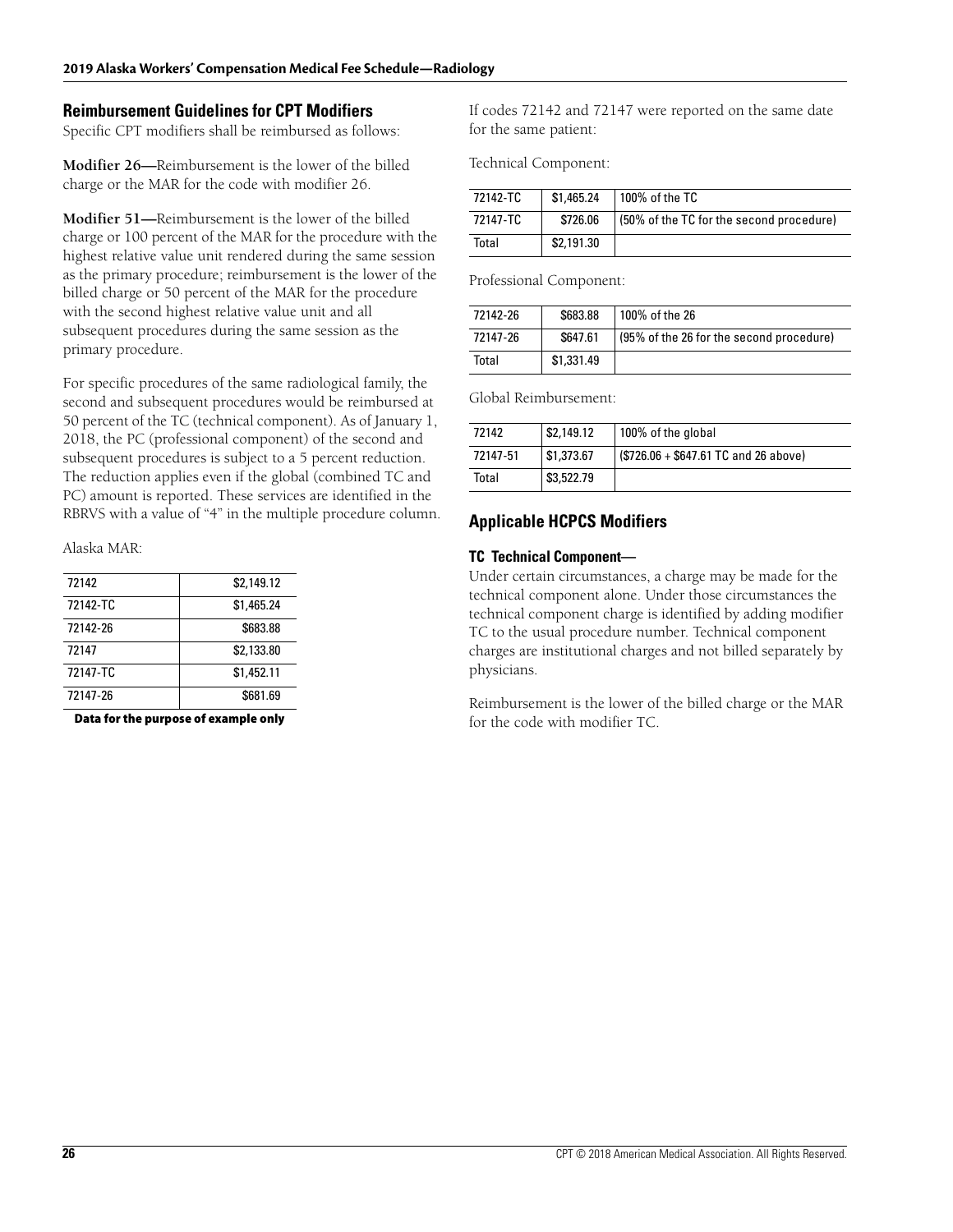# **Pathology and Laboratory**

## **GENERAL INFORMATION AND GUIDELINES**

Pathology and laboratory services are provided by the pathologist, or by the technologist, under responsible supervision of a physician.

The MAR for codes in this section include the recording of the specimen, performance of the test, and reporting of the result. Specimen collection, transfer, or individual patient administrative services are not included. (For reporting, collection, and handling, see the 99000 series of CPT® codes.)

The fees listed in the Resource-Based Relative Value Scale (RBRVS) without a modifier include both the professional and technical components. Utilization of the listed code without modifier 26 or TC implies that there will be only one charge, inclusive of the professional and technical components. The values apply to physicians, physician-owned laboratories, commercial laboratories, and hospital laboratories.

The conversion factor for Pathology and Laboratory codes (80047–89398) is \$135.00 for codes listed in the RBRVS.

Example data for CPT code 80500 in the RBRVS with the Alaska GPCI using the non-facility RVUs:

|                                                               | <b>RVUS</b> | <b>GPCI</b> | <b>SUBTOTAL</b> |
|---------------------------------------------------------------|-------------|-------------|-----------------|
| Work RVU x Work GPCI                                          | 0.37        | 1.500       | 0.555           |
| <b>Practice Expense RVU x Practice</b><br><b>Expense GPCI</b> | 0.27        | 1.117       | 0.30159         |
| Malpractice RVU x Malpractice<br>GPCI                         | 0.02        | 0.708       | 0.01416         |
| <b>Total RVU</b>                                              |             |             | 0.87075         |

**Data for the purpose of example only**

*Calculation using example data:*

 **0.37 x 1.500 = 0.555**

- **+ 0.27 x 1.117 = 0.30159**
- **+ 0.02 x 0.708 = 0.01416**
- **= 0.87075**

**0.87075 x \$135.00 (CF) = 117.55125**

#### **Payment is rounded to \$117.55**

Laboratory services not found in the RBRVS but found in the Centers for Medicare and Medicaid Services (CMS) Clinical Diagnostic Laboratory Fee Schedule (CLAB) file use a multiplier of 6.33 for the values in the payment rate column in effect at the time of treatment or service.

For example, if CPT code 81001 has a payment rate of \$3.92 in the CLAB file, this is multiplied by 6.33 for a MAR of \$24.81.

Reimbursement is the lower of the billed charge or the MAR (RBRVS or CLAB) for the pathology or laboratory service provided. Laboratory and pathology services ordered by physician assistants and advanced practice registered nurses are reimbursed according to the guidelines in this section.

# **BILLING AND PAYMENT GUIDELINES**

## **Professional Component**

The professional component represents the value of the professional pathology services of the physician. This includes performance and/or supervision of the procedure, interpretation and written report of the laboratory procedure, and consultation with the referring physician. (Report using modifier 26.)

## **Technical Component**

The technical component includes the charges for personnel, materials, space, equipment, and other facilities. (Report using modifier TC.) The total value of a procedure should not exceed the value of the professional component and the technical component combined.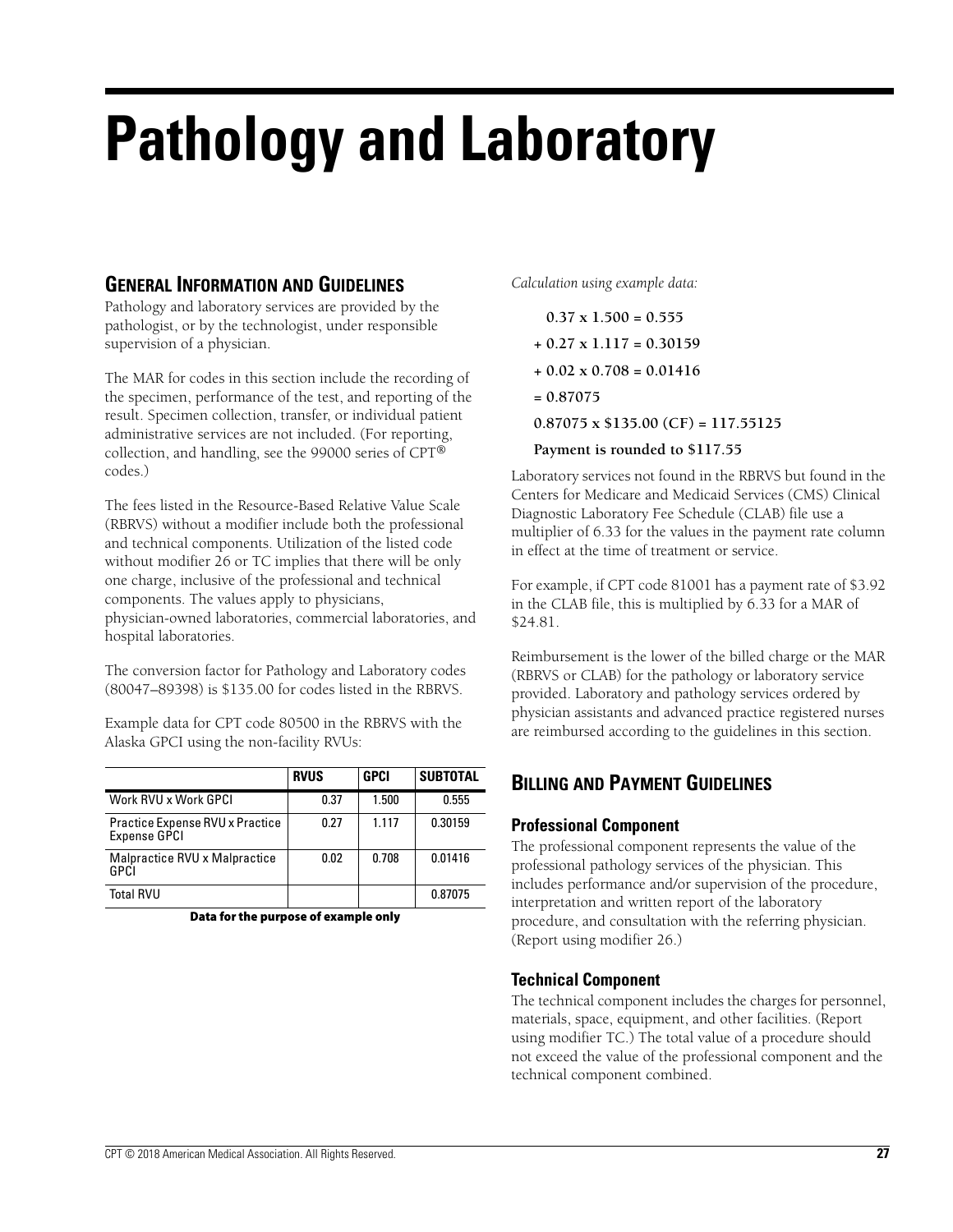#### **Organ or Disease Oriented Panels**

The billing for panel tests must include documentation listing the tests in the panel. When billing for panel tests (CPT codes 80047–80081), use the code number corresponding to the appropriate panel test. The individual tests performed should not be reimbursed separately. Refer to the CPT book for information about which tests are included in each panel test.

## **Drug Screening**

Drug screening is reported with CPT codes 80305–80307. These services are reported once per patient encounter. These codes are used to report urine, blood, serum, or other appropriate specimen. Drug confirmation is reported with codes G0480–G0483 dependent upon the number of drug tests performed. These codes are valued in the CLAB schedule and the multiplier is 6.33.

## **MODIFIERS**

Modifiers augment CPT codes to more accurately describe the circumstances of services provided. When applicable, the circumstances should be identified by a modifier code

appended in the appropriate field for electronic or paper submission of the billing.

A complete list of the applicable CPT modifiers is available in Appendix A of the CPT book.

Specific CPT modifiers shall be reimbursed as follows:

**Modifier 26—**Reimbursement is the lower of the billed charge or the MAR for the code with modifier 26.

## **Applicable HCPCS Modifiers**

#### **TC Technical Component**

Under certain circumstances, a charge may be made for the technical component alone. Under those circumstances the technical component charge is identified by adding modifier TC to the usual procedure number. Technical component charges are institutional charges and not billed separately by physicians.

Reimbursement is the lower of the billed charge or the MAR for the code with modifier TC.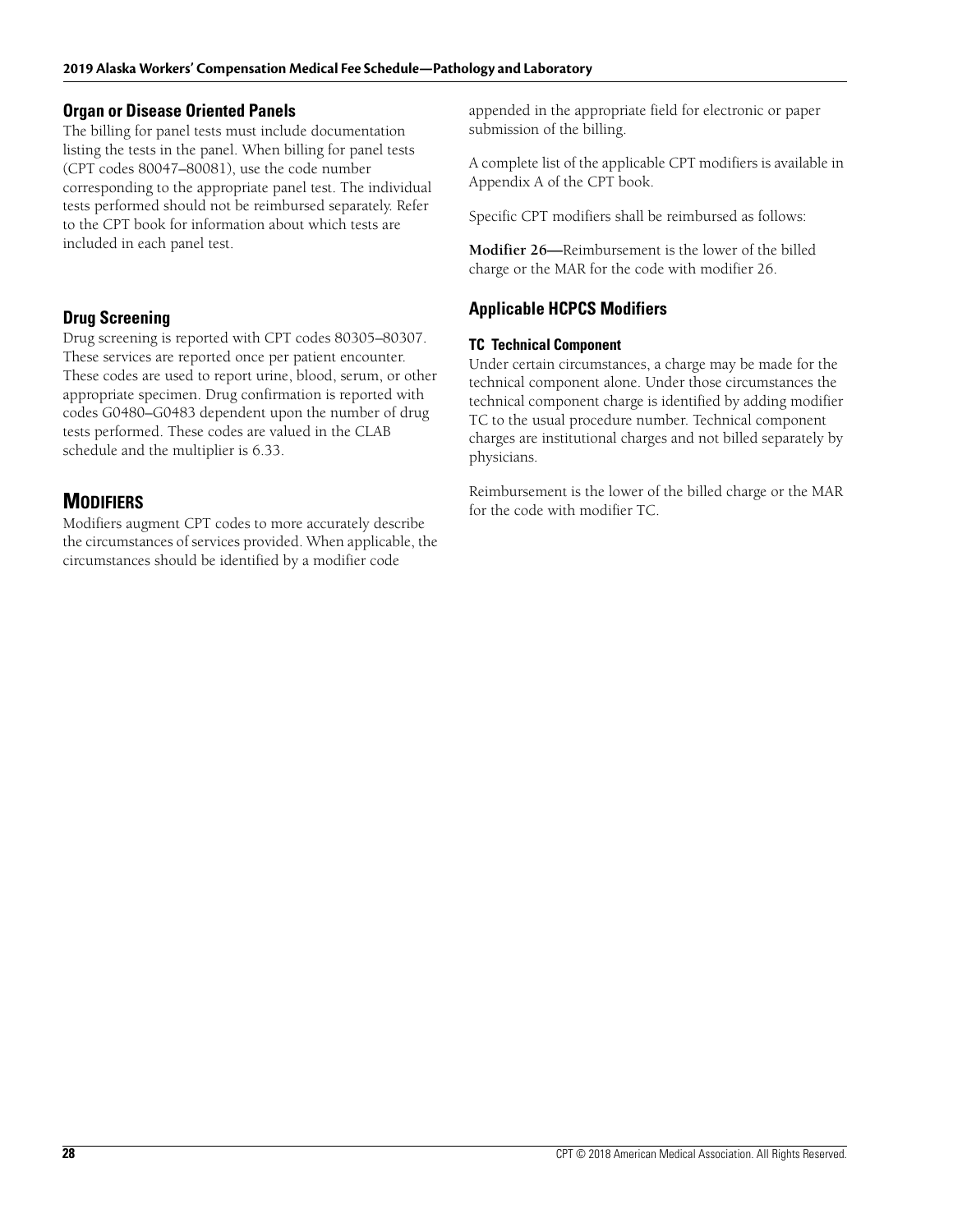# **Medicine**

## **GENERAL INFORMATION AND GUIDELINES**

Visits, examinations, consultations, and similar services as listed in this section reflect the wide variations in time and skills required in the diagnosis and treatment of illness or in health supervision. The maximum allowable fees apply only when a licensed health care provider is performing those services within the scope of practice for which the provider is licensed; or when performed by a non-licensed individual rendering care under the direct supervision of a physician.

# **BILLING AND PAYMENT GUIDELINES**

All providers may report and be reimbursed for codes 97014 and 97810–97814.

#### **Multiple Procedures**

It is appropriate to designate multiple procedures rendered on the same date by separate entries. See modifier section below for examples of the reduction calculations.

## **Separate Procedures**

Some of the listed procedures are commonly carried out as an integral part of a total service, and as such do not warrant a separate reimbursement. When, however, such a procedure is performed independently of, and is not immediately related to the other services, it may be listed as a separate procedure. Thus, when a procedure that is ordinarily a component of a larger procedure is performed alone for a specific purpose, it may be reported as a separate procedure.

## **Materials Supplied by Physician**

Supplies and materials provided by the physician (e.g., sterile trays, supplies, drugs, etc.), over and above those usually included with the office visit or other services rendered, may be charged for separately. List drugs, trays, supplies, and materials provided and identify using the CPT or HCPCS Level II codes with a copy of the invoice for supplies.

Durable Medical Equipment, Prosthetics, Orthotics, and Supplies (DMEPOS), are reported using HCPCS Level II codes and the Alaska value in effect at the time of treatment in the Medicare DMEPOS fee schedule multiplied by 1.84.

## **Physical Medicine**

Physical medicine is an integral part of the healing process for a variety of injured workers. Recognizing this, the schedule includes codes for physical medicine, i.e., those modalities, procedures, tests, and measurements in the Medicine section, 97010–97799, representing specific therapeutic procedures performed by or under the direction of physicians and providers as defined under the Alaska Workers' Compensation Act and Regulations.

The initial evaluation of a patient is reimbursable when performed with physical medicine services. Follow-up evaluations for physical medicine are covered based on the conditions listed below. Physicians should use the appropriate code for the evaluation and management section, other providers should use the appropriate physical medicine codes for initial and subsequent evaluation of the patient. Physical medicine procedures include setting up the patient for any and all therapy services and an E/M service is not warranted unless reassessment of the treatment program is necessary or another physician in the same office where the physical therapy services are being rendered is seeing the patient.

A physician or provider of physical medicine may charge for and be reimbursed for a follow-up evaluation for physical therapy only if new symptoms present the need for re-evaluation as follows:

- There is a definitive change in the patient's condition
- The patient fails to respond to treatment and there is a need to change the treatment plan
- The patient has completed the therapy regime and is ready to receive discharge instructions
- The employer or carrier requests a follow-up examination

## **TENS Units**

TENS (transcutaneous electrical nerve stimulation) must be provided under the attending or treating physician's prescription.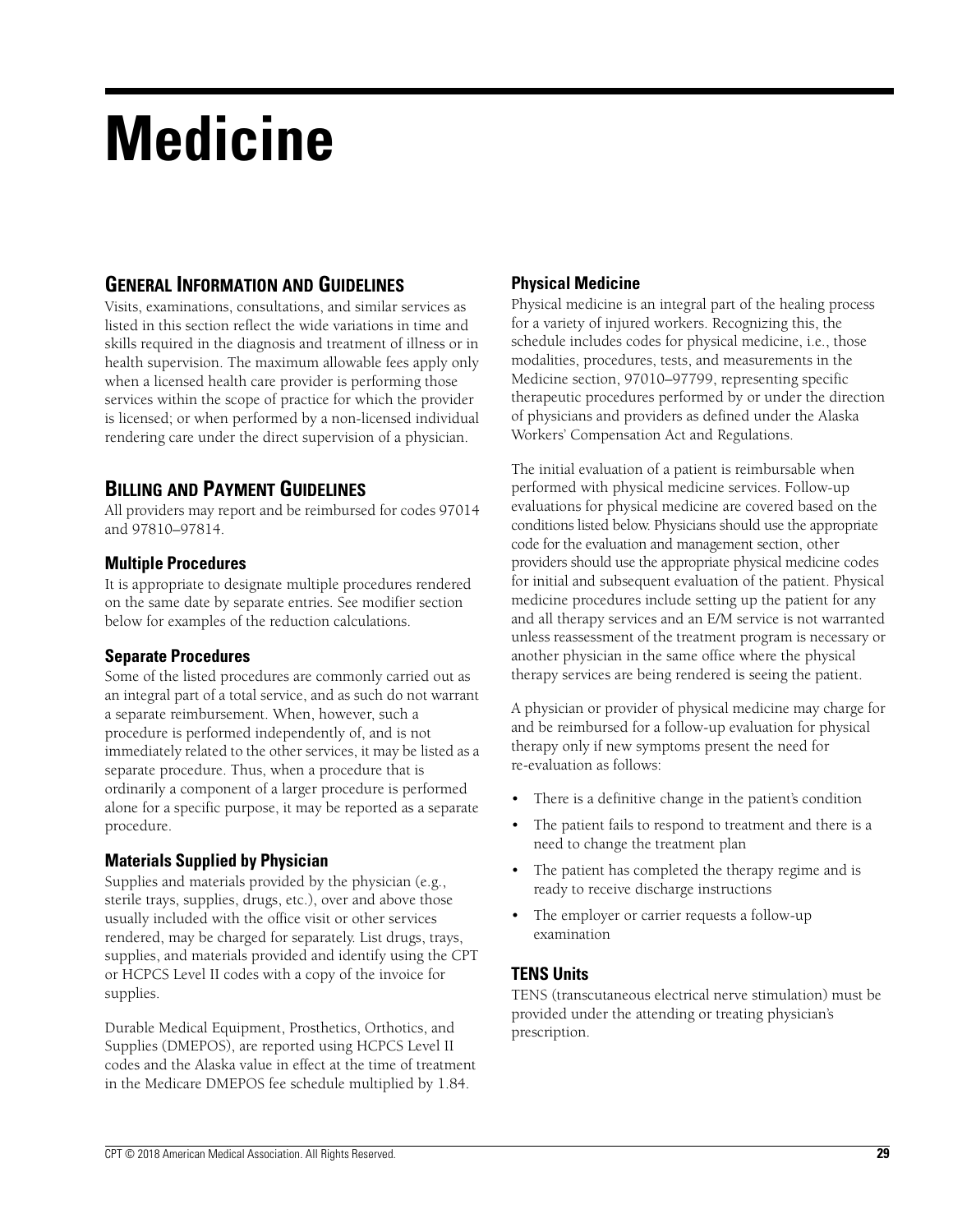#### **Publications, Books, and Videos**

Charges will not be reimbursed for publications, books, or videos unless by prior approval of the payer.

#### **Work Hardening**

Work hardening codes are a covered service. They are valued with the following total RVUs:

97545 3.41 97546 1.36

#### **Osteopathic Manipulative Treatment**

The following guidelines pertain to osteopathic manipulative treatment (codes 98925–98929):

- Osteopathic manipulative treatment (OMT) is a form of manual treatment applied by a physician to eliminate or alleviate somatic dysfunction and related disorders. This treatment may be accomplished by a variety of techniques.
- Evaluation and management services may be reported separately if, the patient's condition requires a separately identifiable E/M service with significant work that exceeds the usual preservice and postservice work associated with the OMT. Different diagnoses are not required for the reporting of the OMT and E/M service on the same date. Modifier 25 should be appended to the E/M service.
- Recognized body regions are: head region; cervical region; thoracic region; lumbar region; sacral region; pelvic region; lower extremities; upper extremities; rib cage region; abdomen and viscera region.

## **Chiropractic Manipulative Treatment**

The following guidelines pertain to chiropractic manipulative treatment (codes 98940–98943):

- Chiropractic manipulative treatment (CMT) is a form of manual treatment using a variety of techniques for treatment of joint and neurophysiological function. The chiropractic manipulative treatment codes include a premanipulation patient assessment.
- Evaluation and management services may be reported separately if, the patient's condition requires a separately identifiable E/M service with significant work that exceeds the usual preservice and postservice work associated with the CMT. Different diagnoses are not required for the reporting of the CMT and E/M service on the same date. Modifier 25 should be appended to the E/M service.
- There are five spinal regions recognized in the CPT book for CMT: cervical region (includes atlanto-occipital joint); thoracic region (includes costovertebral and costotransverse joints); lumbar region; sacral region; and

pelvic (sacroiliac joint) region. There are also five recognized extraspinal regions: head (including temporomandibular joint, excluding atlanto-occipital) region; lower extremities; upper extremities; rib cage (excluding costotransverse and costovertebral joints); and abdomen.

• Chiropractors may report codes 97014, 98940, 98941, 98942, 98943, 97810, 97811, 97813, 97814.

## **MODIFIERS**

Modifiers augment CPT codes to more accurately describe the circumstances of services provided. When applicable, the circumstances should be identified by a modifier code appended in the appropriate field for electronic or paper submission of the billing.

A complete list of the applicable CPT modifiers is available in Appendix A of the CPT book.

#### **Reimbursement Guidelines for CPT Modifiers**

**Modifier 26—**Reimbursement is the lower of the billed charge or the MAR for the code with modifier 26.

Specific modifiers shall be reimbursed as follows:

**Modifier 50—**Reimbursement is the lower of the billed charge or 100 percent of the MAR for the procedure on the first side; reimbursement is the lower of the billed charge or 50 percent of the MAR for the procedure for the second side. If another procedure performed at the same operative session is higher valued then both sides are reported with modifier 51 and 50 and reimbursed at the lower of the billed charge or 50 percent of the MAR.

**Modifier 51—**Reimbursement is the lower of the billed charge or 100 percent of the MAR for the procedure with the highest relative value unit rendered during the same session as the primary procedure; reimbursement is the lower of the billed charge or 50 percent of the MAR for the procedure with the second highest relative value unit and all subsequent procedures during the same session as the primary procedure.

The multiple procedure payment reduction (MPPR) on diagnostic cardiovascular and ophthalmology procedures apply when multiple services are furnished to the same patient on the same day. The MPPRs apply independently to cardiovascular and ophthalmology services. The MPPRs apply to TC-only services and to the TC of global services. The MPPRs are as follows:

*Cardiovascular services*—Full payment is made for the TC service with the highest MAR. Payment is made at 75 percent for subsequent TC services furnished by the same physician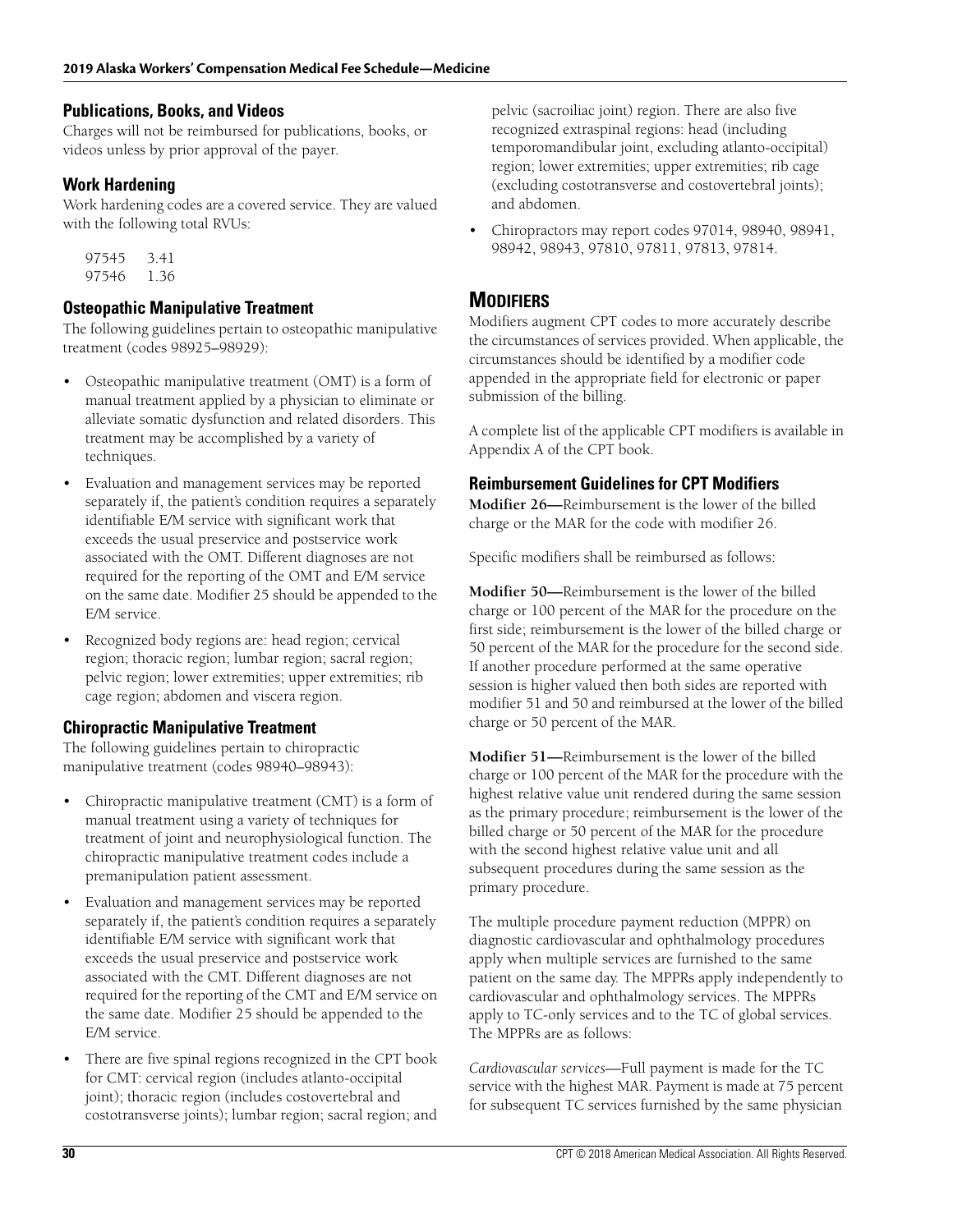(or by multiple physicians in the same group practice) to the same patient on the same day. These services are identified with a "6" in the multiple procedure column of the RBRVS. The MPPRs do not apply to PC services.

#### Alaska MAR:

| 93303    | \$649.66 |
|----------|----------|
| 93303-TC | \$449.72 |
| 93303-26 | \$199.94 |
| 93351    | \$644.03 |
| 93351-TC | \$376.12 |
| 93351-26 | \$267.91 |

**Data for the purpose of example only**

Technical Component:

| 93303-TC | \$449.72 | 100% of the TC                           |
|----------|----------|------------------------------------------|
| 93351-TC | \$282.09 | (75% of the TC for the second procedure) |
| Total    | \$731.81 |                                          |

Global Reimbursement:

| 93303 | \$649.66   | 100%                                                                                               |
|-------|------------|----------------------------------------------------------------------------------------------------|
| 93351 | \$550.00   | (75% of the TC for the second procedure<br>$+100\%$ of the 26) (\$282.09 + \$267.91 =<br>\$550.00) |
| Total | \$1,199.66 |                                                                                                    |

*Ophthalmology services*—Full payment is made for the TC service with the highest MAR. Payment is made at 80 percent for subsequent TC services furnished by the same physician (or by multiple physicians in the same group practice) to the same patient on the same day. These services are identified with a "7" in the multiple procedure column of the RBRVS. The MPPRs do not apply to PC services.

#### Alaska MAR:

| 92060    | \$184.91 |
|----------|----------|
| 92060-TC | \$66.69  |
| 92060-26 | \$118.22 |
| 92132    | \$88.07  |
| 92132-TC | \$37.20  |
| 92132-26 | \$50.86  |
|          |          |

**Data for the purpose of example only**

Technical Component:

| 92060-TC | \$66.69 | 100% of the TC                           |
|----------|---------|------------------------------------------|
| 92132-TC | \$29.76 | (80% of the TC for the second procedure) |
| Total    | \$96.45 |                                          |

Global Reimbursement:

| 92060 | \$184.91 | 100% of the global                                                                                                      |
|-------|----------|-------------------------------------------------------------------------------------------------------------------------|
| 92132 | \$80.62  | $(80\% \text{ of the TC for the second procedure}) + 100\% \text{ of the 26} \text{ ($29.76 + $50.86 = $)}$<br>\$80.62) |
| Total | \$265.53 |                                                                                                                         |

*Therapy services*—For the practitioner and the office or institutional setting, all therapy services are subject to MPPR. These services are identified with a "5" in the multiple procedure column of the RBRVS. The Practice Expense (PE) portion of the service is reduced by 50 percent for the second and subsequent services provided on a date of service.

Alaska MAR:

| 97016                                                                    | \$45.40 |
|--------------------------------------------------------------------------|---------|
| $[(.18 \times 1.5) + (.26 \times 1.117) + (0.01 \times .708)] \times 80$ |         |
| 97024                                                                    | \$19.38 |
| $[(.06 \times 1.5) + (.13 \times 1.117) + (0.01 \times .708)] \times 80$ |         |
|                                                                          |         |

**Data for the purpose of example only**

The reduced MAR for multiple procedure rule:

| 97016                                                                                | \$33.78 |
|--------------------------------------------------------------------------------------|---------|
| $[(.18 \times 1.5) + ((.26 \times 1.117) \times .5) + (0.01 \times .708)] \times 80$ |         |
| 97024                                                                                | \$13.57 |
| $[(.06 \times 1.5) + ((.13 \times 1.117) \times .5) + (0.01 \times .708)] \times 80$ |         |

*Example:*

| 97016                                | \$45.40 |
|--------------------------------------|---------|
| 97016 (2nd unit same date)           | \$33.78 |
| 97024 (additional therapy same date) | \$13.57 |

## **Applicable HCPCS Modifiers**

#### **TC Technical Component**

Under certain circumstances, a charge may be made for the technical component alone. Under those circumstances the technical component charge is identified by adding modifier TC to the usual procedure number. Technical component charges are facility charges and not billed separately by the physician.

Reimbursement is the lower of the billed charge or the MAR for the code with modifier TC.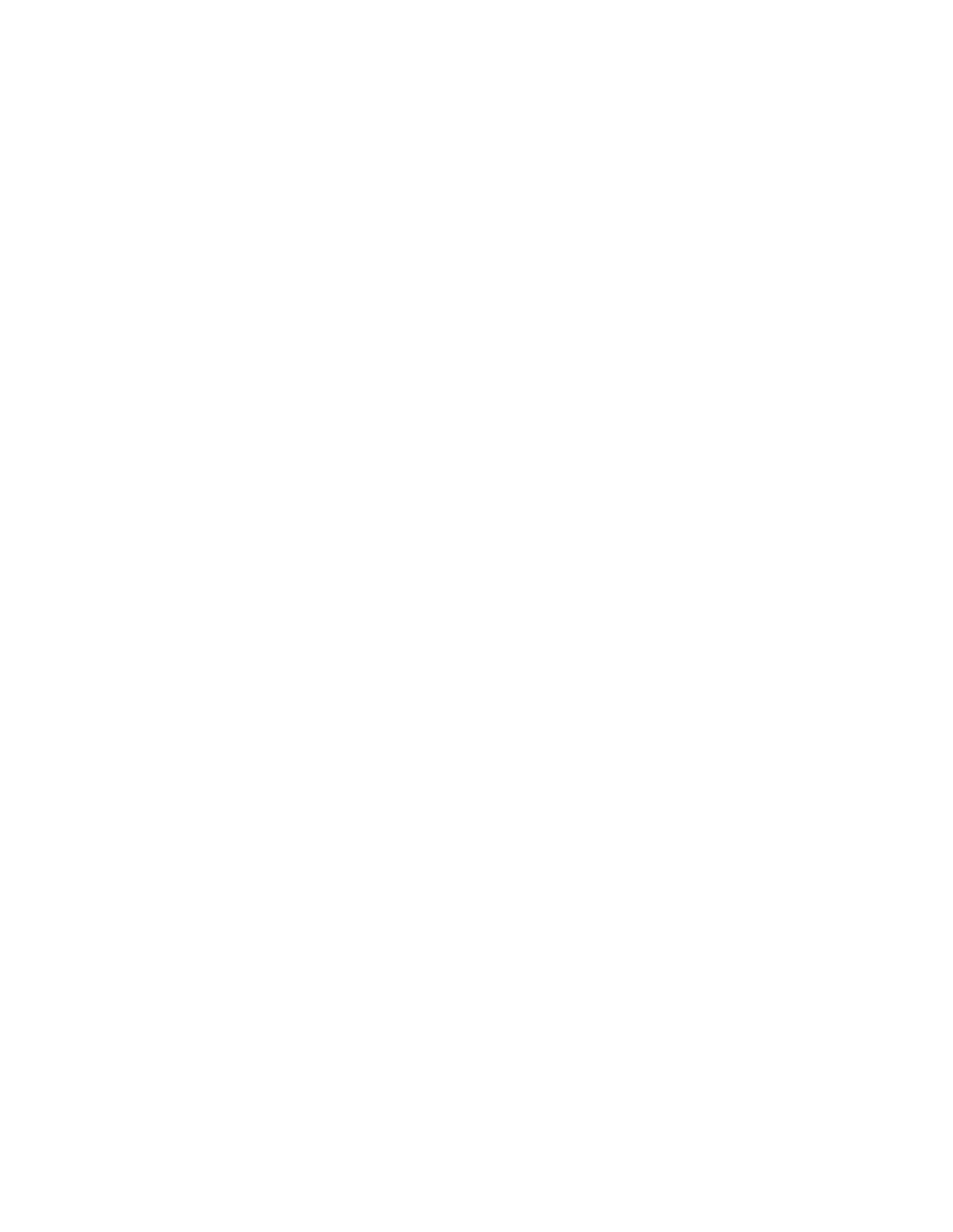# **Category II**

Category II codes are supplemental tracking codes for performance measurement. These codes are not assigned a value. Reporting category II codes is part of the Quality Payment Program (QPP). Quality measures were developed by the Centers for Medicare and Medicaid Services (CMS) in cooperation with consensus organizations including the AQA Alliance and the National Quality Forum (NQF). Many of the quality measures are tied directly to CPT codes with the diagnoses for the conditions being monitored. The reporting of quality measures is voluntary but will affect reimbursement in future years for Medicare.

The services are reported with alphanumeric CPT codes with an ending value of "F" or HCPCS codes in the "G" section.

Category II modifiers are used to report special circumstances such as Merit-based Incentive Payment System (MIPS) coding including why a quality measure was not completed.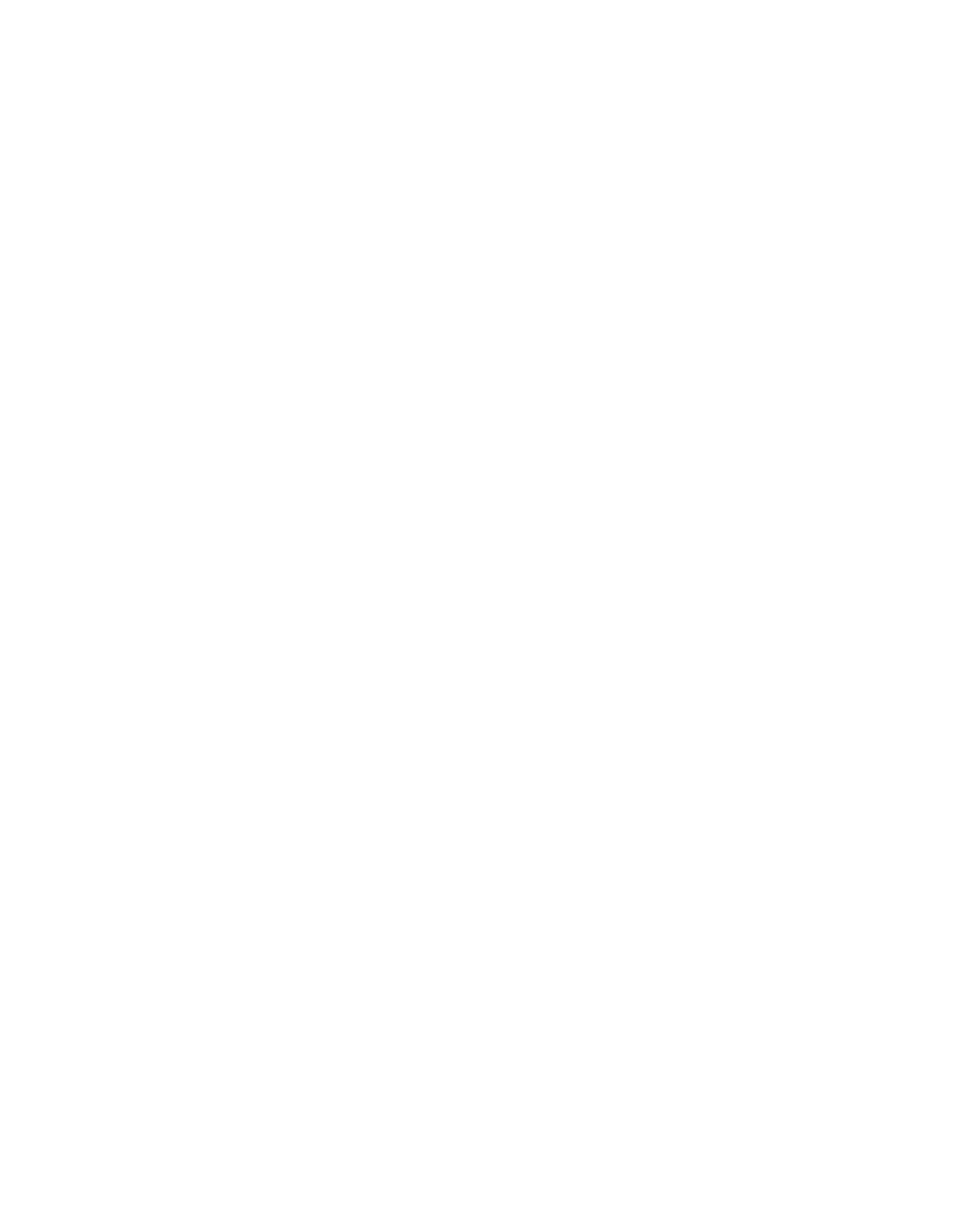# **Category III**

Category III codes are temporary codes identifying emerging technology and should be reported when available. These codes are alphanumeric with and ending value of "T" for temporary.

The use of these codes supersedes reporting the service with an unlisted code. It should be noted that the codes in this section may be retired if not converted to a Category I, or standard CPT code. Category III codes are updated semiannually by the American Medical Association (AMA).

Category III codes are listed numerically as adopted by the AMA and are not divided into service type or specialty.

# **CATEGORY III MODIFIERS**

As the codes in category III span all of the types of CPT codes all of the modifiers are applicable. Please see a list of CPT modifiers in the General Information and Guidelines section.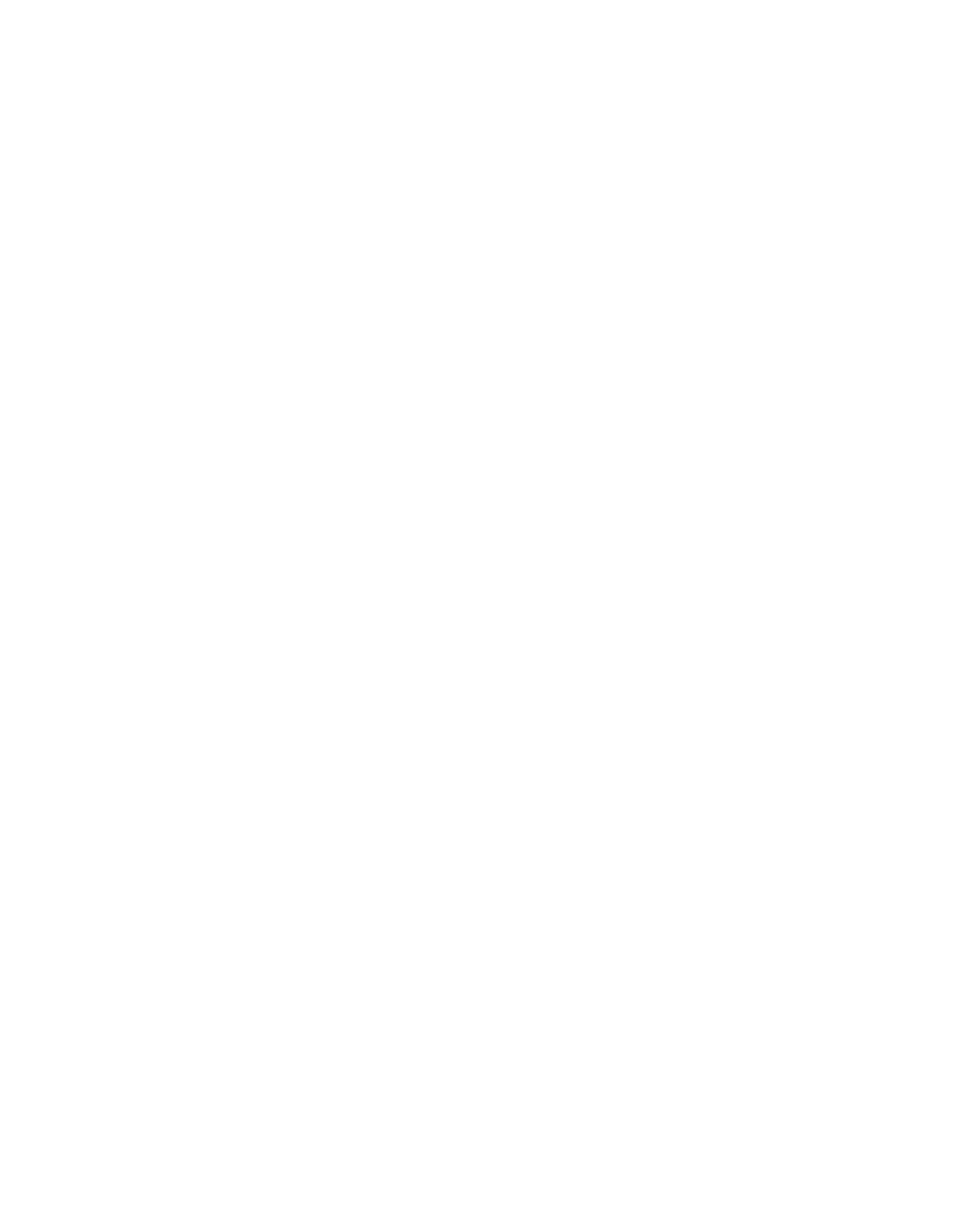# **HCPCS Level II**

## **GENERAL INFORMATION AND GUIDELINES**

The CPT® coding system was designed by the American Medical Association to report physician services and is, therefore, lacking when it comes to reporting durable medical equipment (DME) and medical supplies. In response, the Centers for Medicare and Medicaid Services (CMS) developed a secondary coding system, HCPCS Level II, to meet the reporting needs of the Medicare program and other sectors of the health care industry.

HCPCS (pronounced "hick-picks") is an acronym for Healthcare Common Procedure Coding System and includes codes for procedures, equipment, and supplies not found in the CPT book.

# **MEDICARE PART B DRUGS**

For drugs and injections coded under the Healthcare Common Procedure Coding System (HCPCS) the payment allowance limits for drugs is the lower of the CMS Medicare Part B Drug Average Sales Price Drug Pricing File payment limit in effect at the time of treatment or service multiplied by 3.375 or billed charges.

# **DURABLE MEDICAL EQUIPMENT**

Durable Medical Equipment, Prosthetics, Orthotics, and Supplies (DMEPOS), are reported using HCPCS Level II codes. Reimbursement is the lower of the CMS DMEPOS fee schedule value in effect at the time of treatment or service multiplied by 1.84 or billed charges. If no CPT code identifies the supply, bill using the appropriate HCPCS code with a copy of the invoice for supplies.

## **Hearing Aids**

The dispensing of hearing aids is reported with the appropriate HCPCS Level II codes and a copy of the manufacturer/supplier's invoice. Reimbursement is the lower of the manufacturer/supplier's invoice cost plus 30 percent or billed charges.

# **MODIFIERS**

Applicable HCPCS modifiers found in the DMEPOS fee schedule include:

- NU New equipment
- RR Rental (use the RR modifier when DME is to be rented)
- UE Used durable medical equipment

## **AMBULANCE SERVICES**

The maximum allowable reimbursement (MAR) for lift off fees and air mile rates for air ambulance services rendered under AS 23.30 (Alaska Workers' Compensation Act), is as follows:

- (1) for air ambulance services provided **entirely in this state** that are not provided under a certificate issued under 49 U.S.C. 41102 or that are provided under a certificate issued under 49 U.S.C. 41102 for charter air transportation by a charter air carrier, the maximum allowable reimbursements are as follows:
	- (A) a fixed wing lift off fee may not exceed \$11,500;
	- (B) a fixed wing air mile rate may not exceed 400 percent of the Centers for Medicare and Medicaid Services ambulance fee schedule rate in effect at the time of service;
	- (C) a rotary wing lift off fee may not exceed \$13,500;
	- (D) a rotary wing air mile rate may not exceed 400 percent of the Centers for Medicare and Medicaid Services ambulance fee schedule rate in effect at the time of service;
- (2) for air ambulance services in circumstances not covered under (1) of this subsection, the maximum allowable reimbursement is 100 percent of billed charges.

Ground ambulance services are reported using the appropriate HCPCS codes. The maximum allowable reimbursement (MAR) for medical services that do not have valid Current Procedural Terminology (CPT), or Healthcare Common Procedure Coding System (HCPCS) codes, a currently assigned CMS relative value, or an established conversion factor is the lowest of 85 percent of billed charges, the charge for the treatment or service when provided to the general public, or the charge for the treatment or service negotiated by the provider and the employer.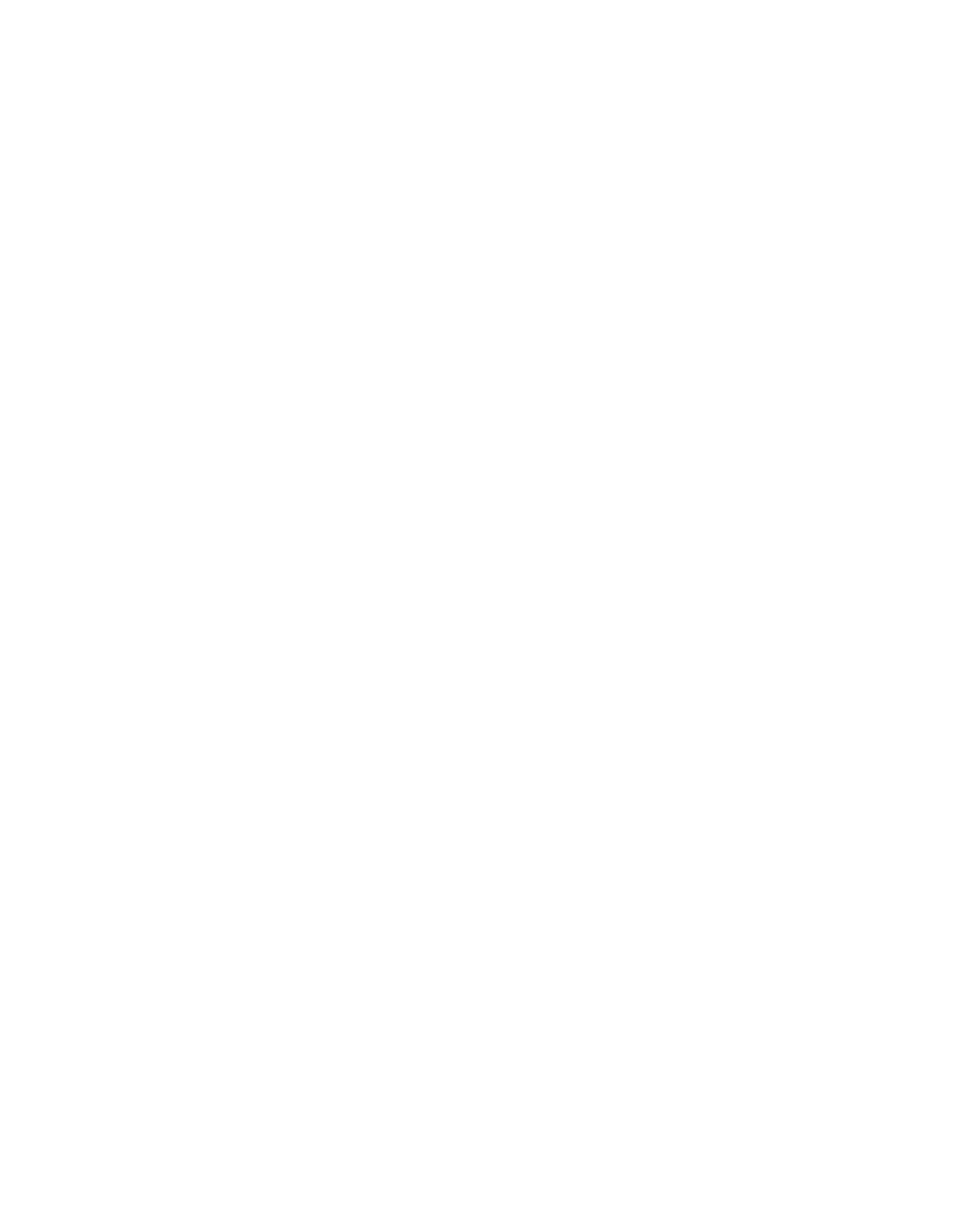# **Outpatient Facility**

# **GENERAL INFORMATION AND GUIDELINES**

The Outpatient Facility section represents services performed in an outpatient facility and billed utilizing the 837i format or UB04 (CMS 1450) claim form. For medical services provided by hospital outpatient clinics or ambulatory surgical centers under AS 23.30 (Alaska Workers' Compensation Act), an outpatient conversion factor of \$221.79 shall be applied to the hospital relative weights established for each *Current Procedural Terminology*  (CPT®) or *Ambulatory Payment Classifications* (APC) code adopted by reference in 8 AAC 45.083(m). Outpatient hospital and ambulatory surgical center reimbursement uses a single conversion factor and hospital relative weights. Payment determination, packaging, and discounting methodology shall follow the CMS OPPS methodology for hospital outpatient and ambulatory surgical centers (ASCs). For procedures performed in an outpatient setting, implants shall be paid at invoice plus 10 percent.

The maximum allowable reimbursement (MAR) for medical services that do not have valid Current Procedural Terminology (CPT), or Healthcare Common Procedure Coding System (HCPCS) codes, currently assigned Centers for Medicare and Medicaid Services (CMS) relative value, or an established conversion factor is the lowest of 85 percent of billed charges, the charge for the treatment or service when provided to the general public, or the charge for the treatment or service negotiated by the provider and the employer.

A revenue code is defined by CMS as a code that identifies a specific accommodation, ancillary service or billing calculation. Revenue codes are used by outpatient facilities to specify the type and place of service being billed and to reflect charges for items and services provided. A substantial number of outpatient facilities use both CPT codes and revenue codes to bill private payers for outpatient facility services. The outpatient facility fees are driven by CPT code rather than revenue code. Common revenue codes are reported for components of the comprehensive surgical

outpatient facility charge, as well as pathology and laboratory services, radiology services, and medicine services. The CMS guidelines applicable to status indicators are followed unless otherwise superseded by Alaska state guidelines. The following billing and payment rules apply for medical treatment or services provided by hospital outpatient clinics, and ambulatory surgical centers:

- (1) medical services for which there is no *Ambulatory Payment Classifications* weight listed are the lowest of 85 percent of billed charges, the fee or charge for the treatment or service when provided to the general public, or the fee or charge for the treatment or service negotiated by the provider and the employer;
- (2) status indicator codes C, E, and P are the lowest of 85 percent of billed charges, the fee or charge for the treatment or service when provided to the general public, or the fee or charge for the treatment or service negotiated by the provider and the employer;
- (3) two or more medical procedures with a status indicator code T on the same claim shall be reimbursed with the highest weighted code paid at 100 percent of the maximum allowable reimbursement (MAR) and all other status indicator code T items paid at 50 percent;
- (4) a payer shall subtract implantable hardware from a hospital outpatient clinic's or ambulatory surgical center's billed charges and pay separately at manufacturer or supplier invoice cost plus 10 percent.

Status indicators determine how payments are calculated, whether items are paid, and which reimbursement methodology is used. The *Official Alaska Workers' Compensation Medical Fee Schedule* guidelines supersede the CMS guidelines as described below.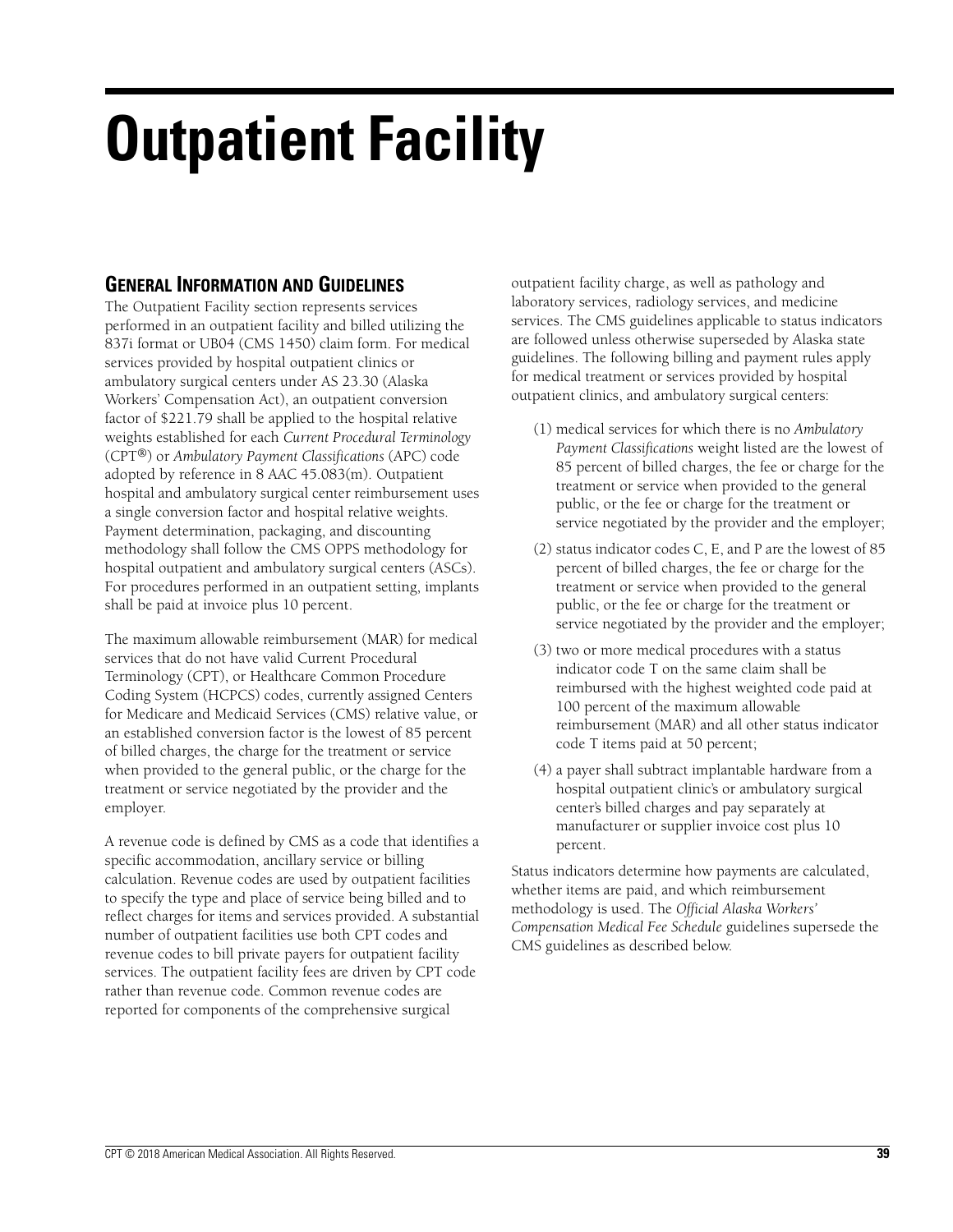| <b>INDICATOR</b> | <b>ITEM/CODE/SERVICE</b>                                                                                                                                                                                                                                                                                                                                                                                                                                     | <b>OP PAYMENT STATUS/</b><br>ALASKA SPECIFIC GUIDELINE                                                                                                                                                                                                                                                                                                                                                                                                          |
|------------------|--------------------------------------------------------------------------------------------------------------------------------------------------------------------------------------------------------------------------------------------------------------------------------------------------------------------------------------------------------------------------------------------------------------------------------------------------------------|-----------------------------------------------------------------------------------------------------------------------------------------------------------------------------------------------------------------------------------------------------------------------------------------------------------------------------------------------------------------------------------------------------------------------------------------------------------------|
| A                | Services furnished to<br>a hospital outpatient<br>that are paid under a<br>fee schedule or pay-<br>ment system other<br>than OPPS, for exam-<br>ple:<br>• Ambulance services<br>• Separately payable<br>clinical diagnostic<br>laboratory services<br>• Separately payable<br>non-implantable<br>prosthetic and<br>orthotic devices<br>• Physical, occupa-<br>tional, and speech<br>therapy<br>• Diagnostic mam-<br>mography<br>• Screening mam-<br>mography | Not paid under OPPS. See the<br>appropriate section under the<br>provider fee schedule.                                                                                                                                                                                                                                                                                                                                                                         |
| в                | Codes that are not<br>recognized by OPPS<br>when submitted on an<br>outpatient hospital<br>Part B bill type (12x)<br>and 13x).                                                                                                                                                                                                                                                                                                                               | Not paid under OPPS.<br>An alternate code that is rec-<br>ognized by OPPS when submit-<br>ted on an outpatient hospital<br>Part B bill type (12x and 13x)<br>may be available.                                                                                                                                                                                                                                                                                  |
| C                | <b>Inpatient Procedures</b>                                                                                                                                                                                                                                                                                                                                                                                                                                  | Not paid under OPPS.<br>Alaska Specific Guideline: May<br>be performed in the outpatient<br>or ASC setting if beneficial to<br>the patient and as negotiated<br>by the payer and providers.<br>Payment is the lowest of 85<br>percent of billed charges, the<br>fee or charge for the treatment<br>or service when provided to<br>the general public, or the fee or<br>charge for the treatment or<br>service negotiated by the pro-<br>vider and the employer. |
| D                | Discontinued codes                                                                                                                                                                                                                                                                                                                                                                                                                                           | Not paid under OPPS.                                                                                                                                                                                                                                                                                                                                                                                                                                            |
| E1               | Items, codes and ser-<br>vices:<br>• Not covered by any<br>Medicare outpa-<br>tient benefit cate-<br>gory<br>• That are not cov-<br>ered by Medicare<br>based on statutory<br>exclusion<br>• Not reasonable and<br>necessary                                                                                                                                                                                                                                 | Not paid under OPPS.<br>Alaska Specific Guideline: Pay-<br>ment is the lowest of 85 per-<br>cent of billed charges, the fee<br>or charge for the treatment or<br>service when provided to the<br>general public, or the fee or<br>charge for the treatment or<br>service negotiated by the pro-<br>vider and the employer.                                                                                                                                      |

| <b>INDICATOR</b> | <b>ITEM/CODE/SERVICE</b>                                                                      | OP PAYMENT STATUS/<br>ALASKA SPECIFIC GUIDELINE                                                                                                                                                                                                                                                                                                                                                                                                                                                                                                                                                                                                                                                                                                                                                           |
|------------------|-----------------------------------------------------------------------------------------------|-----------------------------------------------------------------------------------------------------------------------------------------------------------------------------------------------------------------------------------------------------------------------------------------------------------------------------------------------------------------------------------------------------------------------------------------------------------------------------------------------------------------------------------------------------------------------------------------------------------------------------------------------------------------------------------------------------------------------------------------------------------------------------------------------------------|
| E <sub>2</sub>   | Items and services for<br>which pricing informa-<br>tion and claims data<br>are not available | Not paid under OPPS. Status<br>may change as data is<br>received by CMS.<br>Alaska Specific Guideline: Pay-<br>ment is the lowest of 85 per-<br>cent of billed charges, the fee<br>or charge for the treatment or<br>service when provided to the<br>general public, or the fee or<br>charge for the treatment or<br>service negotiated by the pro-<br>vider and the employer.                                                                                                                                                                                                                                                                                                                                                                                                                            |
| F                | Corneal tissue acqui-<br>sition; certain CRNA<br>services, and hepati-<br>tis B vaccines      | Not paid under OPPS. Paid at<br>reasonable cost.                                                                                                                                                                                                                                                                                                                                                                                                                                                                                                                                                                                                                                                                                                                                                          |
| G                | Pass-through drugs<br>and biologicals                                                         | Paid under OPPS; separate<br>APC payment includes<br>pass-through amount.                                                                                                                                                                                                                                                                                                                                                                                                                                                                                                                                                                                                                                                                                                                                 |
| н                | Pass-through device<br>categories                                                             | Separate cost-based<br>pass-through payment.<br>Alaska Specific Guideline: A<br>payer shall subtract implant-<br>able hardware from a hospital<br>outpatient clinic's or ambula-<br>tory surgical center's billed<br>charges and pay separately at<br>manufacturer or supplier<br>invoice cost plus 10 percent.                                                                                                                                                                                                                                                                                                                                                                                                                                                                                           |
| J1               | Hospital Part B ser-<br>vices paid through a<br>comprehensive APC                             | Paid under OPPS; all covered<br>Part B services on the claim<br>are packaged with the primary<br>J1 service for the claim, except<br>services with $\mathsf{OPSI} = \mathsf{F}$ , $\mathsf{G}$ , $\mathsf{H}$ , L,<br>and U; ambulance services;<br>diagnostic and screening<br>mammography; all preventive<br>services; and certain Part B<br>inpatient services.                                                                                                                                                                                                                                                                                                                                                                                                                                        |
| J <sub>2</sub>   | Hospital Part B ser-<br>vices that may be paid<br>through a comprehen-<br>sive APC            | Paid under OPPS; addendum B<br>displays APC assignments<br>when services are separately<br>payable.<br>(1) Comprehensive APC pay-<br>ment based on OPPS com-<br>prehensive-specific<br>payment criteria. Payment<br>for all covered Part B ser-<br>vices on the claim is pack-<br>aged into a single payment<br>for specific combinations of<br>services, except services<br>with $OPSI = F$ , G, H, L, and U;<br>ambulance services; diag-<br>nostic and screening mam-<br>mography; all preventive<br>services; and certain Part B<br>inpatient services.<br>(2) Packaged APC payment if<br>billed on the same claim as a<br>HCPCS code assigned OPSI<br>J1.<br>(3) In other circumstances, pay-<br>ment is made through a sep-<br>arate APC payment or<br>packaged into payment for<br>other services. |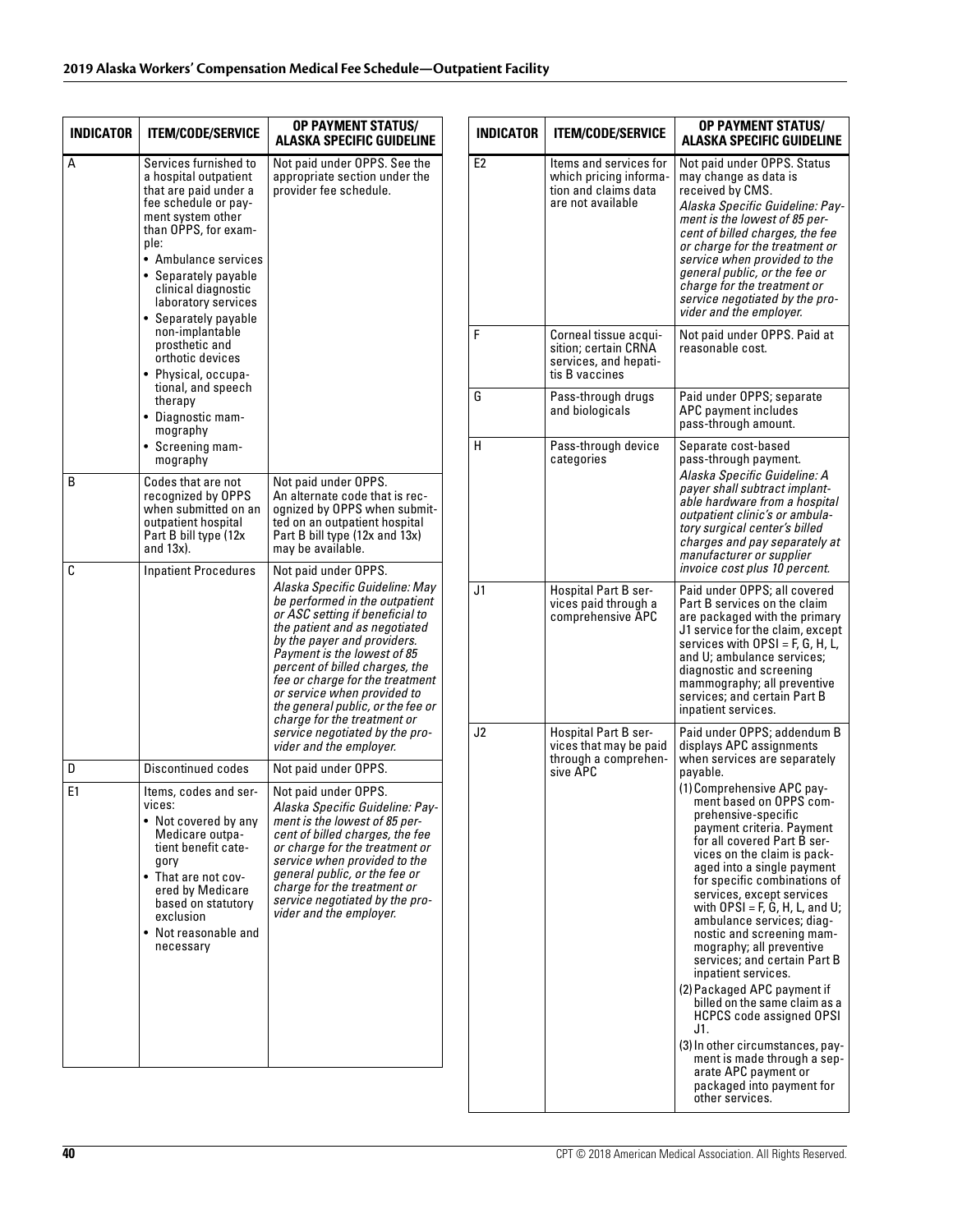| <b>INDICATOR</b> | <b>ITEM/CODE/SERVICE</b>                                                                                              | <b>OP PAYMENT STATUS/</b><br><b>ALASKA SPECIFIC GUIDELINE</b>                                                                                                                                                                                                                                                                                                                                                             |
|------------------|-----------------------------------------------------------------------------------------------------------------------|---------------------------------------------------------------------------------------------------------------------------------------------------------------------------------------------------------------------------------------------------------------------------------------------------------------------------------------------------------------------------------------------------------------------------|
| К                | Non-pass-through<br>drugs and<br>non-implantable bio-<br>logicals, including<br>therapeutic radio-<br>pharmaceuticals | Paid under OPPS; separate<br>APC payment.                                                                                                                                                                                                                                                                                                                                                                                 |
| L                | Influenza vaccine;<br>pneumococcal pneu-<br>monia vaccine                                                             | Not paid under OPPS. Paid at<br>reasonable cost.                                                                                                                                                                                                                                                                                                                                                                          |
| м                | Items and services not<br>billable to the Medi-<br>care Administrative<br><b>Contractor (MAC)</b>                     | Not paid under OPPS.                                                                                                                                                                                                                                                                                                                                                                                                      |
| Ν                | Items and services<br>packaged into APC<br>rates                                                                      | Paid under OPPS; payment is<br>packaged into payment for<br>other services, including outli-<br>ers. Therefore, there is no sep-<br>arate APC payment.<br>Alaska Specific Guideline: A<br>payer shall subtract implant-<br>able hardware from a hospital<br>outpatient clinic's or ambula-<br>tory surgical center's billed<br>charges and pay separately at<br>manufacturer or supplier<br>invoice cost plus 10 percent. |
| P                | Partial hospitalization                                                                                               | Paid under OPPS.<br>Alaska Specific Guideline: Pay-<br>ment is the lowest of 85 per-<br>cent of billed charges, the fee<br>or charge for the treatment or<br>service when provided to the<br>general public, or the fee or<br>charge for the treatment or<br>service negotiated by the pro-<br>vider and the employer.                                                                                                    |
| Ω1               | STV packaged codes                                                                                                    | Paid under OPPS.<br>(1) Packaged APC payment if<br>billed on the same date of<br>service as a HCPCS code<br>assigned OPSI of S, T, or V.<br>(2) In other circumstances, pay-<br>ment is made though a sepa-<br>rate APC payment.                                                                                                                                                                                          |
| 02               | T packaged codes                                                                                                      | Paid under OPPS.<br>(1) Packaged APC payment if<br>billed on the same date of<br>service as a HCPCS code<br>assigned OPSI T.<br>(2) In other circumstances, pay-<br>ment is made through a sep-<br>arate APC payment.                                                                                                                                                                                                     |
| 03               | Codes that may be<br>paid through a com-<br>posite APC                                                                | Paid under OPPS.<br>(1) Composite APC payment on<br>OPPS composite-specific<br>payment criteria. Payment is<br>packaged into a single pay-<br>ment for specific combina-<br>tions of services.<br>(2) In other circumstances, pay-<br>ment is made through a sep-<br>arate APC payment or<br>packaged into payment for<br>other services.                                                                                 |

| <b>INDICATOR</b> | <b>ITEM/CODE/SERVICE</b>                                    | <b>OP PAYMENT STATUS/</b><br><b>ALASKA SPECIFIC GUIDELINE</b>                                                                                                                                                                                                                                                                                                        |
|------------------|-------------------------------------------------------------|----------------------------------------------------------------------------------------------------------------------------------------------------------------------------------------------------------------------------------------------------------------------------------------------------------------------------------------------------------------------|
| 04               | Conditionally pack-<br>aged laboratory tests                | (1) Packaged APC payment if<br>billed on the same claim as<br>a HCPCS code assigned<br>published OPSI J1, J2, S, T,<br>V, Q1, Q2, or Q3.<br>(2) In other circumstances, lab-<br>oratory tests should have an<br>$SI = A$ and payment is made<br>under the Clinical Labora-<br>tory Fee Schedule (CLFS)                                                               |
| R                | Blood and blood prod-<br>ucts                               | Paid under OPPS.                                                                                                                                                                                                                                                                                                                                                     |
| S                | Significant proce-<br>dure, not discounted<br>when multiple | Paid under OPPS.                                                                                                                                                                                                                                                                                                                                                     |
| T                | Significant proce-<br>dure, multiple reduc-<br>tion applies | Paid under OPPS.<br>Alaska Specific Guideline: Two<br>or more medical procedures<br>with a status indicator code T<br>on the same claim shall be<br>reimbursed with the highest<br>weighted code paid at 100 per-<br>cent of the Ambulatory Pay-<br>ment Classification's<br>calculated amount and all<br>other status indicator code T<br>items paid at 50 percent. |
| U                | Brachytherapy<br>sources                                    | Paid under OPPS; separate<br>APC payment.                                                                                                                                                                                                                                                                                                                            |
| V                | Clinic or emergency<br>department visit                     | Paid under OPPS.                                                                                                                                                                                                                                                                                                                                                     |
| γ                | Non-implantable dura-<br>ble medical equipment              | Not paid under OPPS. All insti-<br>tutional providers other than<br>home health agencies bill to a<br>DMF MAC.                                                                                                                                                                                                                                                       |

# **SURGICAL SERVICES**

Outpatient facility services directly related to the procedure on the day of an outpatient surgery comprise the comprehensive, or all-inclusive, surgical outpatient facility charge. The comprehensive outpatient surgical facility charge usually includes the following services:

- Anesthesia administration materials and supplies
- Blood, blood plasma, platelets, etc.
- Drugs and biologicals
- Equipment, devices, appliances, and supplies
- Use of the outpatient facility
- Nursing and related technical personnel services
- Surgical dressings, splinting, and casting materials

An outpatient is defined as a person who presents to a medical facility for services and is released on the same day. Observation patients are considered outpatients because they are not admitted to the hospital.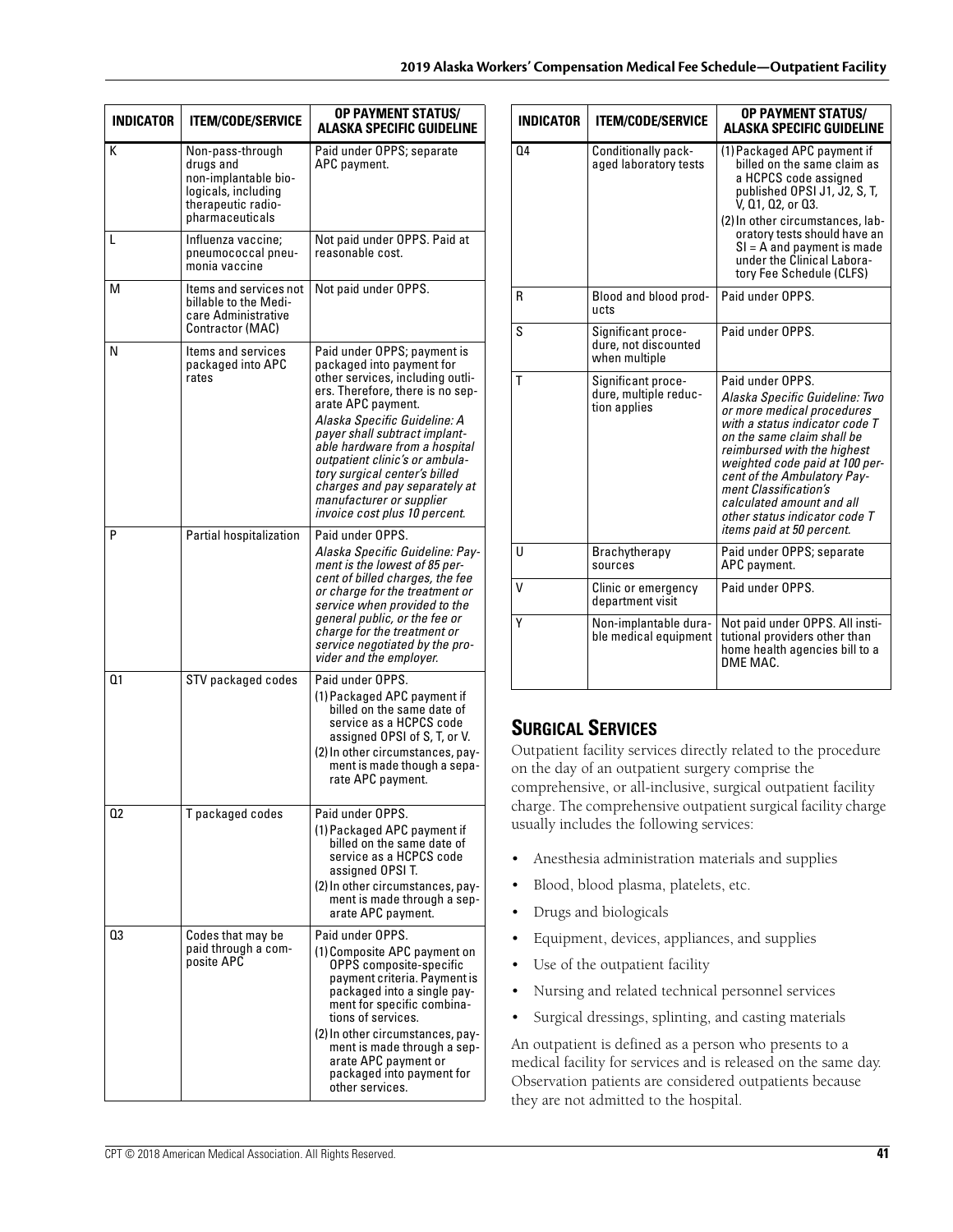## **DRUGS AND BIOLOGICALS**

Drugs and biologicals are considered an integral portion of the comprehensive surgical outpatient fee allowance. This category includes drugs administered immediately prior to or during an outpatient facility procedure and administered in the recovery room or other designated area of the outpatient facility.

Intravenous (IV) solutions, narcotics, antibiotics, and steroid drugs and biologicals for take-home use (self-administration) by the patient are not included in the outpatient facility fee allowance.

# **EQUIPMENT, DEVICES, APPLIANCES, AND SUPPLIES**

All equipment, devices, appliances, and general supplies commonly furnished by an outpatient facility for a surgical procedure are incorporated into the comprehensive outpatient facility fee allowance.

Example:

- Syringe for drug administration
- Patient gown
- IV pump

# **SPECIALTY AND LIMITED-SUPPLY ITEMS**

Particular surgical techniques or procedures performed in an outpatient facility require certain specialty and limited-supply items that may or may not be included in the comprehensive outpatient facility fee allowance. This is because the billing patterns vary for different outpatient facilities.

These items should be supported by the appropriate HCPCS codes listed on the billing and an invoice from the supplier showing the actual cost incurred by the outpatient facility for the purchase of the supply items or devices.

# **DURABLE MEDICAL EQUIPMENT (DME)**

The sale, lease, or rental of durable medical equipment for use in a patient's home is not included in the comprehensive surgical outpatient facility fee allowance.

Example:

- Unna boot for a postoperative podiatry patient
- Crutches for a patient with a fractured tibia

# **USE OF OUTPATIENT FACILITY AND ANCILLARY SERVICES**

The comprehensive surgical outpatient fee allowance includes outpatient facility patient preparation areas, the operating room, recovery room, and any ancillary areas of the outpatient facility such as a waiting room or other area used for patient care. Specialized treatment areas, such as a GI (gastrointestinal) lab, cast room, freestanding clinic, treatment or observation room, or other facility areas used for outpatient care are also included. Other outpatient facility and ancillary service areas included as an integral portion of the comprehensive surgical outpatient facility fee allowance are all general administrative functions necessary to run and maintain the outpatient facility. These functions include, but are not limited to, administration and record keeping, security, housekeeping, and plant operations.

# **NURSING AND RELATED TECHNICAL PERSONNEL SERVICES**

Patient care provided by nurses and other related technical personnel is included in the comprehensive surgical outpatient facility fee allowance. This category includes services performed by licensed nurses, nurses' aides, orderlies, technologists, and other related technical personnel employed by the outpatient facility.

# **SURGICAL DRESSINGS, SPLINTING, AND CASTING MATERIALS**

Certain outpatient facility procedures involve the application of a surgical dressing, splint, or cast in the operating room or similar area by the physician. The types of surgical dressings, splinting, and casting materials commonly furnished by an outpatient facility are considered part of the comprehensive surgical outpatient facility fee allowance.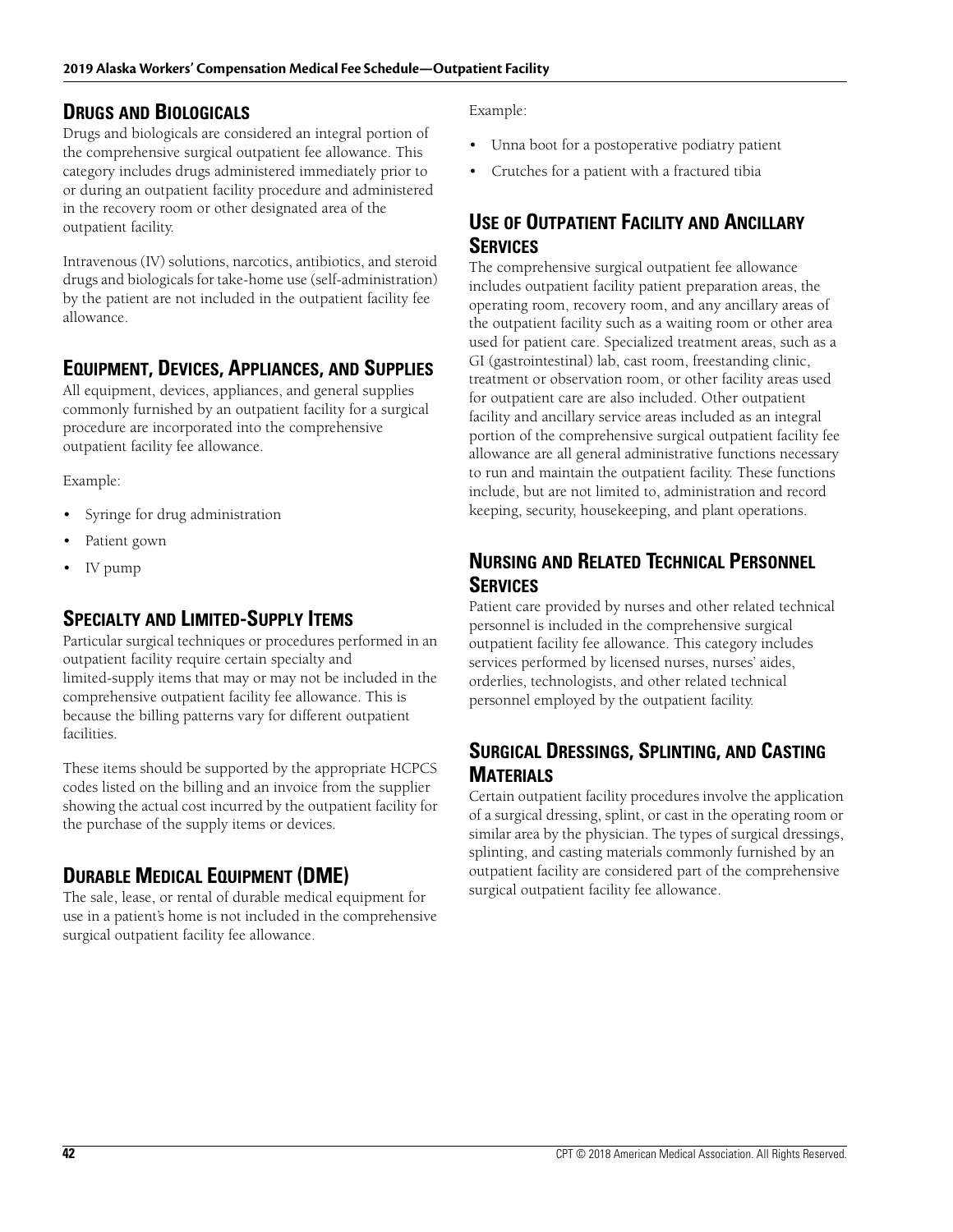# **Inpatient Hospital**

# **GENERAL INFORMATION AND GUIDELINES**

For medical services provided by inpatient acute care hospitals under AS 23.30 (Alaska Workers' Compensation Act), the Centers for Medicare and Medicaid Services (CMS) Inpatient PC Pricer Software shall be applied to the *Medicare Severity Diagnosis Related Groups* (MS-DRG) weight adopted by reference in 8 AAC 45.083(m). The MAR is determined by multiplying the CMS Inpatient PC Pricer amount by the applicable multiplier to obtain the Alaska MAR payment. *Software solutions other than the CMS PC Pricer are acceptable as long as they produce the same results.*

- (1) the PC Pricer amount for Providence Alaska Medical Center is multiplied by 2.38;
- (2) the PC Pricer amount for Mat-Su Regional Medical Center is multiplied by 1.84;
- (3) the PC Pricer amount for Bartlett Regional Hospital is multiplied by 1.79;
- (4) the PC Pricer amount for Fairbanks Memorial Hospital is multiplied by 1.48;
- (5) the PC Pricer amount for Alaska Regional Hospital is multiplied by 2.32;
- (6) the PC Pricer amount for Yukon Kuskokwim Delta Regional Hospital is multiplied by 2.63;
- (7) the PC Pricer amount for Central Peninsula General Hospital is multiplied by 1.38;
- (8) the PC Pricer amount for Alaska Native Medical Center is multiplied by 2.53;
- (9) except as otherwise provided by Alaska law, the PC Pricer amount for all other inpatient acute care hospitals is multiplied by 2.02;

**Note:** Mt. Edgecumbe is now a critical access hospital.

(10) hospitals may seek additional payment for unusually expensive implantable devices if the invoice cost of the device or devices was more than \$25,000. Invoices are required to be submitted for payment. Payment will be the invoice cost minus \$25,000 plus 10 percent of the difference.

## **Example of Implant Outlier:**

If the implant was \$28,000 the calculation would be:

| Implant invoice       | \$28,000   |
|-----------------------|------------|
| Less threshold        | (\$25,000) |
| Outlier amount        | $= $3,000$ |
|                       | x 110%     |
| Implant reimbursement | $= $3.300$ |

In possible outlier cases, implantable device charges should be subtracted from the total charge amount before the outlier calculation, and implantable devices should be reimbursed separately using the above methodology.

Any additional payments for high-cost acute care inpatient admissions are to be made following the methodology described in the Centers for Medicare and Medicaid Services (CMS) final rule CMS-1243-F published in the *Federal Register* Vol. 68, No. 110 and updated with federal fiscal year values current at the time of the patient discharge.

## **EXEMPT FROM THE MS-DRG**

Charges for a physician's surgical services are exempt. These charges should be billed separately on a CMS-1500 or 837p electronic form with the appropriate CPT procedure codes for surgical services performed.

## **SERVICES AND SUPPLIES IN THE FACILITY SETTING**

The MAR includes all professional services, equipment, supplies, and other services that may be billed in conjunction with providing inpatient care. These services include but are not limited to:

- Nursing staff
- Technical personnel providing general care or in ancillary services
- Administrative, security, or facility services
- Record keeping and administration
- Equipment, devices, appliances, oxygen, pharmaceuticals, and general supplies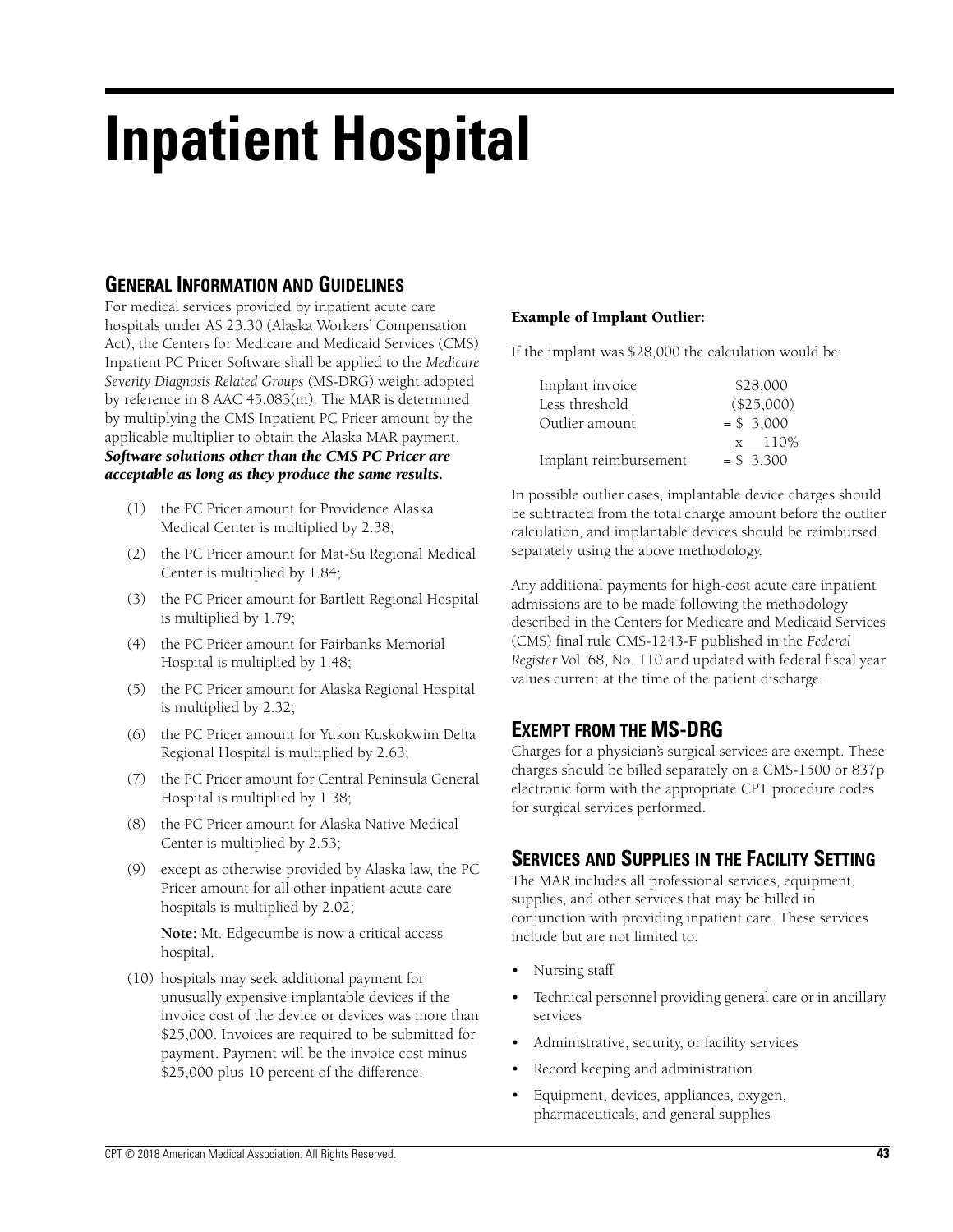Surgery, special procedures, or special treatment room services

# **PREPARING TO DETERMINE A PAYMENT**

The CMS Inpatient PC Pricer is normally posted by CMS one to two months after the Inpatient Prospective Payment System rule goes into effect each October 1. The version that is available on January 1, 2019 remains in effect, unless the Alaska Workers' Compensation Division publishes notice a new version is in effect. Besides the PC Pricer software, two additional elements are required to determine a payment:

1. The hospital's provider certification number (often called the CCN or OSCAR number): Below is a current list of Alaska hospital provider numbers:

| Providence Alaska Medical Center           | 020001 |
|--------------------------------------------|--------|
| Mat-Su Regional Medical Center             | 020006 |
| Bartlett Regional Hospital                 | 020008 |
| Fairbanks Memorial Hospital                | 020012 |
| Alaska Regional Hospital                   | 020017 |
| Yukon Kuskokwim Delta Regional<br>Hospital | 020018 |
| Central Peninsula General Hospital         | 020024 |
| Alaska Native Medical Center               | 020026 |

**Note:** Mt. Edgecumbe is now a critical access hospital.

2. The claim's MS-DRG assignment: Billing systems in many hospitals will provide the MS-DRG assignment as part of the UB-04 claim. It is typically located in FL 71 (PPS Code) on the UB-04 claim.

Payers (and others) who wish to verify the MS-DRG assignment for the claim will need an appropriate grouping software package. The current URL for the Medicare grouper software is: https://www.cms.gov/Medicare/Medicare-Feefor-Service-Payment/AcuteInpatientPPS/FY2018-IPPS-Final-Rule-Home-Page.html

Third-party vendors such as Optum, 3M, and others also have software available which will assign the MS-DRG to the claim.

The current version of the PC Pricer tool may be downloaded here: https://www.cms.gov/Medicare/Medicare-Fee-for-Service-Payment/PCPricer/inpatient.html

Guidelines for downloading and executing the PC Pricer can be downloaded here:

http://www.cms.gov/Medicare/Medicare-Fee-for-Service-Payment/PCPricer/Guidelines.html

The following illustration is a sample of the PC Pricer as found on the CMS website.

#### *NOTE: These illustrations and calculations are for example purposes only and do not reflect current reimbursement.*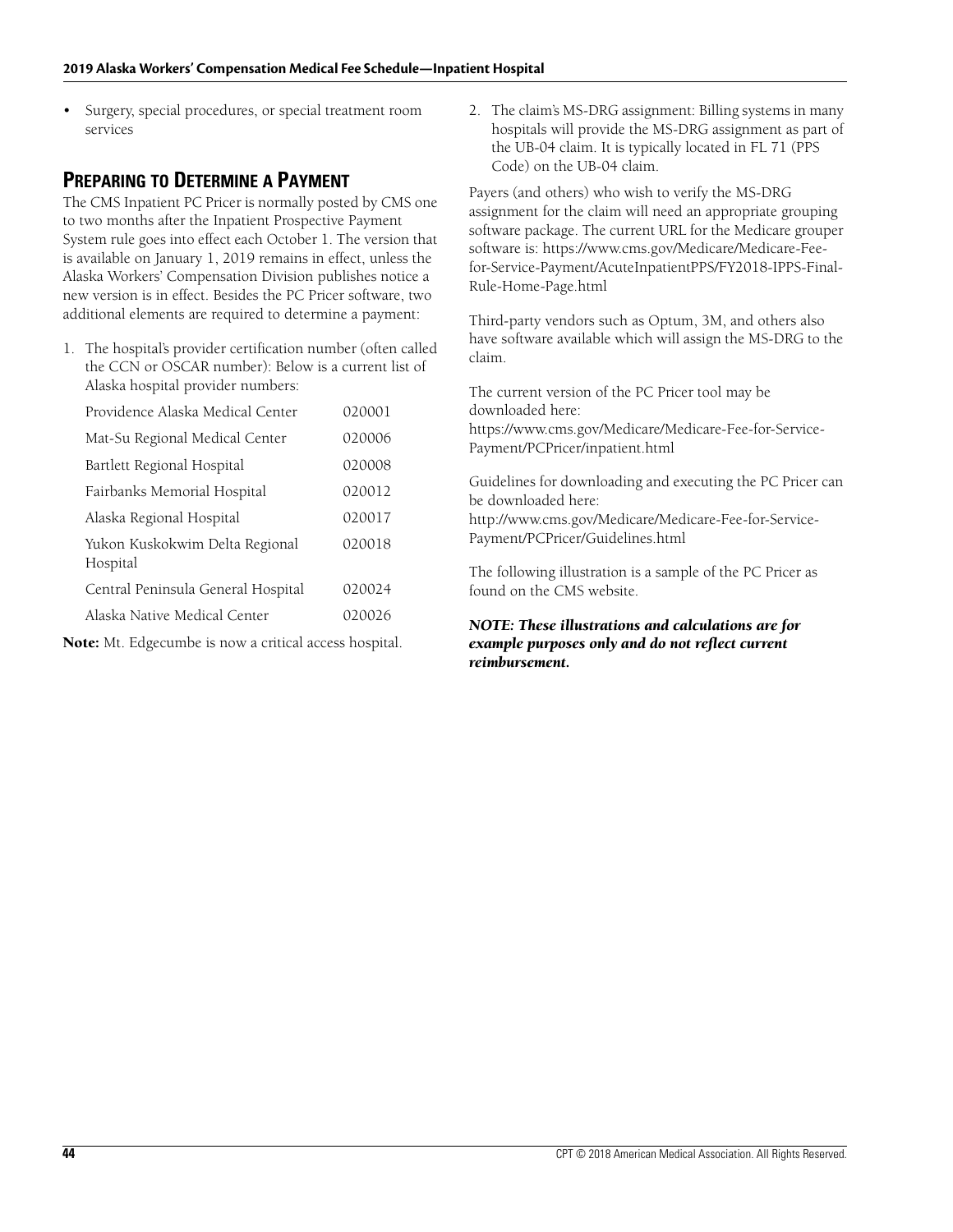| Welcome<br><b>Welcome to the Inpatient PPS PC Pricer!</b>                                                                                                                                                                                                                                                                                                                                                                                                                                                                                                                                                                                                                                                                                                             |  |
|-----------------------------------------------------------------------------------------------------------------------------------------------------------------------------------------------------------------------------------------------------------------------------------------------------------------------------------------------------------------------------------------------------------------------------------------------------------------------------------------------------------------------------------------------------------------------------------------------------------------------------------------------------------------------------------------------------------------------------------------------------------------------|--|
| <b>Version Information</b><br>Fiscal Year: 2018<br>Provider Specific File Update: 1st Quarter Calendar Year 2018<br>Claim Discharge Dates Processed: 10/01/2017 - Open Ended                                                                                                                                                                                                                                                                                                                                                                                                                                                                                                                                                                                          |  |
| About the Application<br>The PC Pricer is a tool used to estimate Medicare PPS payments. The final payment may not be precise<br>to how payments are determined in the Medicare claims processing system due to the fact that some<br>data is factored in the PC Pricer payment amount that is paid by Medicare via provider cost reports. In<br>addition, variance between actual Medicare payment and a PC Pricer estimate may exist due to a 3-<br>month lag in quarterly updates to provider data. In such situations, the PC Pricer offer flexibility by<br>allowing users to modify provider data to reflect different values. Users are encouraged to refer to the<br>User Manual for the applicable Pricer to access downloading and data entry instructions. |  |
| Click on one of the buttons below to begin using the IPPS Pricer<br><b>Provider Directory</b><br><b>Enter Claim</b><br>PC Pricer Help<br><b>Exit</b>                                                                                                                                                                                                                                                                                                                                                                                                                                                                                                                                                                                                                  |  |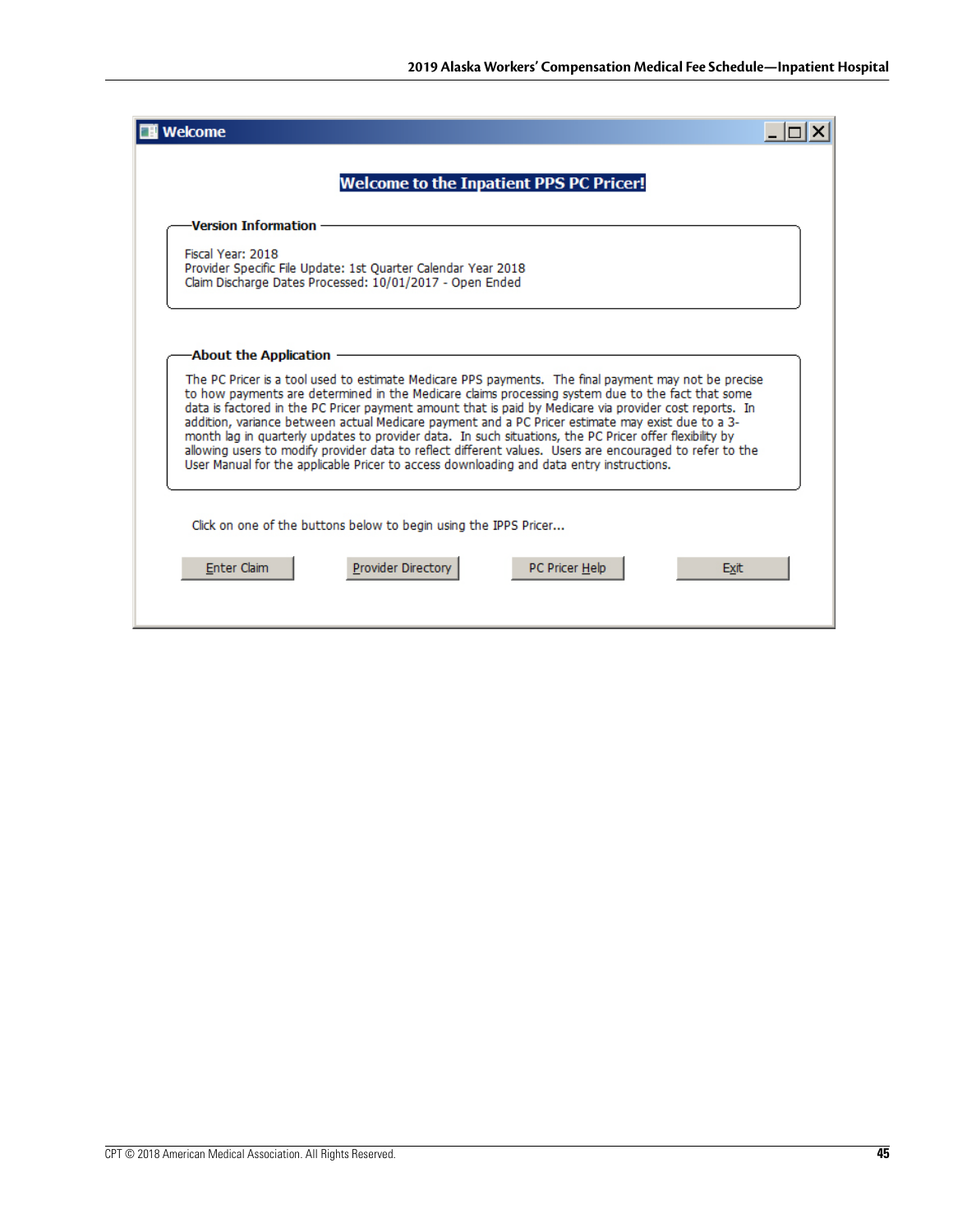| <b>Claim Entry</b>                                                                                                     |                                      |             |
|------------------------------------------------------------------------------------------------------------------------|--------------------------------------|-------------|
|                                                                                                                        | <b>IPPS Claim Entry Form</b>         |             |
| Enter all claim information requested below.<br>Press Submit Claim when complete to calculate the prospective payment. |                                      |             |
| Provider Number:<br>020001                                                                                             | Patient ID:                          | 1111111     |
| Admit Date:<br>10/10/17                                                                                                | Discharge Date:                      | 10/22/17    |
| 460<br>DRG Code:                                                                                                       | Charges Claimed:                     | \$75,000.00 |
| Short-Term Acute Transfer?                                                                                             | HMO Paid Claim?                      |             |
| Post-Acute Transfer?<br>$N -$                                                                                          | Cost Outlier Threshold?              |             |
| Enter procedure and diagnosis codes for new technology and islet cell transplantation if applicable.                   |                                      |             |
| Procedure Codes:                                                                                                       | Diagnosis Codes:                     |             |
|                                                                                                                        |                                      |             |
|                                                                                                                        |                                      |             |
|                                                                                                                        |                                      |             |
| Submit Claim<br>Clear Screen                                                                                           | Provider Directory<br>PC Pricer Help | <b>Exit</b> |

The PC Pricer instructions are included below:

**Data Entry and Calculation Steps for the Inpatient PPS PC Pricer**—From the welcome screen above (top image), select Enter Claim. The IPPS Claim Entry Form will appear.

**PROVIDER NUMBER**—Enter the six-digit OSCAR (also called CCN) number present on the claim.

**Note:** The National Provider Number (NPI) on the claim (if submitted by the hospital) is not entered in this field. Please note that depending on NPI billing rules, a hospital may only submit their NPI number without their OSCAR number. Should this occur, contact the billing hospital to obtain their OSCAR number as the PC Pricer software cannot process using an NPI.

**PATIENT ID**—Not required, but the patient's ID number on the claim can be entered.

**ADMIT DATE**—Enter the admission date on the claim FL 12 (the FROM date in Form Locator (FL) 6 of the UB-04).

**DISCHARGE DATE**—Enter the discharge date on the claim (the THROUGH date in FL 6 of the UB-04).

**DRG**—Enter the DRG for the claim. The DRG is determined by the Grouper software or may be on the UB-04 claim form in FL 71.

**CHARGES CLAIMED**—Enter the total covered charges on the claim.

**SHORT TERM ACUTE CARE TRANSFER**—Enter 'Y' if there is a Patient Status Code 02 on the claim. Otherwise, enter 'N' (or tab). Pricer will apply a transfer payment if the length of stay is less than the average length of stay for this DRG.

**HMO PAID CLAIM**—N/A for IHS/CHS. Enter 'N' (or tab). HMOs must enter 'Y.'

**POST ACUTE TRANSFER**—Enter 'Y' if one of the following Patient Status Codes is present on the claim: 03, 05, 06, 62, 63, or 65. Pricer will determine if the postacute care transfer payment will apply depending on the length of stay and the DRG.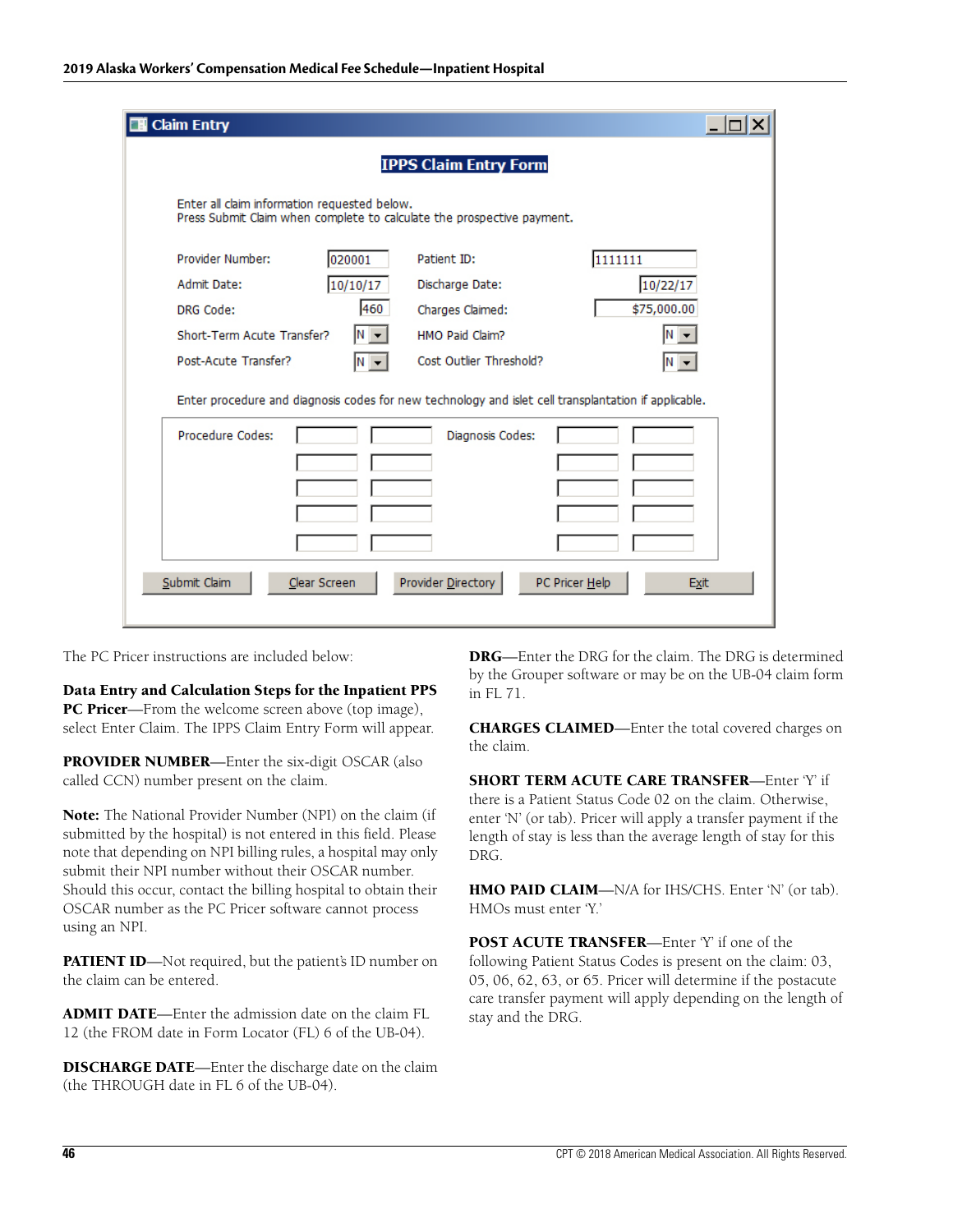**COST OUTLIER THRESHOLD**—Enter 'N' (or tab) if the cost outlier threshold is not applicable for the claim. For the cost outlier threshold, enter 'Y.' For all of the remaining new technology fields, enter the procedure and diagnosis code if there is a procedure code on the claim that is defined within the International Classification of Diseases, Tenth Revision, Clinical Modification (ICD-10-CM). Otherwise, enter 'N' (or tab). Certain new technologies provide for an additional payment.

The following screen is an example of what will appear. Note that some fields may have 0 values depending on the inputs entered in the prior screen.

|                                 | <b>Calculator Version: C18.1</b><br>Claim Return Code: $14$ - Paid normal DRG payment with perdiem days = or > GM ALOS. |                          |             |                                 |                     |
|---------------------------------|-------------------------------------------------------------------------------------------------------------------------|--------------------------|-------------|---------------------------------|---------------------|
|                                 | <b>PROVIDER DETAILS</b><br><b>CLAIM DETAILS</b><br><b>PPS FACTORS &amp; ADJUSTMENTS</b>                                 |                          |             |                                 |                     |
| Provider #: 020001              |                                                                                                                         | Patient Id:              | 1111111     | OP/CAP CCR:                     | $0.2350$ / $0.0180$ |
| PSF Record Eff Date: 10/01/2017 |                                                                                                                         | DRG:                     | 460         | OP/CAP DSH:                     | $0.2662$ / 0.0962   |
| Provider Type:                  | 00                                                                                                                      | Discharge Date:          | 10/22/2017  | Operating IME:                  | 000000.030440092    |
| GEO/STD CBSA:                   | 11260 /                                                                                                                 | Length of Stay:          | 12<br>Davs  | Capital IME:                    | 000000.022919518    |
| Reclass CBSA:                   |                                                                                                                         | Charges:                 | \$75,000.00 | Nat Labor/Non-Labor %:          | 0.6830 / 0.3170     |
|                                 |                                                                                                                         |                          |             | Nat Labor:                      | 03806.04            |
|                                 |                                                                                                                         |                          |             | Nat Non-Labor:                  | 01766.49            |
| <b>CAPITAL AMOUNTS</b>          |                                                                                                                         | <b>OPERATING AMOUNTS</b> |             | Inp Wage Index:                 | 01.3305             |
| C-FSP:                          | \$2,391.31                                                                                                              | O-FSP:                   | \$29,196.55 | Inp PR Wage Index:              | 00.0000             |
| C-Outlier:                      | \$0.00                                                                                                                  | O-HSP:                   | \$0.00      | Inp DRG Weight:                 | 04.0149             |
| C-DSH:                          | \$230.04                                                                                                                | O-Outlier:               | \$0.00      | Inp DRG GM ALOS:                | 02.9                |
| $C$ -IME:                       | \$54.81                                                                                                                 | O-DSH:                   | \$1,943.03  | Transfer Adj. Factor:           | 0.0000              |
|                                 |                                                                                                                         | O-IME:                   | \$888.75    | Readmissions Adj. Factor:       | 1.0000              |
| <b>OTHER PPS AMOUNTS</b>        |                                                                                                                         | Uncomp Care:             | \$1,492.95  | VBP Adj. Factor:                | 1.00073865970       |
| HAC Adj.:                       | \$0.00                                                                                                                  | Readmissions Adj.:       | \$0.00      | Bundle %:                       | 0.000               |
| Low Volume:                     | \$0.00                                                                                                                  | <b>VBP Adjustment:</b>   | \$21.57     | <b>EHR Reduction Indicator:</b> |                     |
| Pass Thru + Misc:               | \$382.80                                                                                                                | New Tech:                | \$0.00      | <b>HAC Reduction Indicator:</b> | N                   |
| Islet Add-on:                   | \$0.00                                                                                                                  |                          |             | Cost Outlier Threshold:         | \$0.00              |
| EHR Adj.:                       | \$0.00                                                                                                                  | * TOTAL PAYMENT *        |             |                                 |                     |
| Bundle Adj.:                    | \$0.00                                                                                                                  |                          | \$36,601.81 |                                 |                     |
| MA-HSP:                         | \$0.00                                                                                                                  |                          |             |                                 |                     |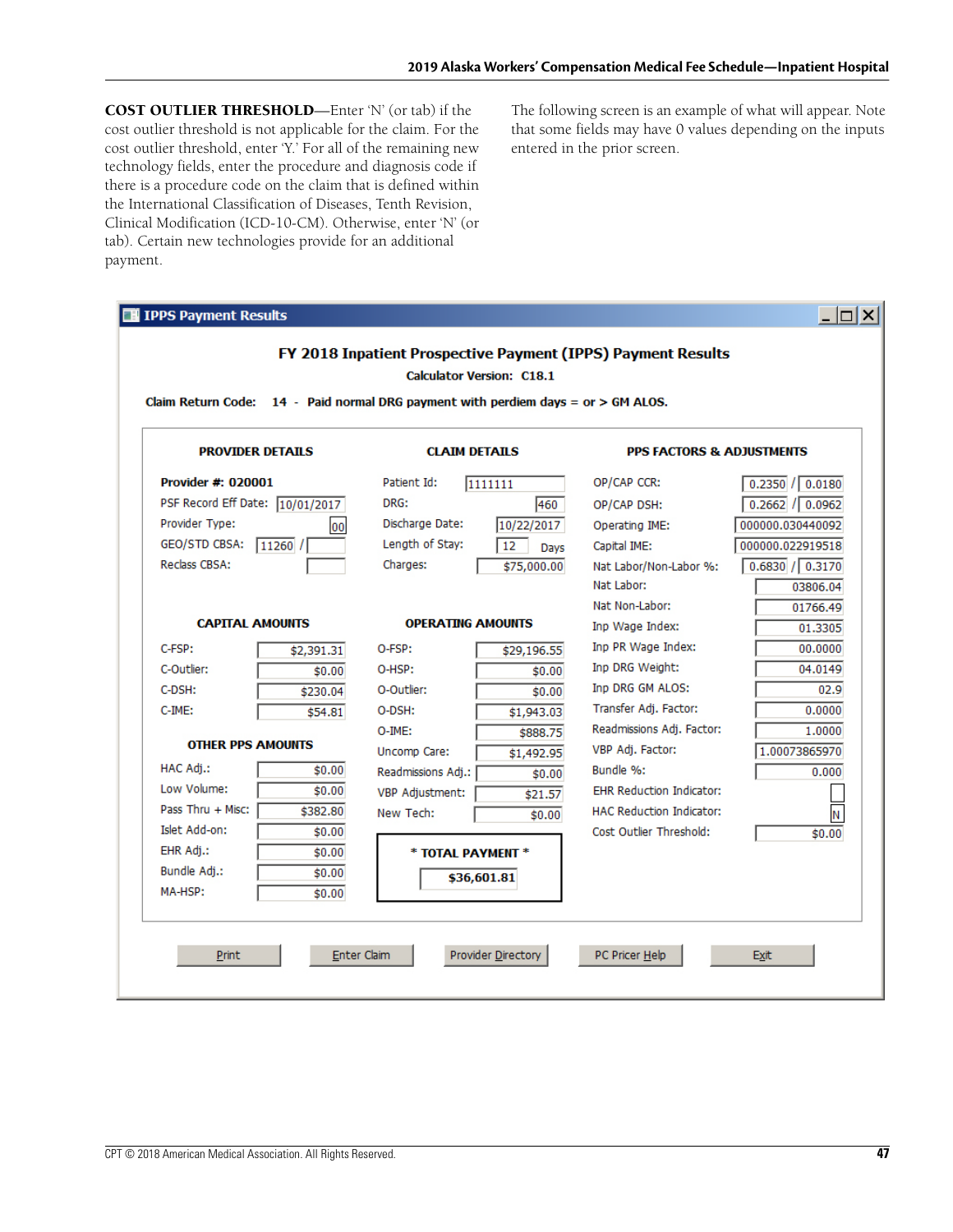#### **A Note on Pass-through Payments in the PC Pricer**

There are certain hospital costs that are excluded from the IPPS payment and are paid on a reasonable cost basis. Pass-through payments under Medicare FFS are usually paid on a bi-weekly interim basis based upon cost determined via the cost report (or data received prior to cost report filing). It is computed on the cost report based upon Medicare utilization (per diem cost for the routine and ancillary cost/charge ratios). In order for the PC Pricer user to estimate what the pass-through payments are, it uses the pass-through per diem fields that are outlined in the provider specific file.

#### *Pass-through estimates should be included when determining the Alaska workers' compensation payment.*

#### **Determining the Final Maximum Allowable Reimbursement (MAR)**

To determine the Alaska workers' compensation MAR, multiply the TOTAL PAYMENT field result above by the hospital specific multiplier listed above to calculate the payment. In the above example, the TOTAL PAYMENT is reported as:

| CMS Inpatient PC Pricer Total Payment<br>amount              | \$36,601.81 |
|--------------------------------------------------------------|-------------|
| Multiplied by Providence Alaska Medical<br>Center multiplier | 2.38        |
| Alaska Workers' Compensation Payment                         | \$87,112.31 |